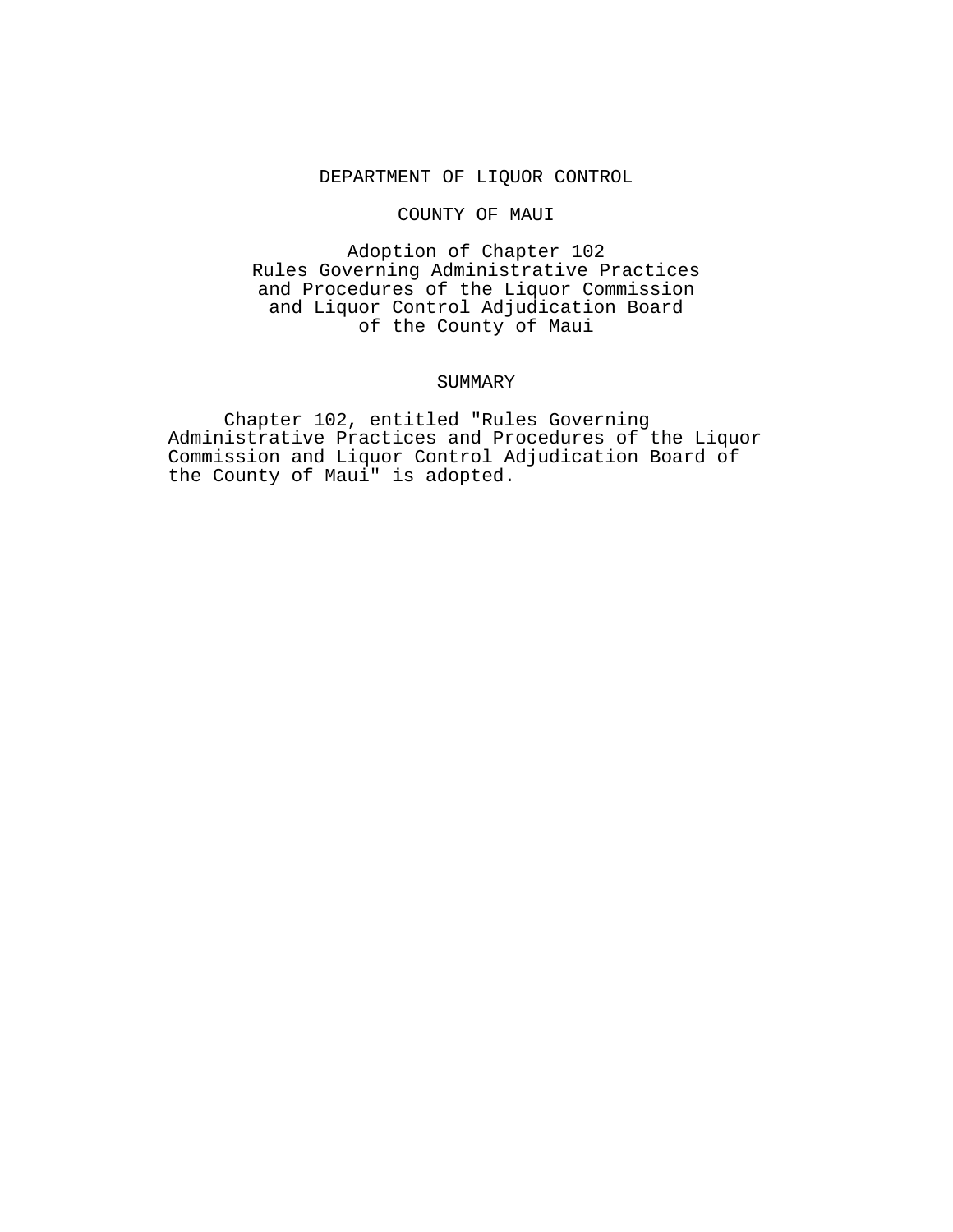# TITLE MC-08

# DEPARTMENT OF LIQUOR CONTROL

#### SUBTITLE 01

# LIQUOR COMMISSION

### CHAPTER 102

RULES GOVERNING ADMINISTRATIVE PRACTICES AND PROCEDURES OF THE LIQUOR COMMISSION AND LIQUOR CONTROL ADJUDICATION BOARD OF THE COUNTY OF MAUI

Subchapter 1 General Provisions

| $$08-102-01$ | Title                        | $102 - 5$ |
|--------------|------------------------------|-----------|
| $$08-102-02$ | Authority                    | $102 - 5$ |
| $$08-102-03$ | Purpose                      | $102 - 5$ |
| $$08-102-04$ | Construction                 | $102 - 6$ |
| $$08-102-05$ | Definition                   | $102 - 6$ |
| $$08-102-06$ | Severability                 | $102 - 7$ |
|              | §§08-102-07 to 09 (Reserved) |           |
|              |                              |           |

Subchapter 2 Information and Procedures

| $$08-102-10$ | Methods whereby public may   |            |
|--------------|------------------------------|------------|
|              | obtain information           | $102 - 8$  |
| $$08-102-11$ | Petition for adoption,       |            |
|              | amendment or repeal of rules | $102 - 9$  |
| $$08-102-12$ | Declaratory ruling by        |            |
|              | commission                   | $102 - 10$ |
| $$08-102-13$ | Rules of practice            | $102 - 12$ |
| $$08-102-14$ | Failure or refusal to comply |            |
|              | with order                   | $102 - 15$ |
|              |                              |            |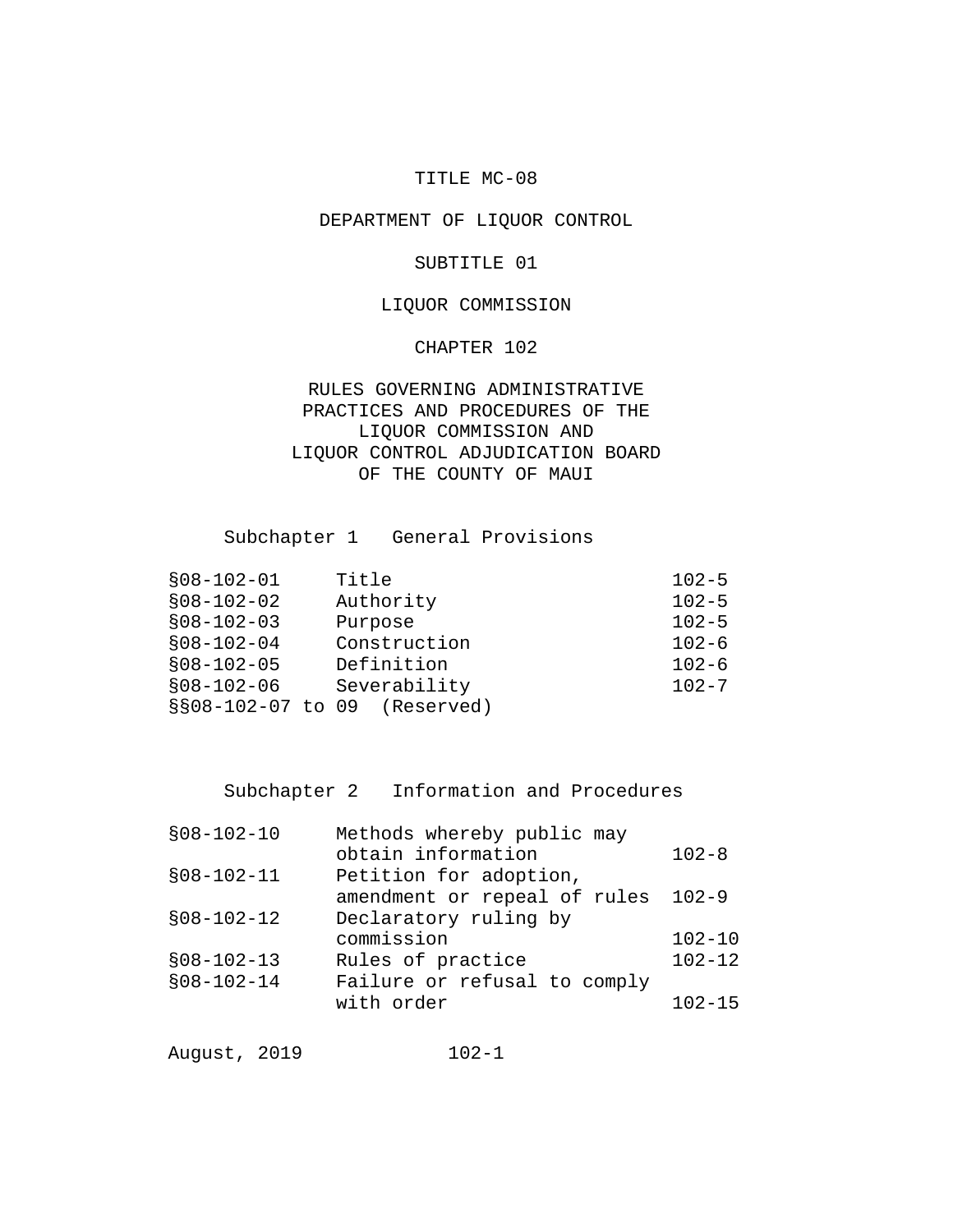| $$08-102-15$                 | Communications                | $102 - 15$ |
|------------------------------|-------------------------------|------------|
| $$08-102-16$                 | Revocation or suspension of   |            |
|                              | license; hearing              | $102 - 15$ |
| $$08-102-17$                 | Hearing; illegal manufacture, |            |
|                              | importation, or sale of       |            |
|                              | liquor                        | $102 - 17$ |
| §§08-102-18 to 19 (Reserved) |                               |            |

# Subchapter 3 Liquor Commission

| $$08-102-20$ | Liquor commission; authority     | $102 - 20$ |
|--------------|----------------------------------|------------|
| $$08-102-21$ | Organization                     | $102 - 20$ |
| $$08-102-22$ | Election of chairperson and      |            |
|              | vice chairperson; recommendation |            |
|              | to remove member                 | $102 - 21$ |
| $$08-102-23$ | Transaction of business          | $102 - 22$ |
| $$08-102-24$ | Commission meetings              | $102 - 22$ |
| $$08-102-25$ | Policies                         | $102 - 23$ |
| $$08-102-26$ | Powers in conducting             |            |
|              | hearings                         | $102 - 23$ |
| $$08-102-27$ | Agenda and agenda items          | $102 - 25$ |
| $$08-102-28$ | Informal hearing                 | $102 - 26$ |
| $$08-102-29$ | Formal hearing                   | $102 - 27$ |
| $$08-102-30$ | Presentation of oral or          |            |
|              | written testimony on agenda      |            |
|              | items                            | $102 - 29$ |
| $$08-102-31$ | Voting                           | $102 - 30$ |
| $$08-102-32$ | (Reserved)                       |            |
| $$08-102-33$ | Disqualification of              |            |
|              | commission member                | $102 - 31$ |
| $$08-102-34$ | Ex parte communications          | $102 - 31$ |
| $$08-102-35$ | Individual representing          |            |
|              | party                            | $102 - 32$ |
| $$08-102-36$ | Appointment of the director      | $102 - 32$ |
| $$08-102-37$ | Commission inquiry               | $102 - 33$ |
|              | §§08-102-38 to 49 (Reserved)     |            |
|              |                                  |            |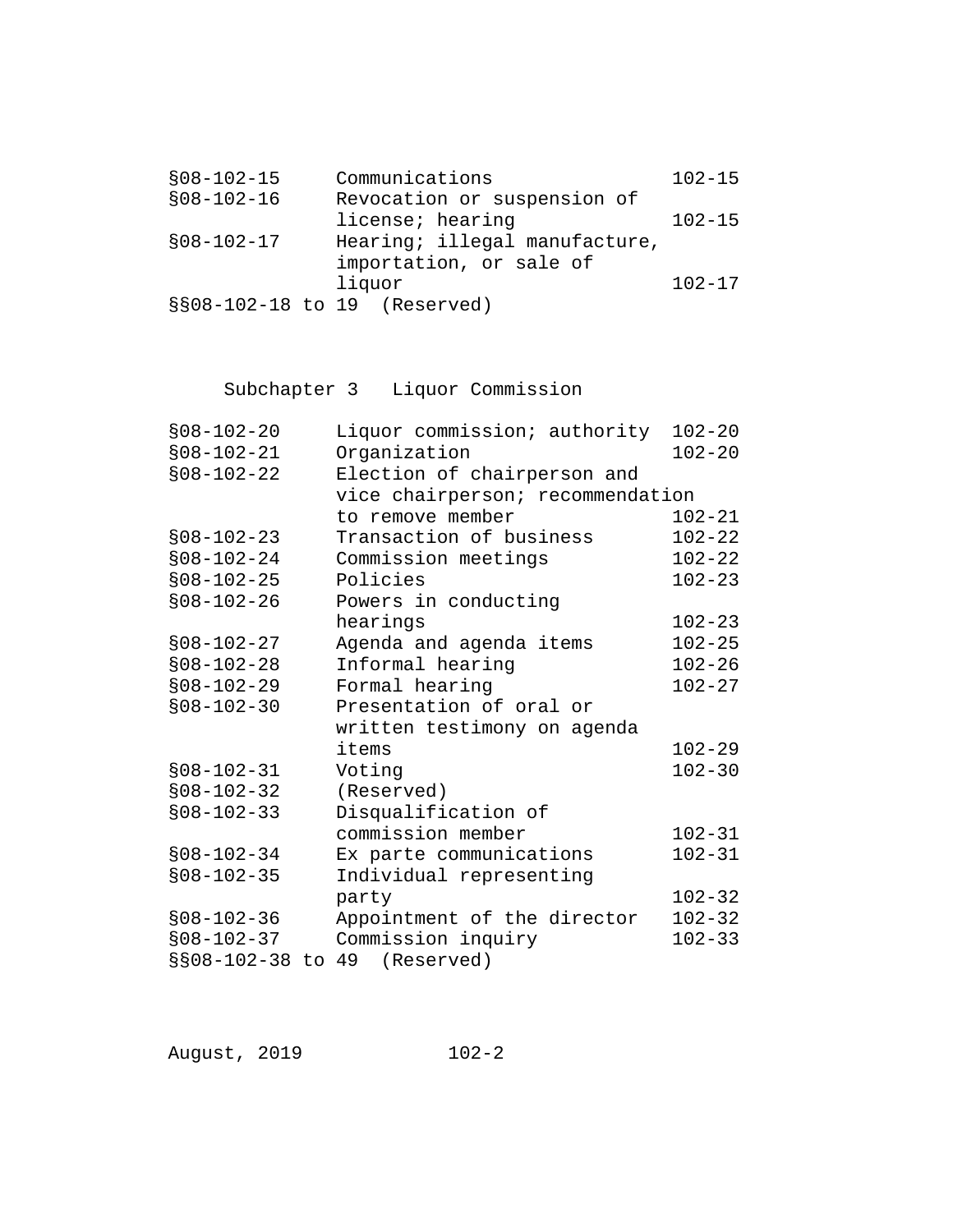Subchapter 4 Director of Liquor Control

| $$08 - 102 - 50$  | Administration and duties    | $102 - 35$ |
|-------------------|------------------------------|------------|
| $$08 - 102 - 51$  | Complaint against the        |            |
|                   | director                     | $102 - 36$ |
| $$08-102-52$      | Filing of complaint          | $102 - 37$ |
| $$08-102-53$      | Withdrawal of complaint      | $102 - 38$ |
| $$08-102-54$      | Processing complaint         | $102 - 38$ |
| $$08-102-55$      | Informing parties of         |            |
|                   | complaint                    | $102 - 39$ |
| $$08-102-56$      | Review of investigation      | $102 - 40$ |
| $$08 - 102 - 57$  | Hearing on complaint brought |            |
|                   | by the public, licensee, or  |            |
|                   | applicant                    | $102 - 40$ |
| $$08-102-58$      | Hearing procedure            | $102 - 41$ |
| $$08-102-59$      | Disposition of complaint     | $102 - 42$ |
| §§08-102-60 to 69 | (Reserved)                   |            |

Subchapter 5 Complaints

| $$08-102-70$                 | Charges against department |            |
|------------------------------|----------------------------|------------|
|                              | employees                  | $102 - 44$ |
| $$08-102-71$                 | Charges against commission |            |
|                              | or board members           | $102 - 46$ |
| $$08-102-72$                 | Complaints register and    |            |
|                              | records                    | $102 - 46$ |
| §§08-102-73 to 79 (Reserved) |                            |            |
|                              |                            |            |

Subchapter 6 Liquor Control Adjudication Board

| Organization                     | $102 - 48$ |
|----------------------------------|------------|
| Election of chairperson and      |            |
| vice chairperson; recommendation |            |
| to remove member                 | $102 - 49$ |
| Transaction of business          | $102 - 49$ |
| Board meetings                   | $102 - 50$ |
|                                  |            |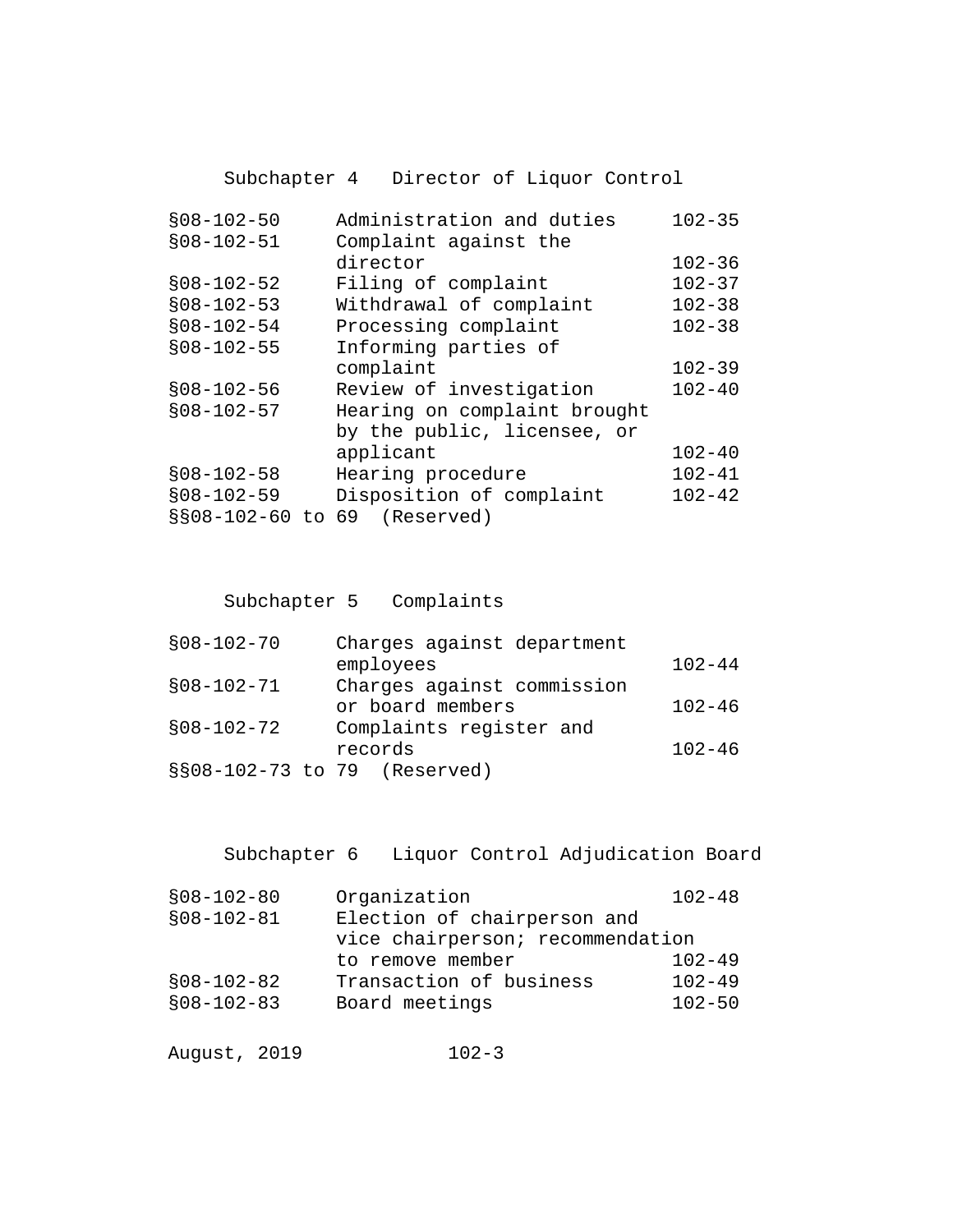| $$08 - 102 - 84$ | Policies                       | $102 - 51$ |
|------------------|--------------------------------|------------|
| $$08-102-85$     | Powers in conducting           |            |
|                  | hearings                       | $102 - 51$ |
| $$08-102-86$     | Complaint and accusations;     |            |
|                  | notice of hearings; subpoenas  | $102 - 52$ |
| $$08-102-87$     | Pre-hearing conference         | $102 - 53$ |
| $$08-102-88$     | Testimony and record;          |            |
|                  | adjudication hearings          | $102 - 53$ |
| $$08-102-89$     | Pleading; adjudication         |            |
|                  | hearing                        | $102 - 54$ |
| $$08-102-90$     | Evidence; adjudication         |            |
|                  | hearings                       | $102 - 55$ |
| $$08-102-91$     | Disclosure; adjudication       |            |
|                  | hearing                        | $102 - 55$ |
| $$08-102-92$     | Procedures; adjudication       |            |
|                  | hearings                       | $102 - 56$ |
| $$08-102-93$     | Factors to be considered in    |            |
|                  | imposing penalties             | $102 - 59$ |
| $$08-102-94$     | Findings of fact, conclusions  |            |
|                  | of law, decision and order     | $102 - 60$ |
| $$08-102-95$     | Reconsideration of decision    |            |
|                  | and order; adjudication        |            |
|                  | hearings                       | $102 - 61$ |
| $$08-102-96$     | Surrender of license upon      |            |
|                  | suspension, revocation or      |            |
|                  | closing of business            | $102 - 62$ |
| $$08-102-97$     | Appeals; record                | $102 - 62$ |
| $$08-102-98$     | Ex parte communications        | $102 - 63$ |
| $$08-102-99$     | Disqualification of board      |            |
|                  | member                         | $102 - 63$ |
|                  | §§08-102-100 to 109 (Reserved) |            |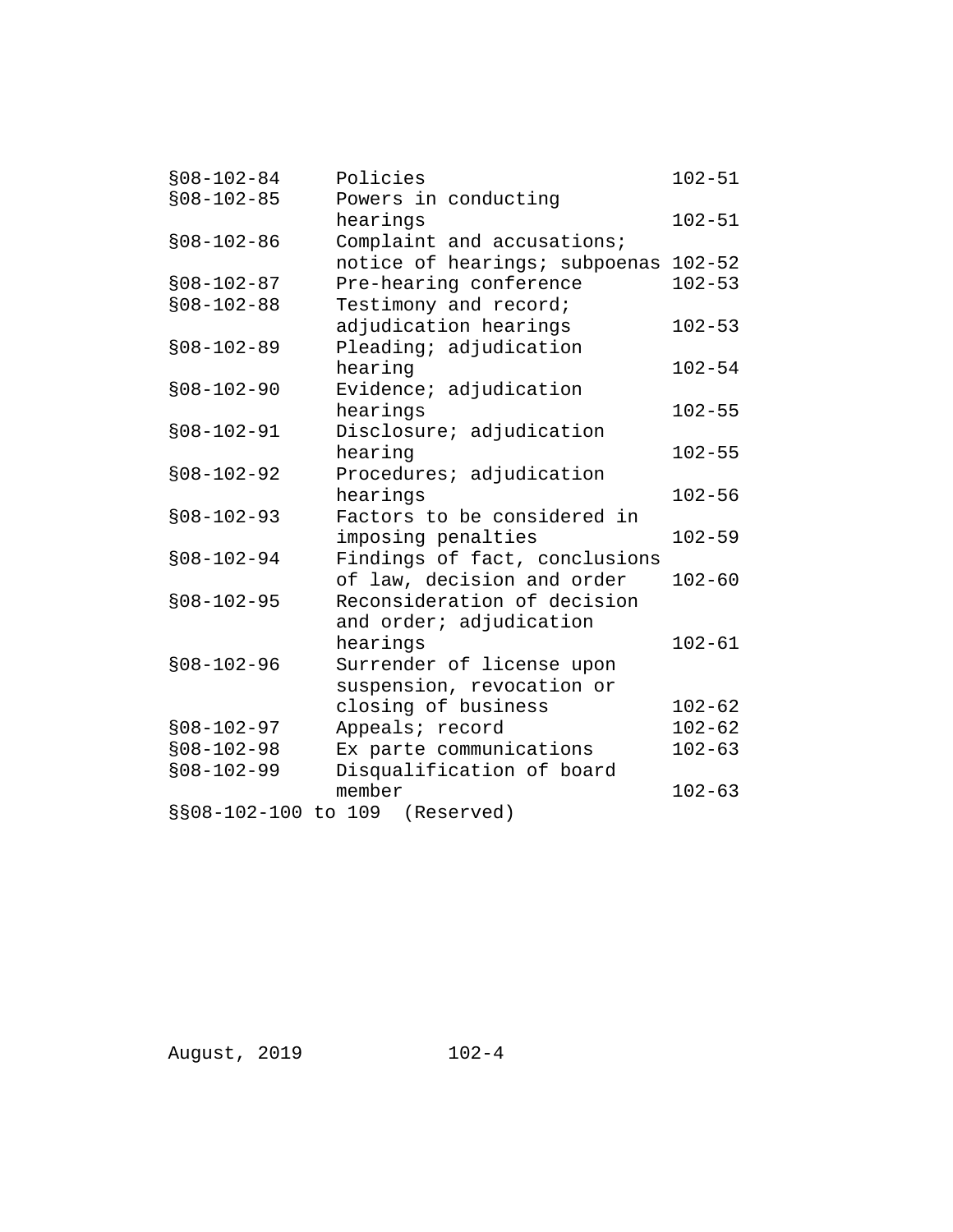#### SUBCHAPTER 1

#### GENERAL PROVISIONS

| Title                           |
|---------------------------------|
| Authority                       |
| Purpose                         |
| Construction                    |
| Definition                      |
| Severability                    |
| §§08-102-07 to<br>09 (Reserved) |
|                                 |

# §08-102-01 Title.

The rules in this chapter shall be known as the "Rules Governing Administrative Practices and Procedures of the Liquor Commission and Liquor Control Adjudication Board of the County of Maui," herein referred to as "Rules of the Commission."

# §08-102-02 Authority.

The rules herein are established pursuant to section 8-13.2 of the Charter of the County of Maui and section 281-17, HRS.

# §08-102-03 Purpose.

The following rules shall govern the administrative practices and procedures before the department of liquor control of the County of Maui and are promulgated<br>pursuant to the provisions of chapter 91, HRS. It is pursuant to the provisions of chapter 91, HRS. the intention of the said liquor commission and liquor control adjudication board that the following rules effectuate and carry out the purposes and policies of chapter 91, HRS, as aforesaid and that they shall be construed and interpreted in the manner most favorable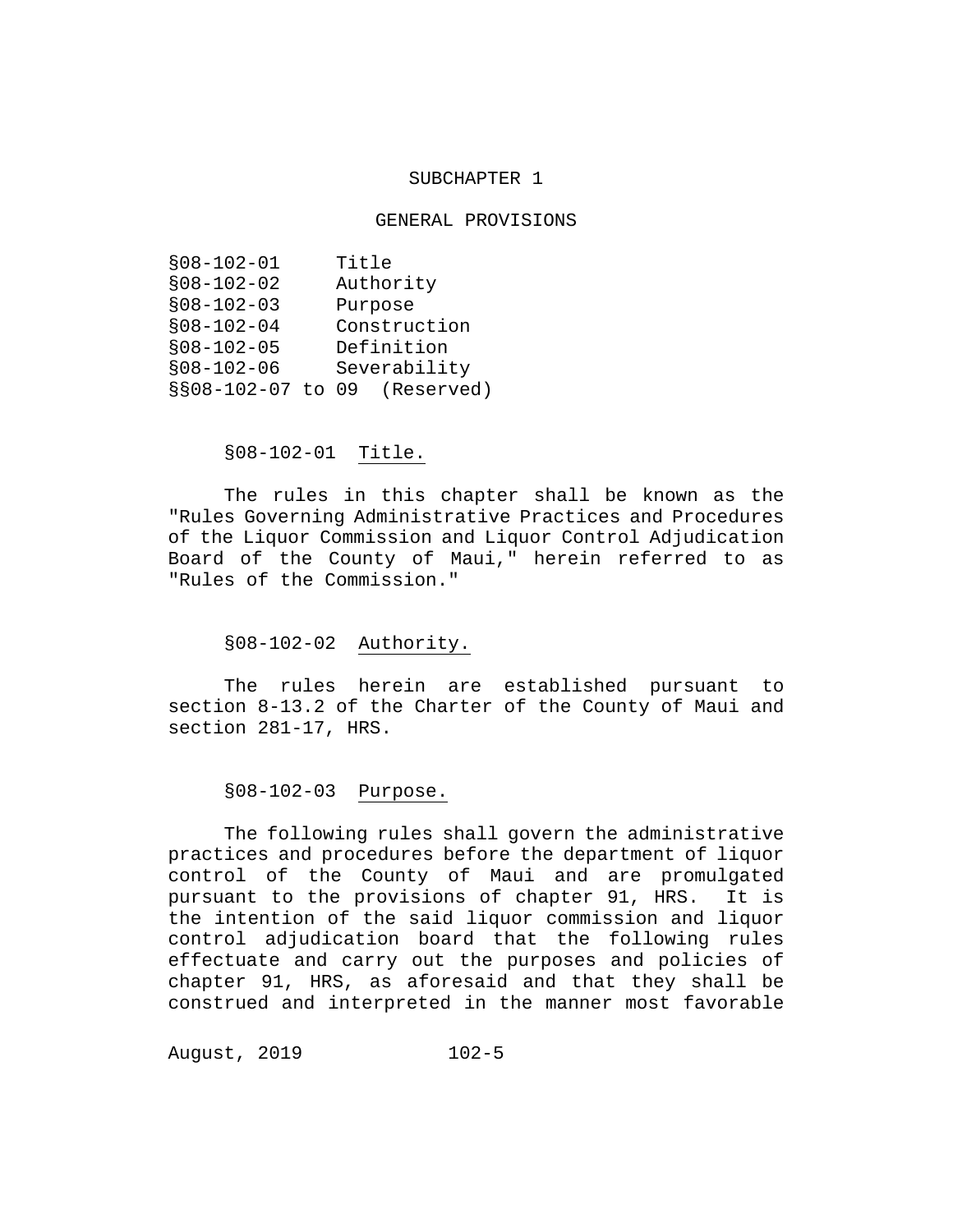to achieve its purpose.

#### §08-102-04 Construction.

These rules shall be construed to secure the just and efficient determination of matters coming before the liquor commission and the liquor control adjudication board. These rules should be read in conjunction with the provisions of the Charter of the County of Maui, the Hawaii Revised Statutes, and the Maui County Code. In any conflict between provisions herein, specific provision shall govern.

# §08-102-05 Definition.

Words defined in section 281-1, HRS, shall have the<br>meaning wherever used herein. Words in the same meaning wherever used herein. masculine gender signify both the masculine and feminine gender and those in singular or plural number signify<br>both the singular and plural number. Whenever used both the singular and plural number. herein, unless otherwise apparent from the context, the following definitions shall apply:

"Board" means the liquor control adjudication board of the County of Maui.

"Chairperson" means the chairperson of the liquor commission or the liquor control adjudication board of the County of Maui.

"Commission" means the liquor commission of the County of Maui.

"County" means the County of Maui.

"Department" means the department of liquor control of the County of Maui.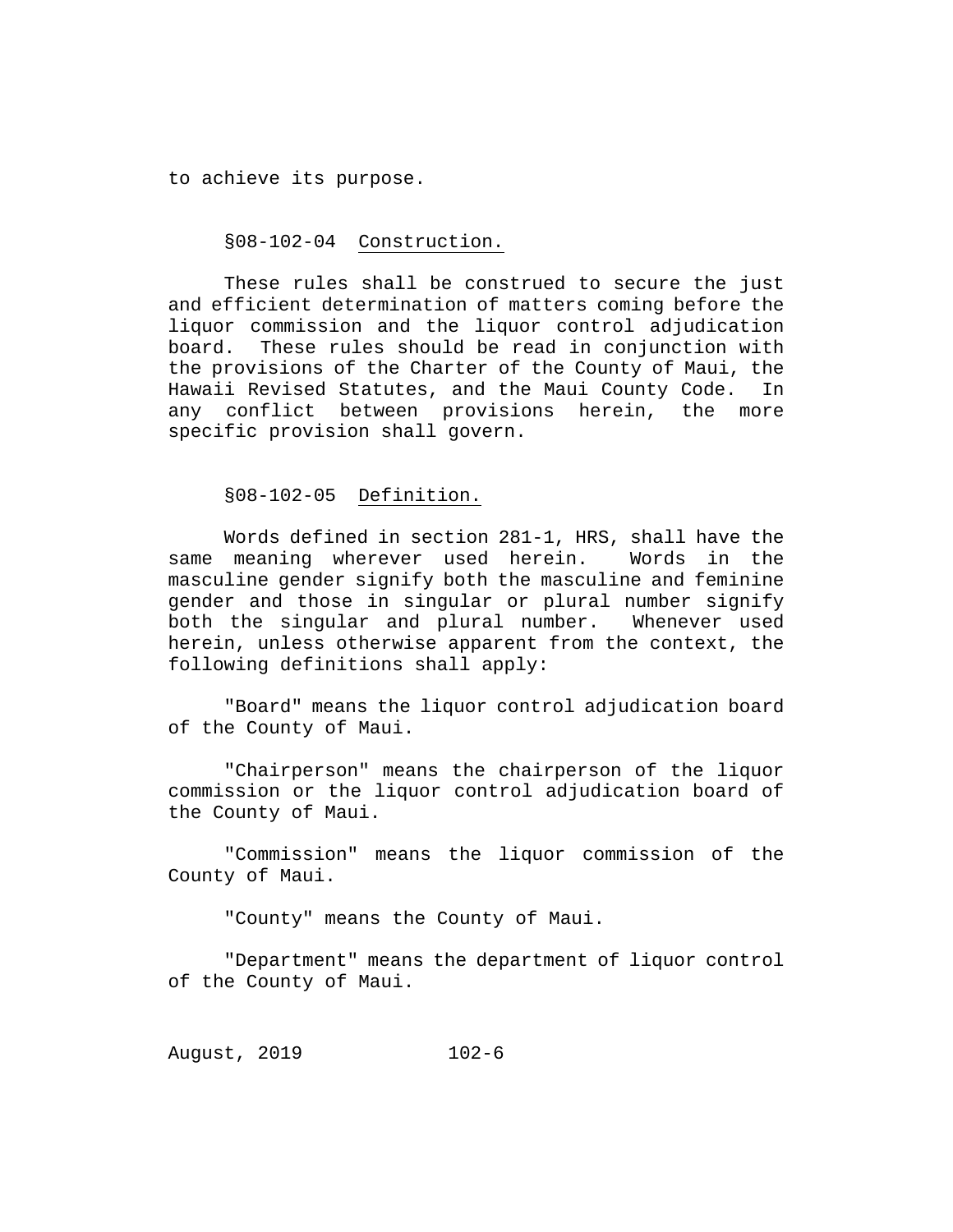"Director" means the director of the department of liquor control of the County of Maui.

"Employee" means any person employed by the department of liquor control including liquor control officers.

"HRS" means the Hawaii Revised Statutes.

"Policy" means the directives concerning the management of the liquor commission adopted by the liquor commission which do not affect the private rights of the general public or procedures available to the general public.

"State" means the State of Hawaii.

§08-102-06 Severability.

If any provision of this chapter or the application thereof to any person or circumstance is held invalid, the invalidity shall not affect other provisions or applications of the chapter which can be given effect without the invalid provision or application, and to this end the provisions of this chapter are declared to be severable.

§§08-102-07 to 09 (Reserved)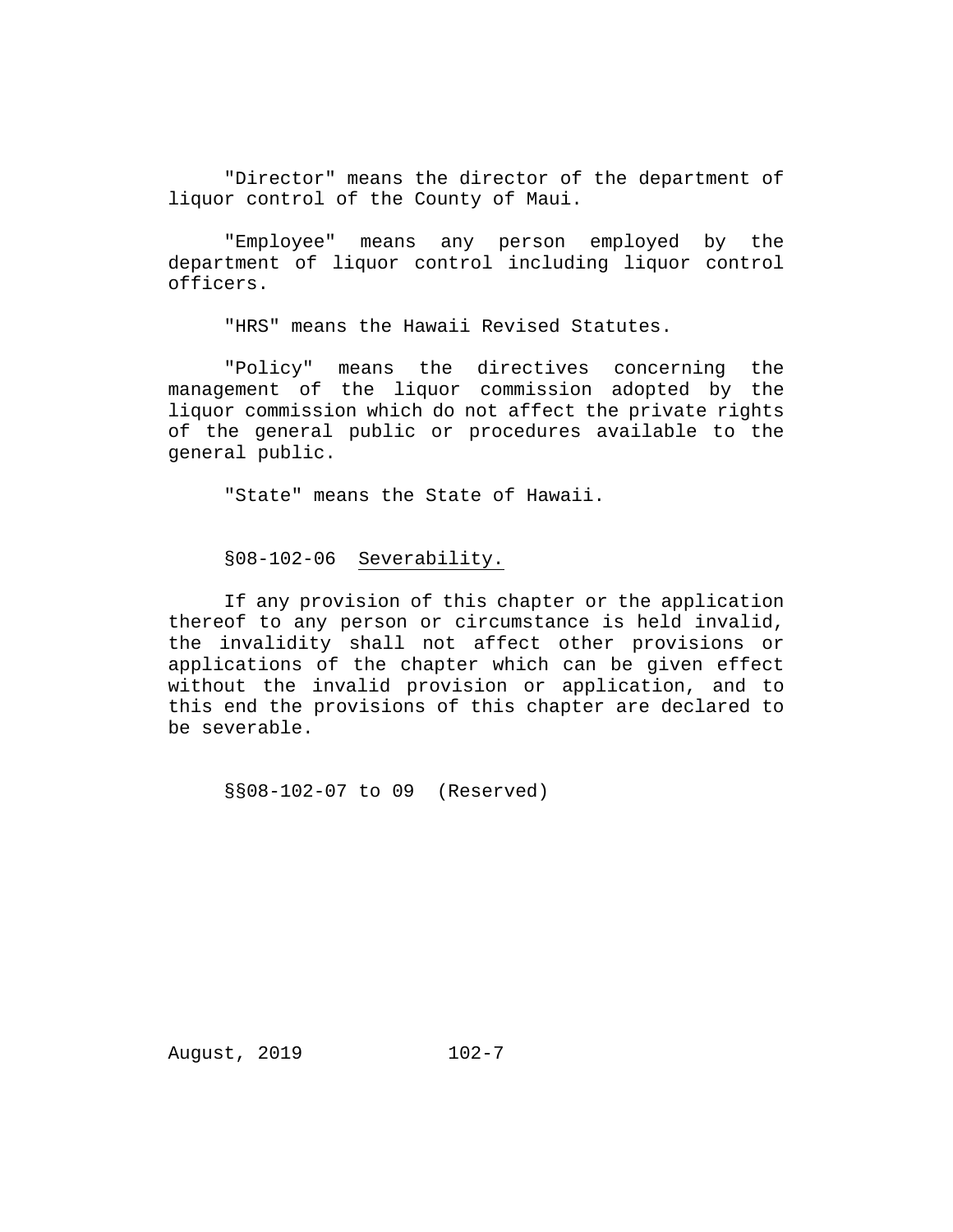### SUBCHAPTER 2

#### INFORMATION AND PROCEDURES

| $$08-102-10$                   | Methods whereby public may              |                                |  | obtain |
|--------------------------------|-----------------------------------------|--------------------------------|--|--------|
|                                | information                             |                                |  |        |
| $$08-102-11$                   | Petition for adoption, amendment        |                                |  | or     |
|                                | repeal of rules                         |                                |  |        |
| $$08-102-12$                   | Declaratory ruling by commission        |                                |  |        |
| $$08-102-13$                   | Rules of practice                       |                                |  |        |
| $$08-102-14$                   | Failure or refusal to comply with order |                                |  |        |
| $$08-102-15$                   | Communications                          |                                |  |        |
| $$08-102-16$                   | Revocation or suspension of license;    |                                |  |        |
|                                | hearing                                 |                                |  |        |
| $$08-102-17$                   | Hearing; illegal manufacture,           |                                |  |        |
|                                |                                         | importation, or sale of liquor |  |        |
| $$808-102-18$ to 19 (Reserved) |                                         |                                |  |        |

§08-102-10 Methods whereby public may obtain information.

The public may obtain information as to matters within the jurisdiction of the department by inquiring at:

- (1) The office of the county clerk, where there are on file all rules of the commission; or
- (2) The department:
	- (A) All rules of the commission, or orders and opinions of the department are on file and available for public inspection at said department.
	- (B) Copies of compilations of rules and supplement thereto are available to the public at a price to be fixed by the department to cover mailing and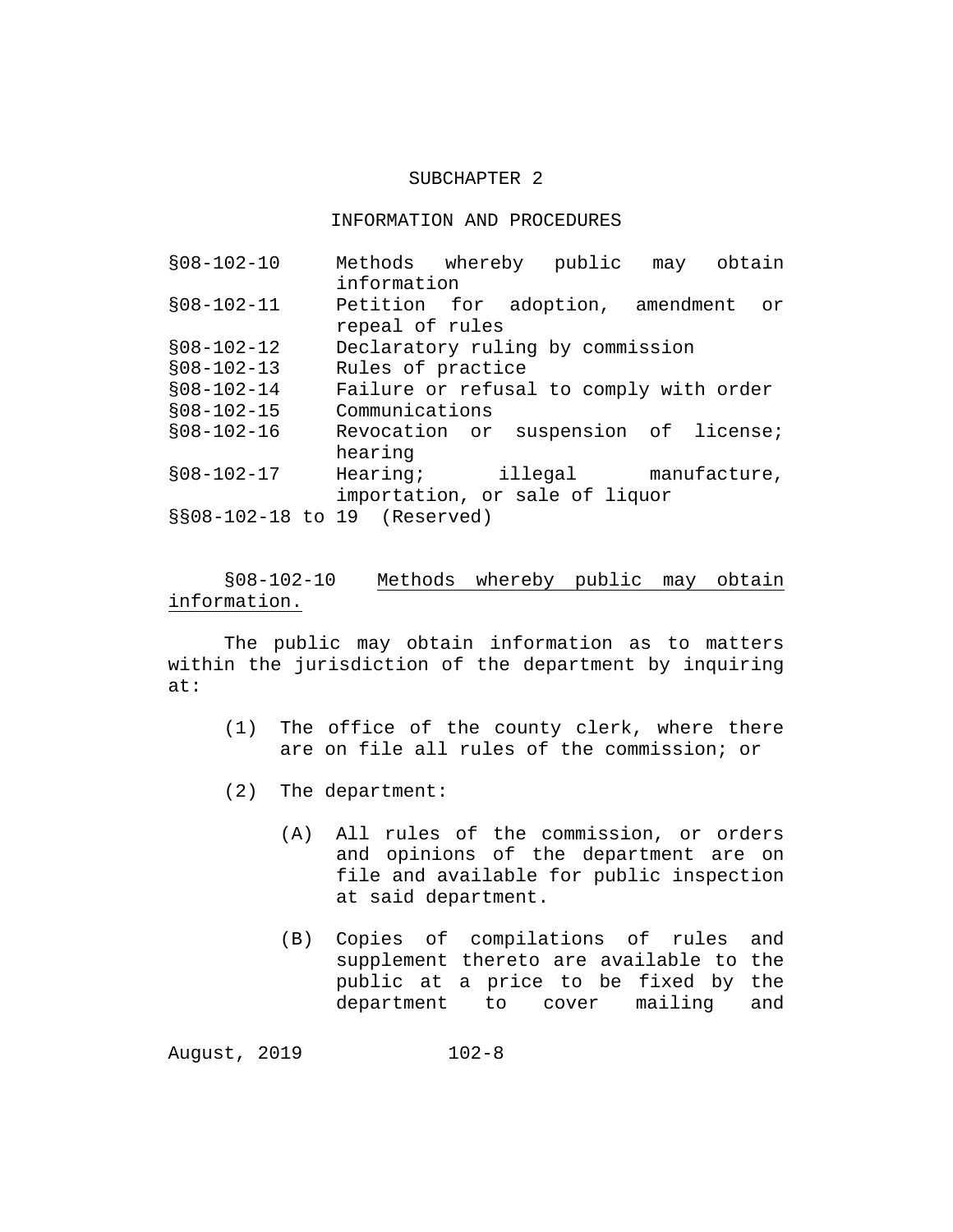publication costs.

- (C) Inquiries may be made in person at the department during business hours or by submitting a request for information in writing.
- (D) Request for copies of any document,<br>record, or information shall be in record, or information shall be writing and a fee set by the department, County, or State, shall be assessed for mailing, publication, transcription, copying, and other related costs. All requests shall be reviewed prior to release to ensure compliance with chapter 92, HRS, and any other applicable rules, ordinances, or laws.

§08-102-11 Petition for adoption, amendment or repeal of rules.

(a) Any interested person may petition the commission requesting the adoption, amendment, or repeal of any rule of the rules of the commission.

- (b) The petition shall be submitted in thirteen copies and shall include:
- (1) A statement of the nature of petitioner's interest;
- (2) A draft or the substance of the proposed rule or amendment or a designation of the provision sought to be repealed;
- (3) An explicit statement of the reasons in support of the proposed rule, amendment, or repeal and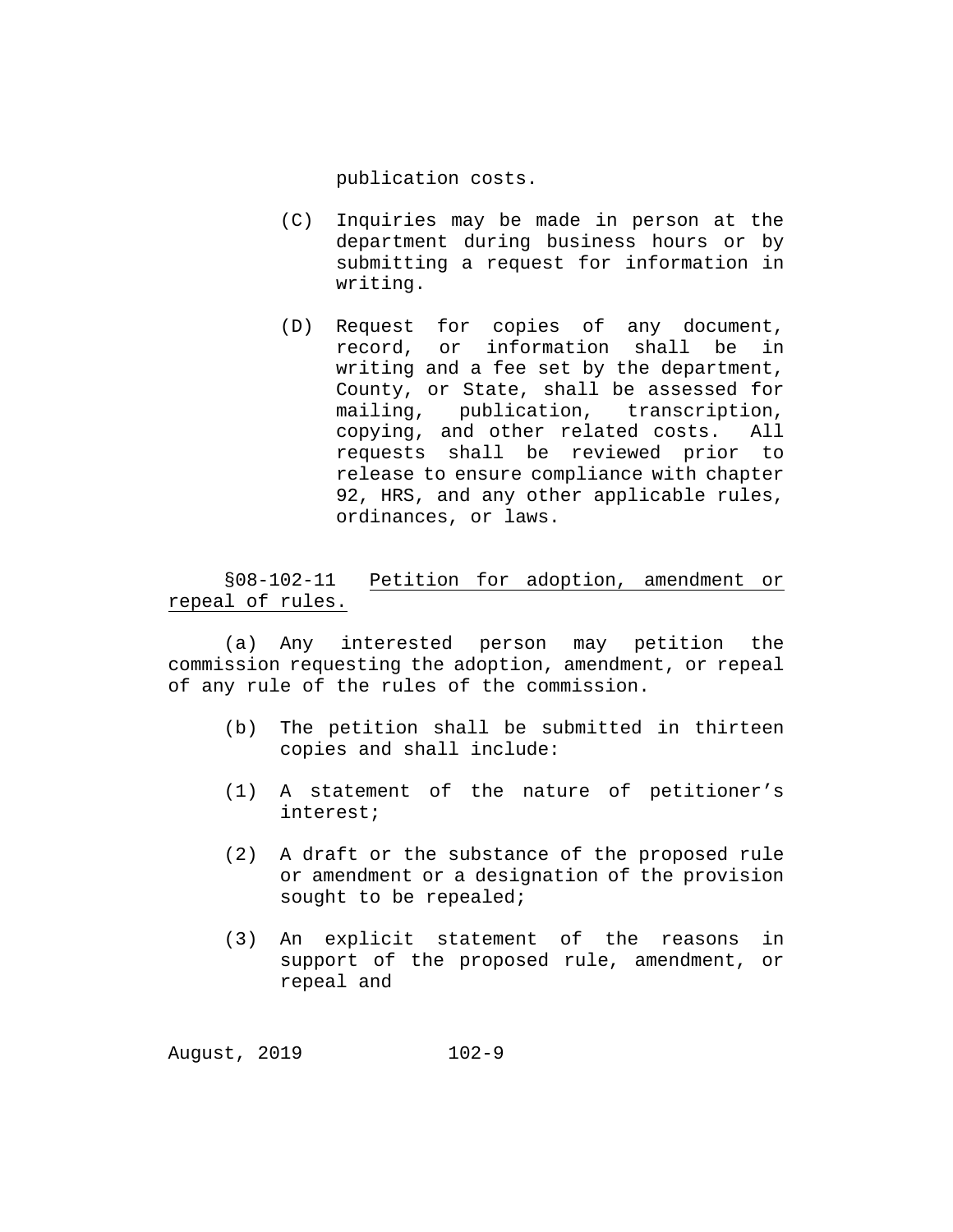(4) Proposed rule, amendment, or deletion shall be written and submitted in its entirety in ramseyer and standard formats or any other format as may be required by the rules of the commission and/or the Hawaii Revised Statutes.

(c) The commission shall within thirty days after the submission of the petition either deny the petition in writing, stating its reasons for such denial, or initiate proceedings in accordance with section 91-3, HRS, for the adoption, amendment, or repeal of the rule as the case may be.

# §08-102-12 Declaratory ruling by commission.

(a) Any interested person may petition the<br>commission for a declaratory order as to the a declaratory order as to the applicability of any statute, ordinance, or of any rule of the commission or order of the department.

(b) The petition shall be submitted in thirteen copies and shall contain:

- (1) The name, address, and telephone number of the petitioner;
- (2) A statement of the nature of petitioner's interest, including reasons for the submission of the petition;
- (3) A designation of the specific provision, rule, or order in question;
- (4) A complete statement of facts;
- (5) A statement of the position or contention of the petitioner; and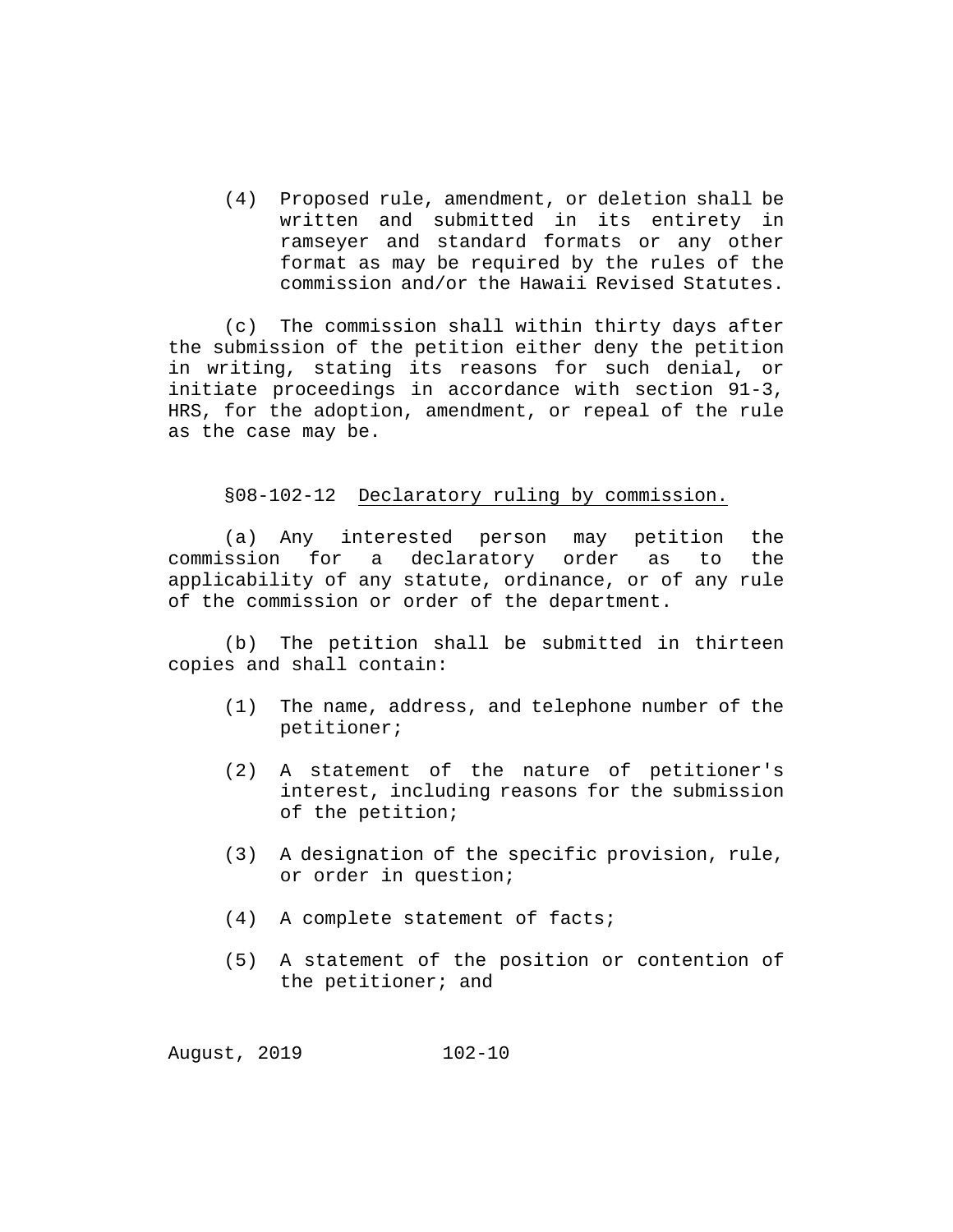(6) A memorandum of authorities, containing a full discussion of the reasons, including any legal authorities, in support of such position or contention.

Any petition which does not conform to the foregoing requirements may be rejected.

(c) The commission may, for good cause, refuse to issue a declaratory ruling. Without limiting the generality of the foregoing, the commission may so refuse where:

- (1) The question is speculative or purely hypothetical and does not involve existing facts or facts which can reasonably be expected to exist in the near future; or
- (2) The petitioner's interest is not of the type which would give the petitioner standing to maintain an action if the petitioner were to seek judicial relief; or
- (3) The issuance of the declaratory ruling may adversely affect the interests of the State, County, department, or any of their officers or employees in any litigation which is pending, or may reasonably be expected to arise; or
- (4) The matter is not within the jurisdiction of the commission.

(d) Where any question of law is involved, the commission may refer the matter to the department of the corporation counsel. The commission may also obtain the assistance of other agencies where necessary or desirable.

(e) Upon the disposition of the petition, the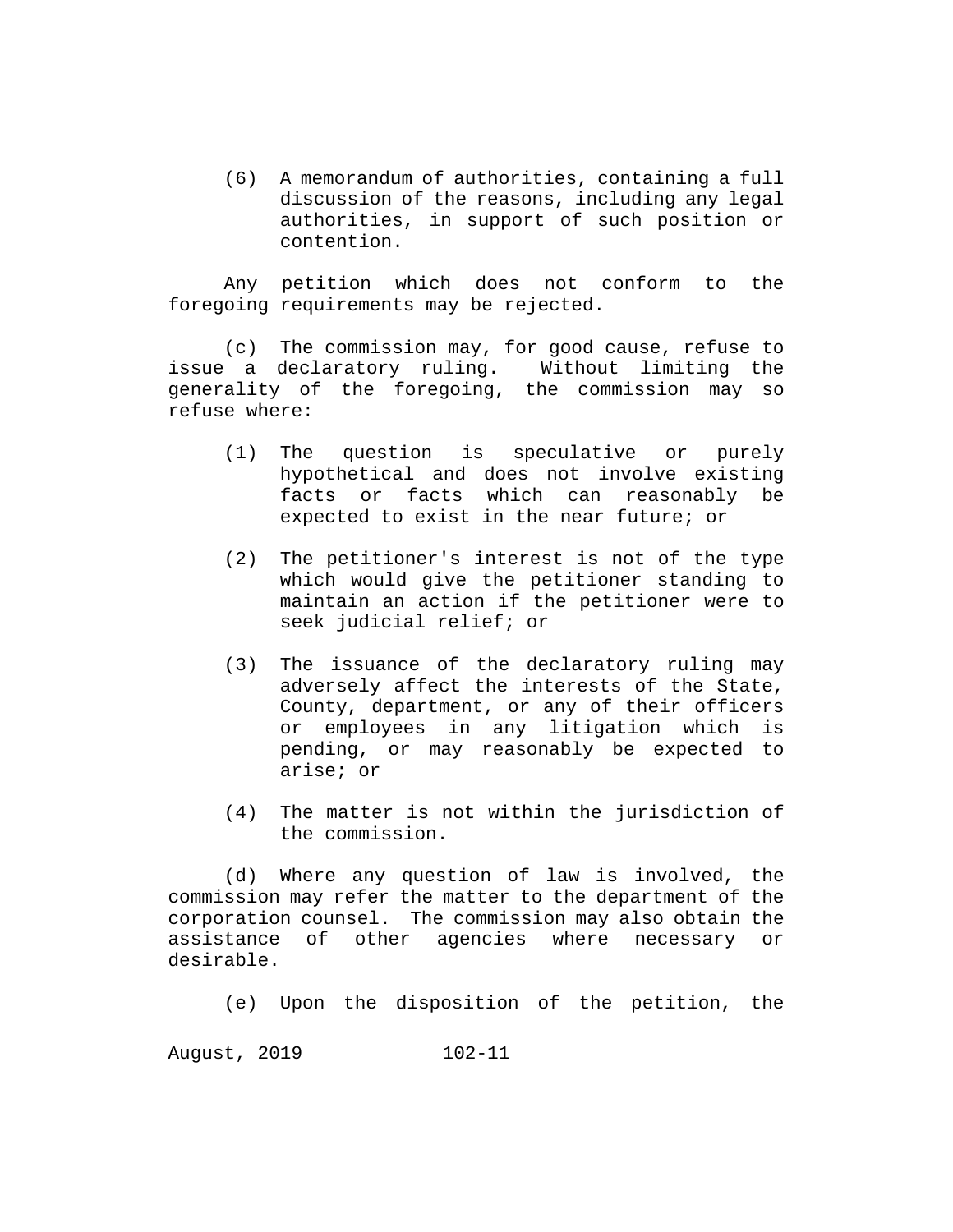petitioner shall be informed in writing thereof by the commission.

(f) Orders disposing of petitions shall have the same status as other commission orders. Orders shall be applicable only to the fact situation alleged in the petition or set forth in the order. They shall not be applicable to different fact situations or where additional facts not considered in the order exist.

### §08-102-13 Rules of practice.

(a) Except as otherwise provided by law in any proceeding involving an application for the issuance or transfer of a license by the commission or the revocation or suspension of a license or other disciplinary action by the board or commission, which by law is required to be determined after an opportunity for a hearing, the following shall apply:

- (1) The applicant or licensee shall be notified in writing of the hearing and of the applicant's or licensee's opportunity to be heard. Such notice shall conform to the requirements of chapters 91 and 281, HRS, and shall be sent not less than two calendar days before the date of the hearing in the case of license applications and not less than five calendar days before the date of the hearing in the case of disciplinary actions. Such notice shall be in addition to any notice by law required to be published in a newspaper.
- (2) The hearing shall be conducted in conformity with the applicable provisions of sections 91- 9, 10, 11, and 13, HRS.
- (3) The determination shall be subject to such limitations or standards as may be prescribed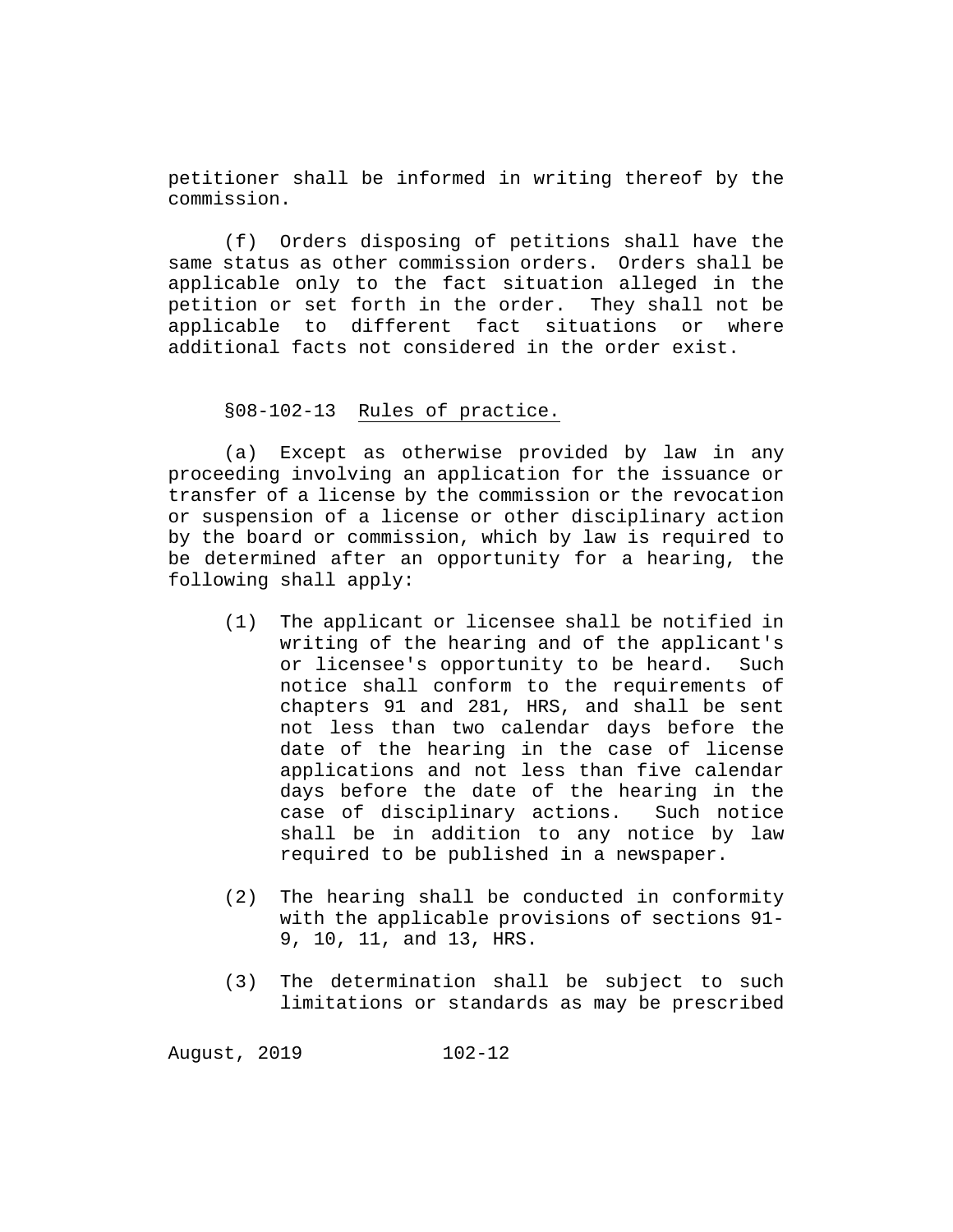by law.

- (4) If the commission or board, as the case may be, decides in favor of the applicant or licensee, the applicant or licensee shall be promptly notified by the commission or by the board rendering such decision.
- (5) If the commission or board decides otherwise, such decision and order accompanied by separate findings of fact and conclusions of law shall be issued. The commission or board, as the case may be, shall within a reasonable time send a certified copy thereof to the applicant or licensee.

(b) Any of the foregoing procedures may be modified or waived by stipulation of the parties and an informal disposition may be made of any contested case by stipulation, agreed settlement, consent order, or default.

(c) Judicial review shall be as provided by law.

(d) The applicant or any person injured by the commission's decision may file a petition for rehearing or a motion to reconsider a decision made by the commission or board. For the purpose of this section, a person is injured only if the person participated in the hearing that is the subject of the petition, and also:

(1) An owner of record of real estate, lessee of record of real estate, or owner of record of shares in a cooperative apartment situated within a distance of five hundred feet from the nearest point of the premises for which the license is asked to the nearest point of such real estate or cooperative apartment; or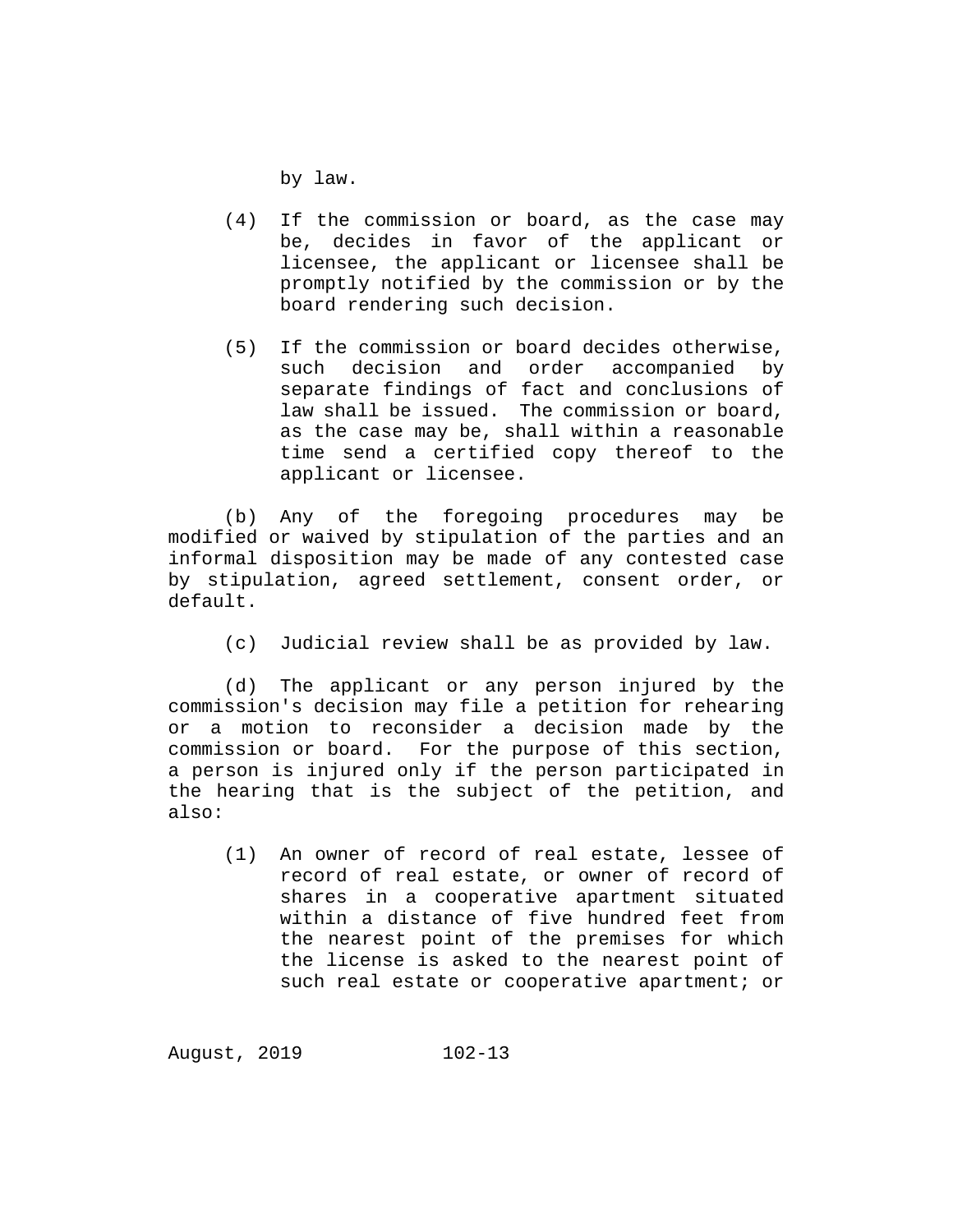(2) A registered voter residing or situated within a distance of five hundred feet from the nearest point of the premises for which the license is asked.

(e) Such motion or petition shall be filed at the department within fifteen calendar days from the date of the decision. If a person other than the applicant files a petition or motion to reconsider, such petition or<br>motion must be served on the applicant. Motion or motion must be served on the applicant. petition shall contain, on oath, alleged facts and grounds for consideration which were not formerly presented.

(f) A rehearing may be granted by the commission upon finding that:

- (1) There is newly discovered evidence;
- (2) The evidence was previously undiscovered even though due diligence was exercised;
- (3) The newly discovered evidence is admissible and credible; and
- (4) The evidence must be of such a material and controlling nature as will probably change the outcome and not merely cumulative or tending only to impeach or contradict a witness.

(g) Any protest, petition for rehearing, or motion for reconsideration shall be on the original document and contain the protestor's or petitioner's full legal name, signature, residence address, mailing address, residence telephone number, original signature, and business telephone number. Facsimile or a reproduction<br>of the original document shall not be accepted. The of the original document shall not be accepted. department reserves the right to reject, refuse to accept, or return any document that is incomplete, illegible, or does not meet any requirement(s) of, or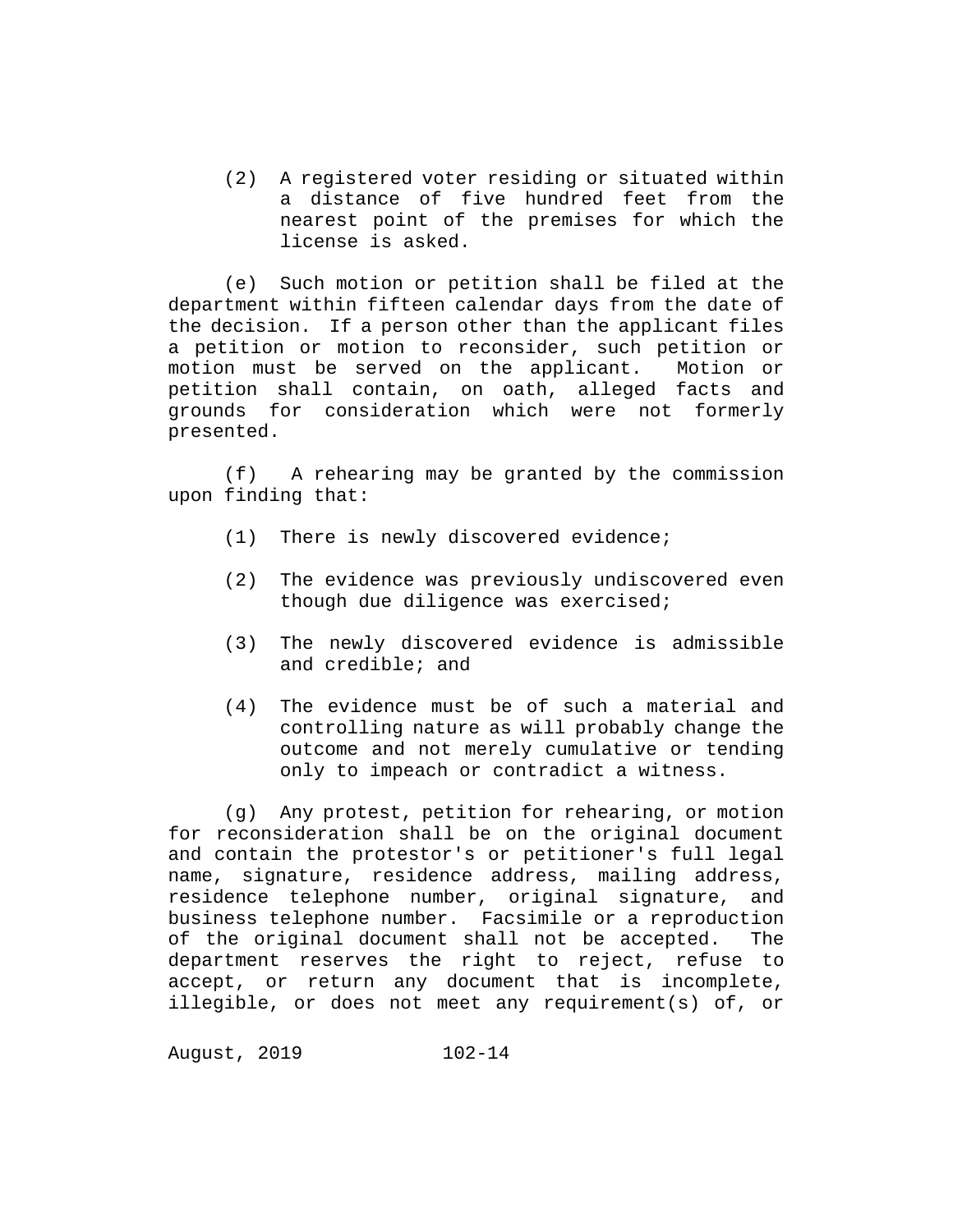not in compliance with any rule of the commission or section of chapter 281, HRS.

# §08-102-14 Failure or refusal to comply with order.

(a) The failure or refusal of the licensee to comply with any commission, department, or board order,<br>including an order of license suspension, shall including an order of license suspension, constitute grounds for further disciplinary action,<br>including suspension or revocation of license, suspension imposition of which shall be subject to chapter 91, HRS.

(b) Any licensee who fails to pay any assessment ordered by the board by the due date, shall not exercise its license until such assessment is paid.

§08-102-15 Communications.

All communications to any member of the commission or the board shall be mailed or delivered to:

> Department of Liquor Control c/o Director County of Maui Wailuku, Hawaii 96793

§08-102-16 Revocation or suspension of license; hearing.

The commission or board may revoke any license at any time issued, or suspend the right of the licensee to use the licensee's license, or assess and collect a penalty or reprimand the licensee, either for the violation of any condition of the license or of any provision of chapter 281, HRS, or of any rules of the commission applicable thereto, or upon the conviction in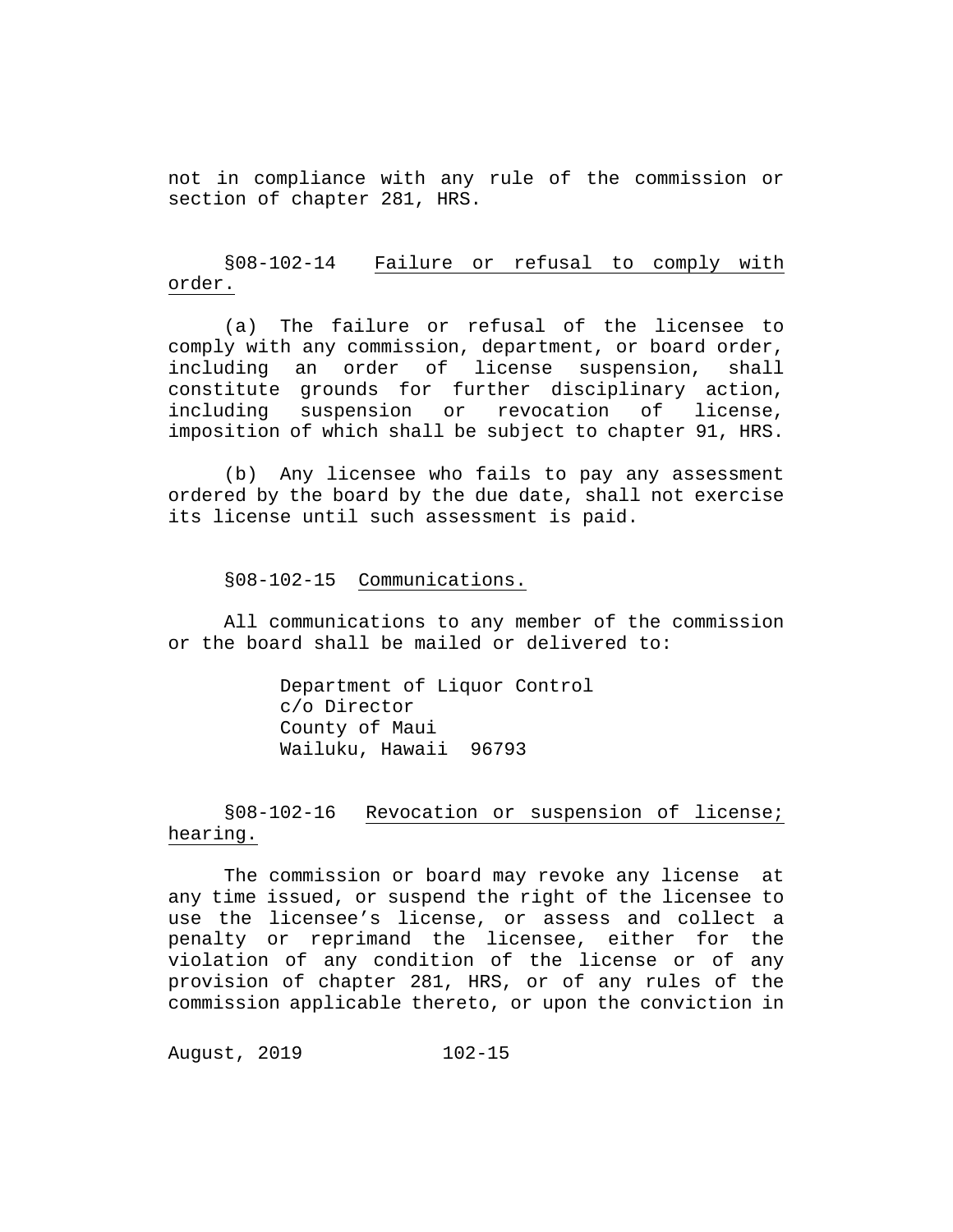a court of law of the licensee of any violation of this chapter or of any other law relative to the licensee's license or the proper exercise thereof, or of any violation of law in any other respect on account whereof the commission or board may deem the licensee to be an unfit or improper person to hold a license, or for any other cause deemed sufficient by the commission or board.

In every case where the commission or board proposed to revoke or suspend the exercise of any license or assess and collect a penalty for any cause other than a conviction at law of the licensee as above specified, the licensee shall be entitled to notice and hearing in conformity with chapter 91, HRS; the notice to be given at least five days before the hearing, except that any special license shall be subject to summary revocation for any violation of, or evidence of intent to violate, the proper exercise thereof, without hearing before the commission or board.

At the hearing, before final action is taken by the commission or board, the licensee shall be entitled to be heard in person or through counsel and shall be given a full and fair opportunity to present any facts showing that the alleged cause or causes for the proposed action do not exist, or any reasons why no penalty should be imposed. The testimony taken at the hearing shall be under oath and recorded stenographically or by machine, but the parties shall not be bound by the strict rules of evidence; certified copies of any transcript and of any other record made of or at the hearing shall be furnished to the licensee upon the licensee's request and at the licensee's expense.

Any order of revocation, suspension, fine, or reprimand imposed by the commission or board upon the licensee shall be in addition to any penalty that might be imposed upon the licensee's conviction at law for any violation of this chapter. No licensee shall be subject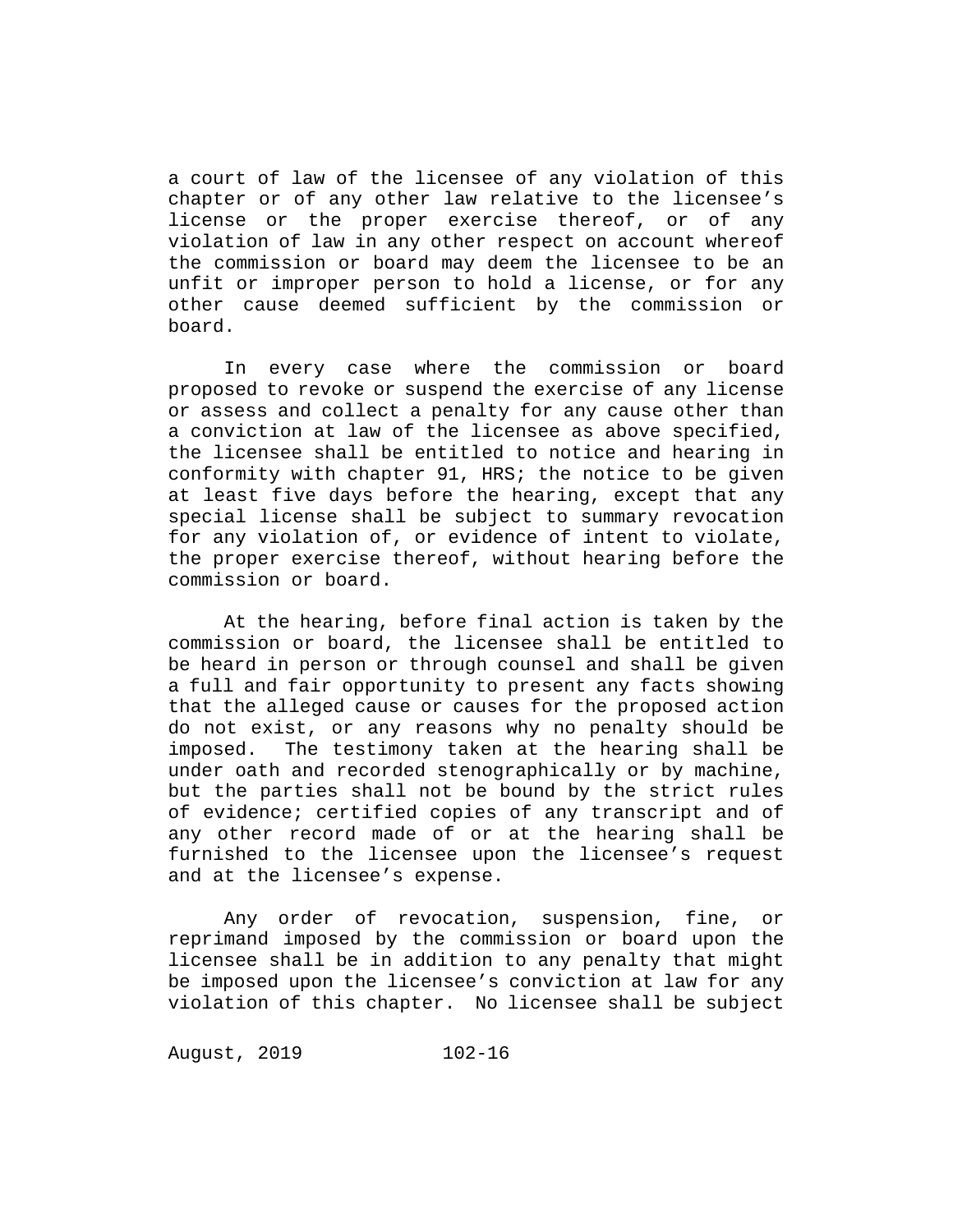to both the penalty assessed and collected by the commission or board and to revocation or suspension of The amount of penalty assessed and collected for any particular offense shall not exceed the sum of \$2,000.

Whenever the service of an order or notice shall be required by this section, the service shall be made in the following manner: In the case of any violation based upon the personal observation of any investigator, a written notice of the violation shall be given to the licensee or the licensee's employee approved by the director in active charge of the premises, or by serving a certified copy of the notice or order upon the holder of the license wherever the holder may be found in the circuit wherein the holder is licensed or, if the holder cannot be found after diligent search, by leaving a certified copy thereof at the holder's dwelling or usual place of abode with some person of suitable age and<br>discretion residing therein. If the holder of the discretion residing therein. If the holder of the<br>license cannot be found after diligent search, and license cannot be found after diligent search, service cannot be made, then service may be made by posting a certified copy of the notice or order in a conspicuous place on the licensed premises and depositing another certified copy thereof in the certified mail of the United States post office, postage prepaid, addressed to the holder of the license at the holder's last known residence address; provided that in the case of a partnership, limited liability company, or licensed corporation or unincorporated association, service may be made upon any partner, member, manager, organizer, officer, or director, thereof.

# §08-102-17 Hearing; illegal manufacture, importation, or sale of liquor.

The commission or board may assess and collect a penalty or reprimand a person for not having a valid license to manufacture or sell any liquor in violation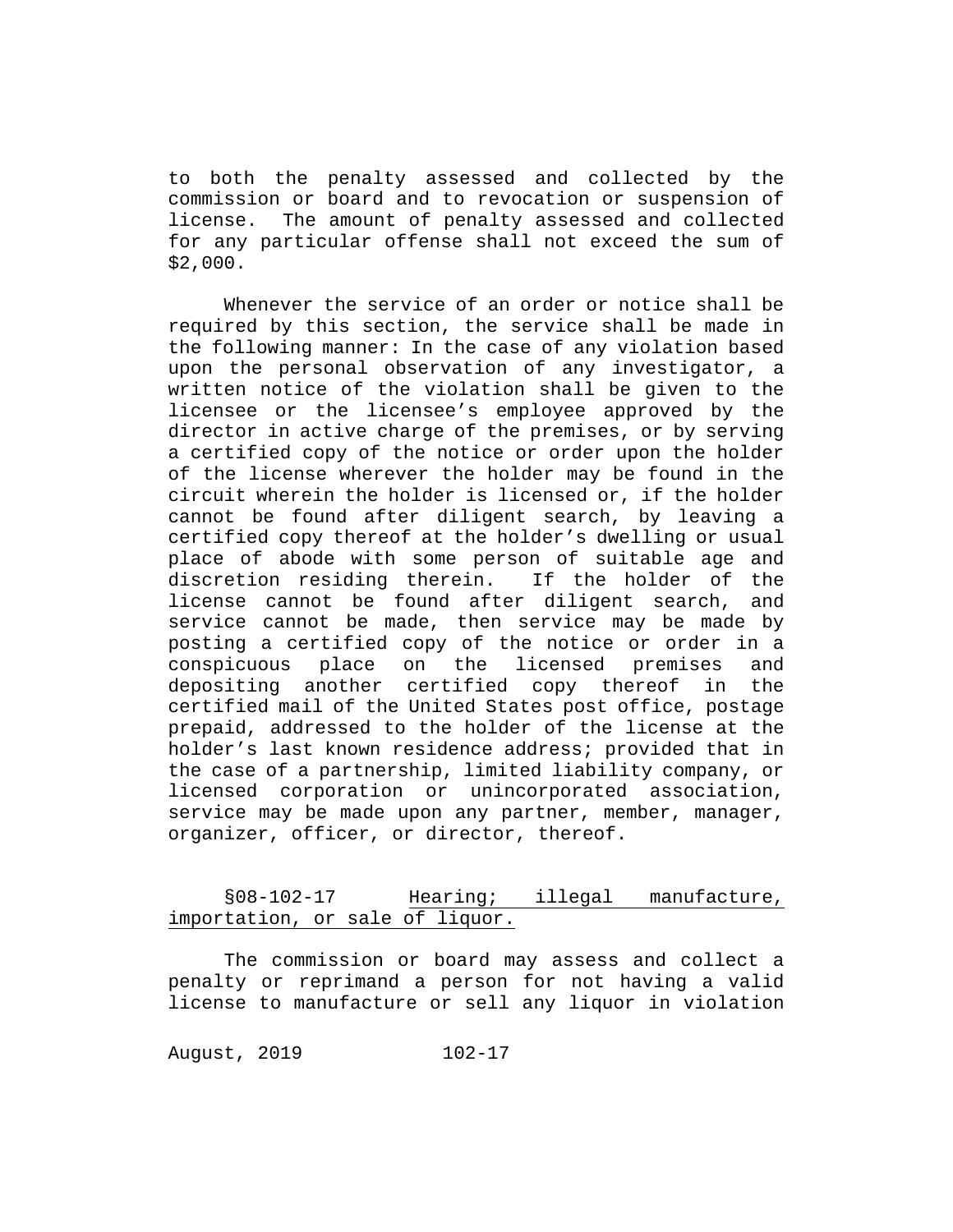of chapter 281, HRS, or of any rules of the commission applicable thereto.

In every case where the director elects to conduct proceedings under this section where it is proposed to assess and collect a penalty from a person for not having a valid license to manufacture or sell any liquor in violation of chapter 281, HRS, or of any rules of the commission applicable thereto, the person shall be entitled to notice and hearing in conformity with chapter 281, HRS.

At the hearing, before final action is taken by the commission or board, the person shall be entitled to be heard in person or through counsel and shall be given a full and fair opportunity to present facts showing that the alleged cause or causes for the proposed action do not exist, or any reason why no penalty should be imposed. The testimony taken at the hearing shall be under oath and recorded stenographically or by machine, but the parties shall not be bound by the strict rules of evidence; certified copies of any transcript and of any other record made of or at the hearing shall be furnished to a person upon that person's request and at that person's expense.

Any order, reprimand, or penalty imposed by the commission or board upon a person for not having a valid license to manufacture or sell any liquor in violation of chapter 281, HRS, or of any rules of the commission applicable thereto shall be in addition to any penalty that might be imposed upon that person's conviction in a court of law for any violation of chapter 281, HRS. The amount of penalty assessed and collected by the commission or board from any person under this section for not having a valid license to manufacture or sell any liquor shall not exceed the sum of \$2,000 for each charge.

Whenever the service of an order or notice shall be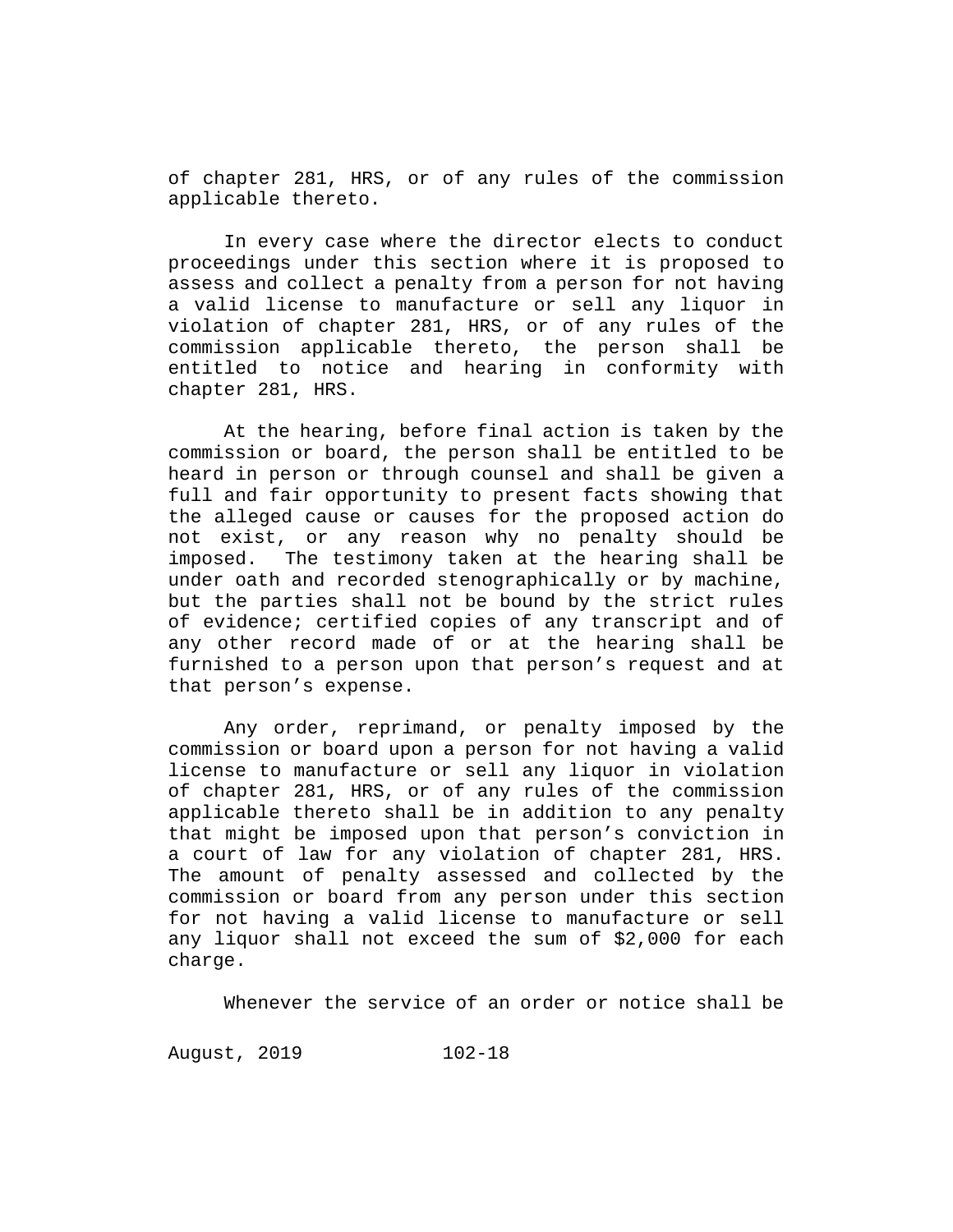required by this section, the service shall be made in the following manner: In the case of any violation based upon the personal observation of any investigator, a written notice of the violation shall be given to the person charged with a violation within a reasonable period of time after the alleged violation occurred, the person charged shall be requested to acknowledge receipt of the alleged violation, or, if the person cannot be found after diligent search, by leaving a certified copy thereof at the person's dwelling or usual place of abode with some person of suitable age and discretion residing therein; and if the person cannot be found after diligent search and service cannot be made, then service may be made by depositing another certified copy thereof in the certified mail of the United States post office, postage prepaid, addressed to the person at the person's last known residence address; provided that in the case of a partnership, limited liability company, corporation or unincorporated association, service may be made upon any<br>partner, member, manager, organizer, officer, or partner, member, manager, organizer, officer, director thereof.

§§08-102-18 to 19 (Reserved)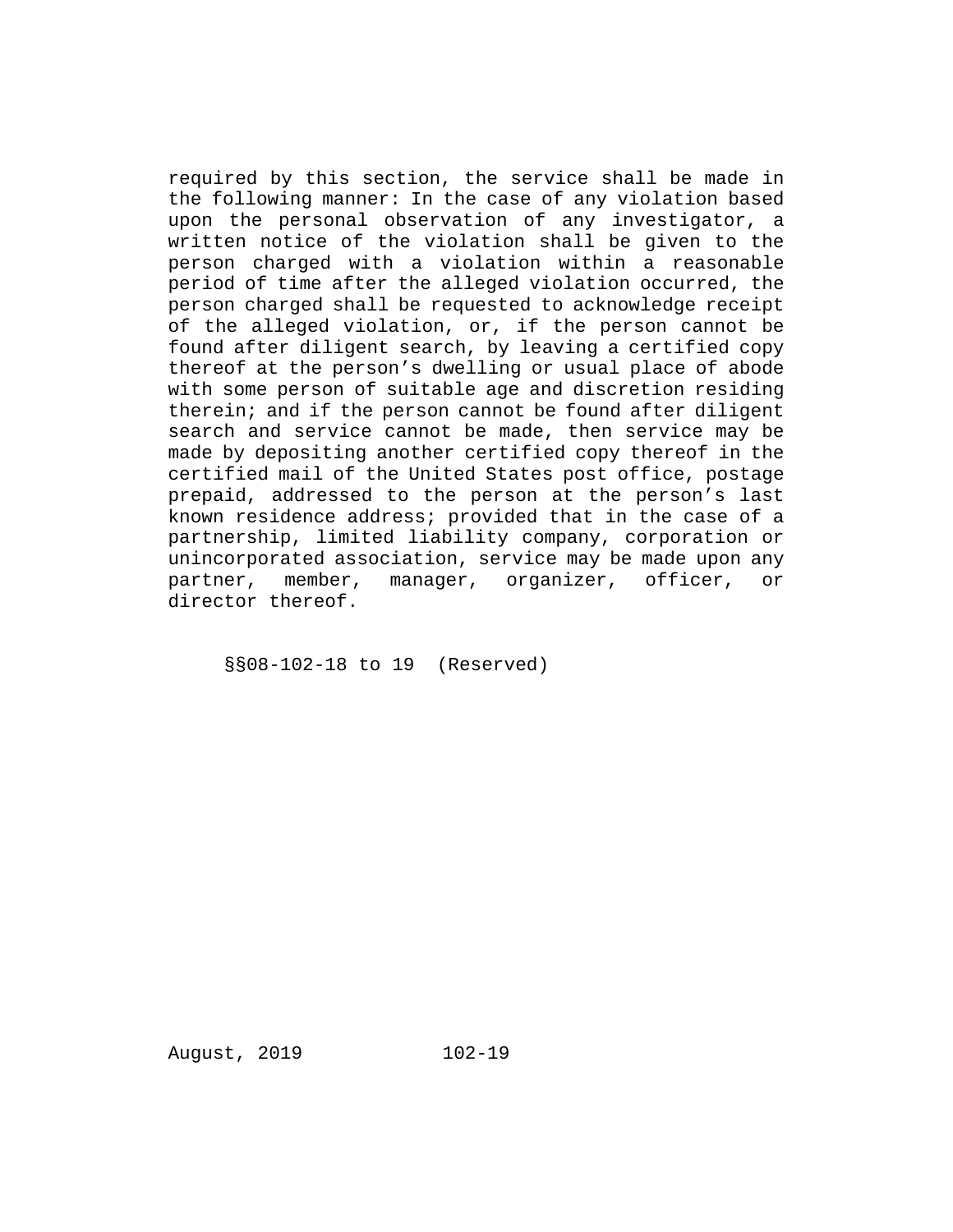### SUBCHAPTER 3

LIQUOR COMMISSION

| $$08-102-20$     | Liquor commission; authority                       |
|------------------|----------------------------------------------------|
| $$08-102-21$     | Organization                                       |
| $$08-102-22$     | Election of chairperson and<br>vice                |
|                  | chairperson; recommendation to<br>remove<br>member |
| $$08-102-23$     | Transaction of business                            |
| $$08-102-24$     | Commission meetings                                |
| $$08-102-25$     | Policies                                           |
| $$08-102-26$     | Powers in conducting hearings                      |
| $$08-102-27$     | Agenda and agenda items                            |
| $$08-102-28$     | Informal hearing                                   |
| $$08-102-29$     | Formal hearing                                     |
| $$08-102-30$     | Presentation of oral or written testimony          |
|                  | on agenda items                                    |
| $$08-102-31$     | Voting                                             |
| $$08-102-32$     | (Reserved)                                         |
| $$08-102-33$     | Disqualification of commission member              |
| $$08 - 102 - 34$ | Ex parte communications                            |
| $$08-102-35$     | Individual representing party                      |
| $$08-102-36$     | Appointment of the director                        |
| $$08-102-37$     | Commission inquiry                                 |
|                  | §§08-102-38 to 49 (Reserved)                       |

# §08-102-20 Liquor commission; authority.

The commission is established in accordance with the provisions of chapter 281, HRS, and chapter 13 of the Charter of the County of Maui. The commission shall have the sole jurisdiction, power, authority, and discretion subject to the rules of the commission and chapters 281 and 245, HRS.

§08-102-21 Organization.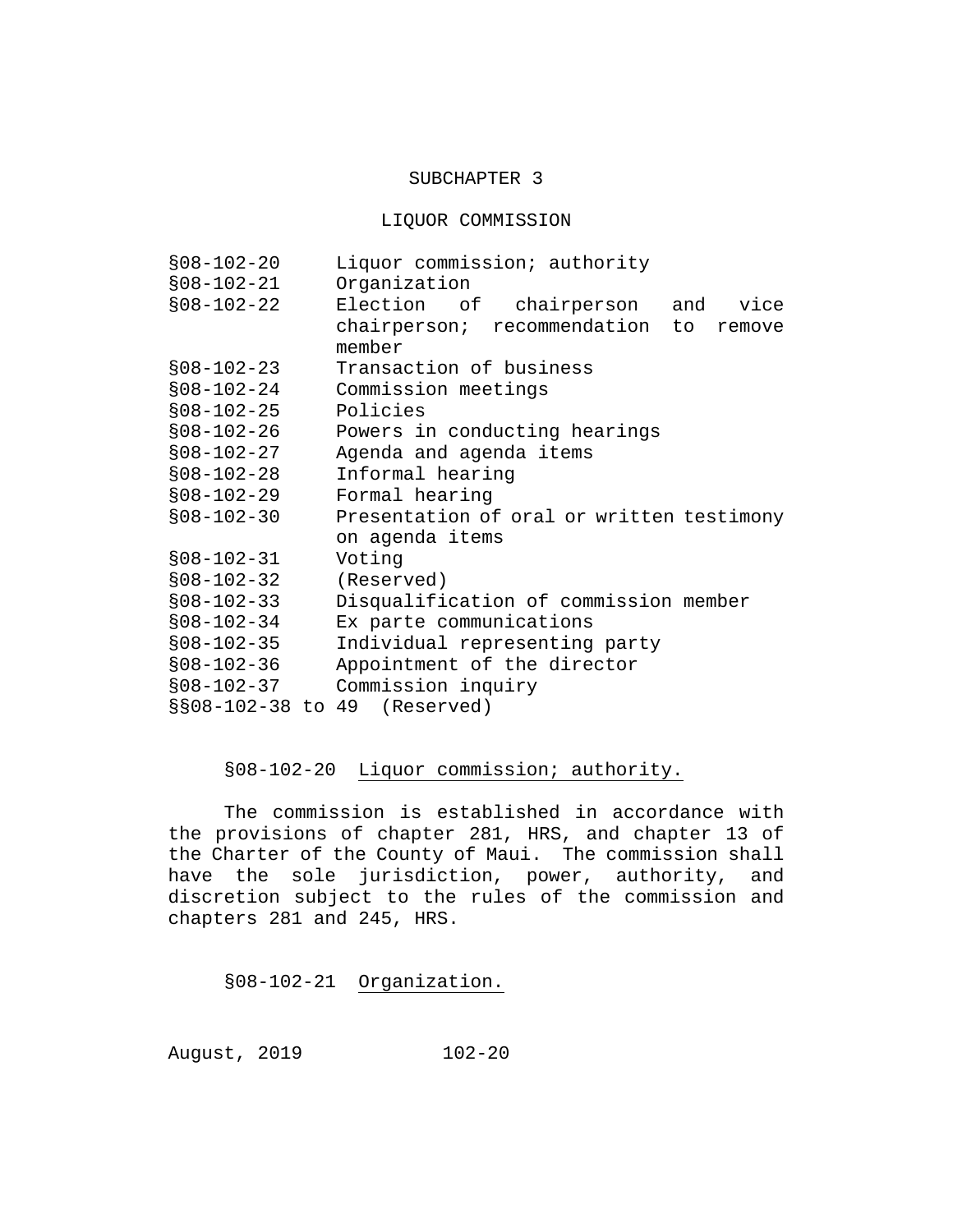There shall be a commission consisting of nine members who shall be appointed by the mayor and approved by the county council in the manner prescribed in section<br>8-13.2 of the Charter of the County of Maui. The  $8-13.2$  of the Charter of the County of Maui. commission shall:

- (1) Adopt rules and regulations having the force and effect of law for the administration of liquor control in the County, incorporate and carry out provisions of the liquor control laws of the State.
- (2) Grant, renew or refuse applications for licenses for the manufacture, importation and sale of liquor in the County under applicable laws and regulations.
- (3) Have such other powers and duties as may be provided by law, not in conflict with the provisions of section 8-13.2 of the Charter of the County of Maui.

§08-102-22 Election of chairperson and vice chairperson; recommendation to remove member.

(a) The commission members shall elect annually in the month of March, a chairperson and a vice chairperson to serve for the ensuing year or until a successor shall be elected. In the absence of the chairperson at any meeting, the vice chairperson shall preside over the meeting. In the absence of both the chairperson and In the absence of both the chairperson and vice chairperson, the most senior member will preside.

(b) The commission may recommend to the mayor and the county council the removal of any commission member who has three unexcused absences, or a total of four absences, from any of the regular scheduled meetings in any County fiscal year. Excused absence shall be determined by the chairperson of the commission at each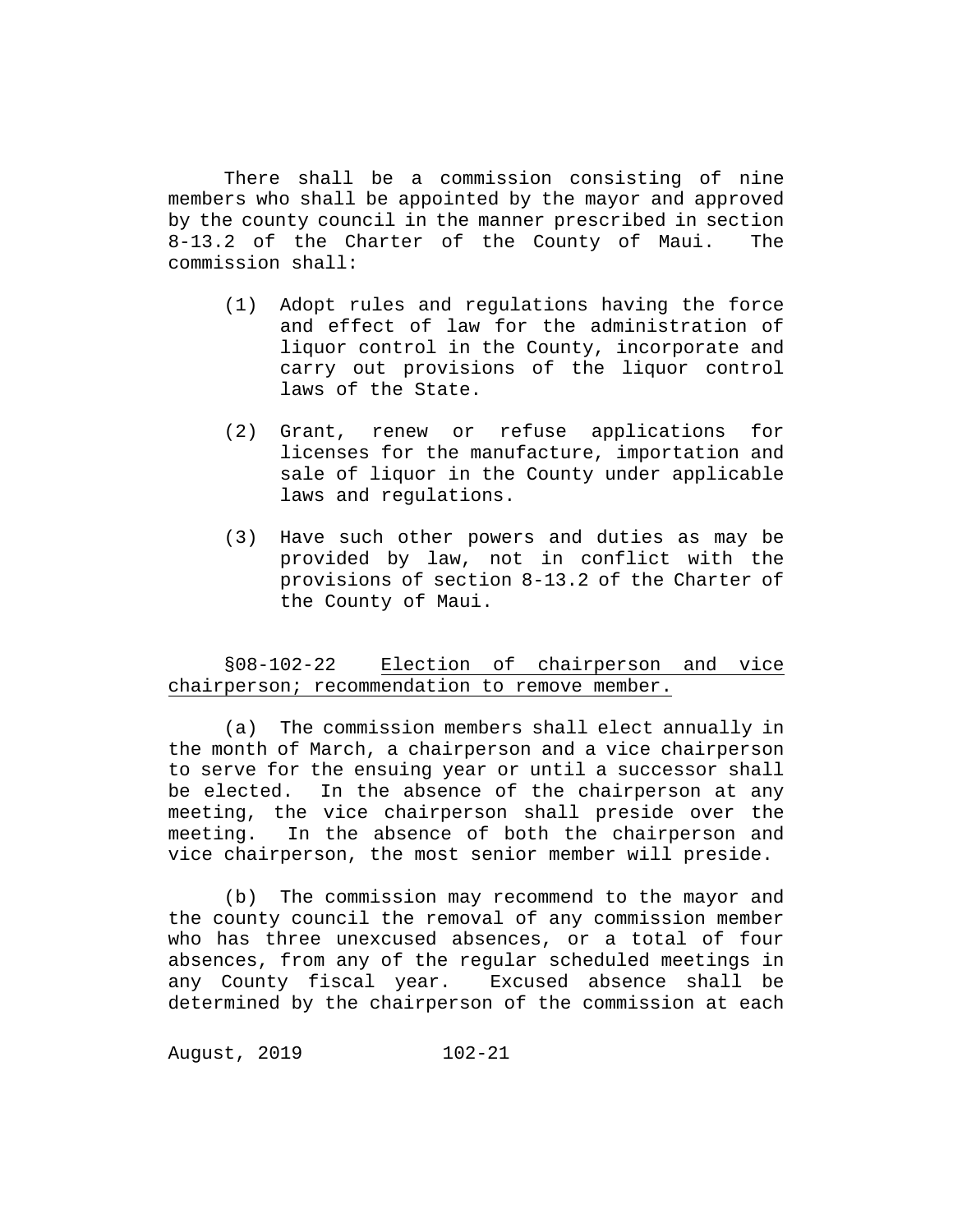regular meeting.

### §08-102-23 Transaction of business.

A majority of the commission shall constitute a quorum for the transaction of business. The concurring vote of the majority of the members shall be necessary to take any action, provided, that the action to be taken by the commission to validate the appointment or removal of the director shall be as provided by law.

# §08-102-24 Commission meetings.

(a) The commission shall conduct its meetings, hearings, or workshops at specified dates, times, and places as set by the commission. Special meetings may be called by the chairperson pursuant to chapter 92, HRS. All hearings shall be conducted pursuant to chapter<br>92. HRS. and the rules of the commission. Unless 92, HRS, and the rules of the commission. otherwise provided by the rules of the commission, all meetings shall be conducted according to Robert's Rules of Order, revised. Regular meetings shall be held in a public place announced in advance; provided, however, that the date, time, and/or place may be changed for the convenience of the public if announced at a regular meeting.

(b) A record shall be made of all oral testimony taken at the hearing in accordance to section 92-9, HRS. Testimony taken at the hearing may be electronically<br>recorded by video or audio tape. The cost of recorded by video or audio tape. transcribing the electronic recording shall be paid by the requesting party, unless otherwise provided.

(c) All pages of the commission hearing minutes shall be numbered by calendar year.

(d) Unless otherwise provided by the rules of the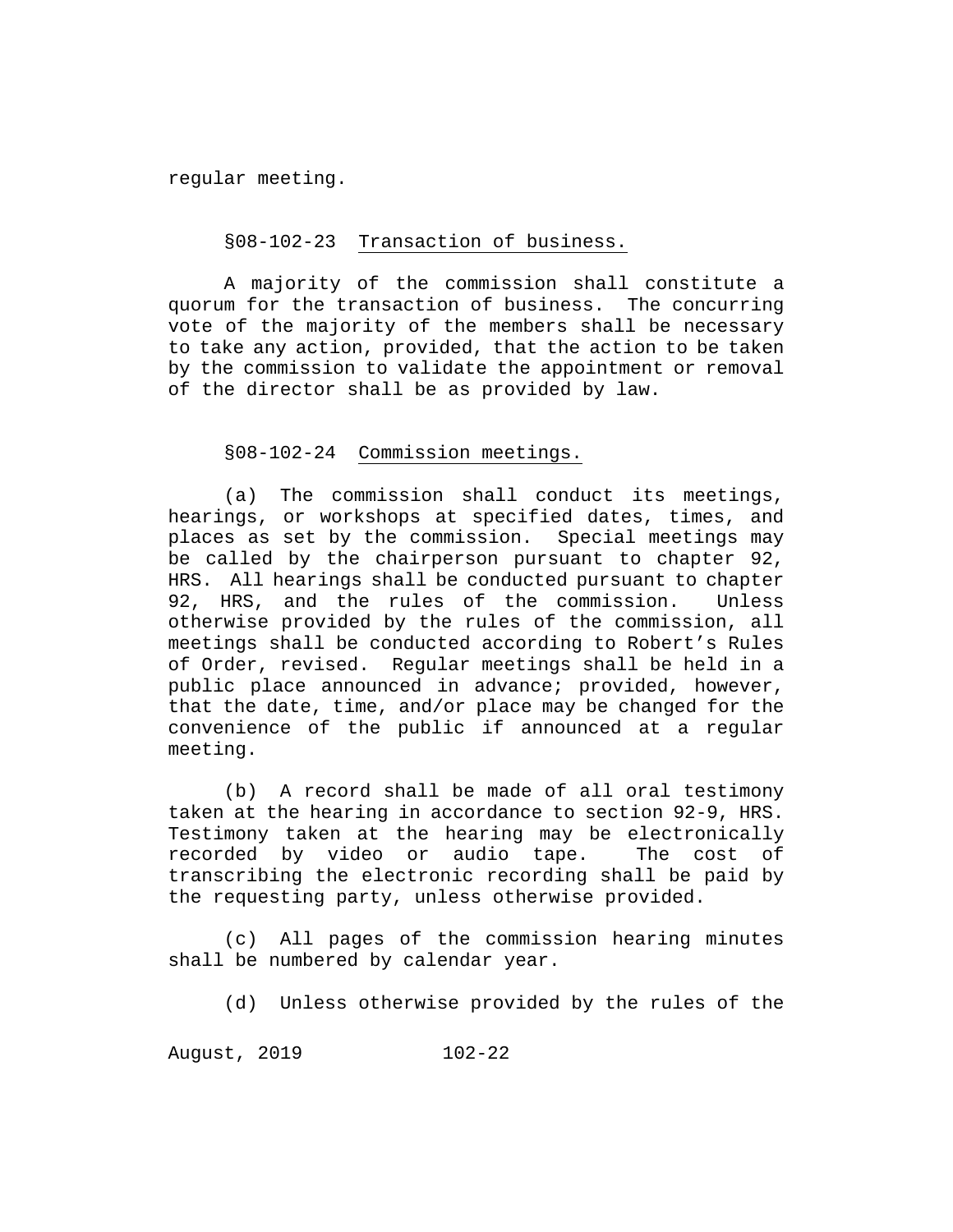commission or chapter 92, HRS, all meetings shall be open to the public.

§08-102-25 Policies.

The commission shall adopt policies necessary for the conduct of its affairs.

#### §08-102-26 Powers in conducting hearings.

(a) Unless otherwise provided by law, the commission shall have the power:

- (1) To hold hearings and issue notices;
- (2) To administer oaths and affirmations;
- (3) To consolidate or sever proceedings, provided that those actions shall be conducive to the ends of justice and shall not unduly delay the proceedings or hinder, harass, or prejudice any party;
- (4) To issue subpoenas;
- (5) To examine witnesses;
- (6) To rule upon officers of proof, to receive relevant evidence, and to exclude evidence which is irrelevant, immaterial, unduly repetitious or cumulative and accordingly, may restrict lines of questioning or testimony;
- (7) To regulate the course and conduct of the hearing;
- (8) To regulate the manner of any examination so as to prevent the needless and unreasonable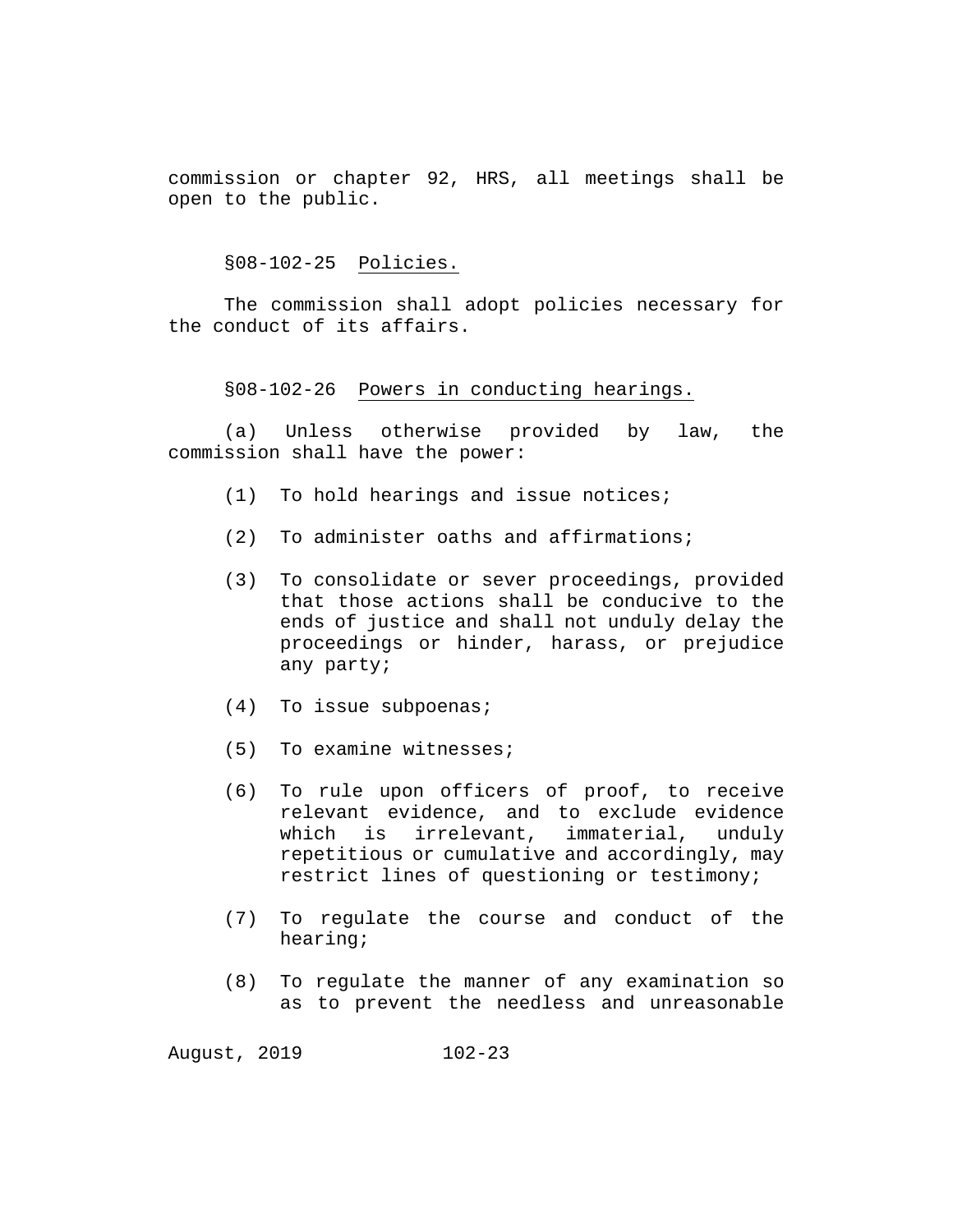harassment, intimidation, or embarrassment of any witness or party at the hearing;

- (9) To remove disruptive individuals, including any party, legal counsel, witness, or observer;
- (10) To rule on motions and dispose of procedural matters;
- (11) To dispose of any other matter that normally and properly arises in the course of the proceedings and to take any action authorized by these rules, chapters 91 and 281, HRS, or any other related laws; and
- (12) To examine, after notice to all parties, any site or tangible evidence relevant to the proceeding.

(b) In the event of the licensee's or applicant's failure to appear before the commission, after proper notice has been served upon the licensee or applicant, or when the licensee or its representative leaves the hearing while the hearing is in progress, the commission may proceed with such hearing without the presence of the licensee or applicant. Failure of the licensee or the licensee's representative or the applicant, or the<br>applicant's representative to appear before the applicant's representative to commission after proper notice has been served, or when a licensee or its representative, or the applicant or the applicant's representative leaves while the hearing is in progress, shall constitute the licensee or the applicant waiving its right to be entitled to be heard in person or through counsel and the waiving of the licensee's or applicant's right to a full and fair opportunity to present any facts showing that the alleged cause or causes for the proposed action do not exist, or any reasons why no penalty should be imposed.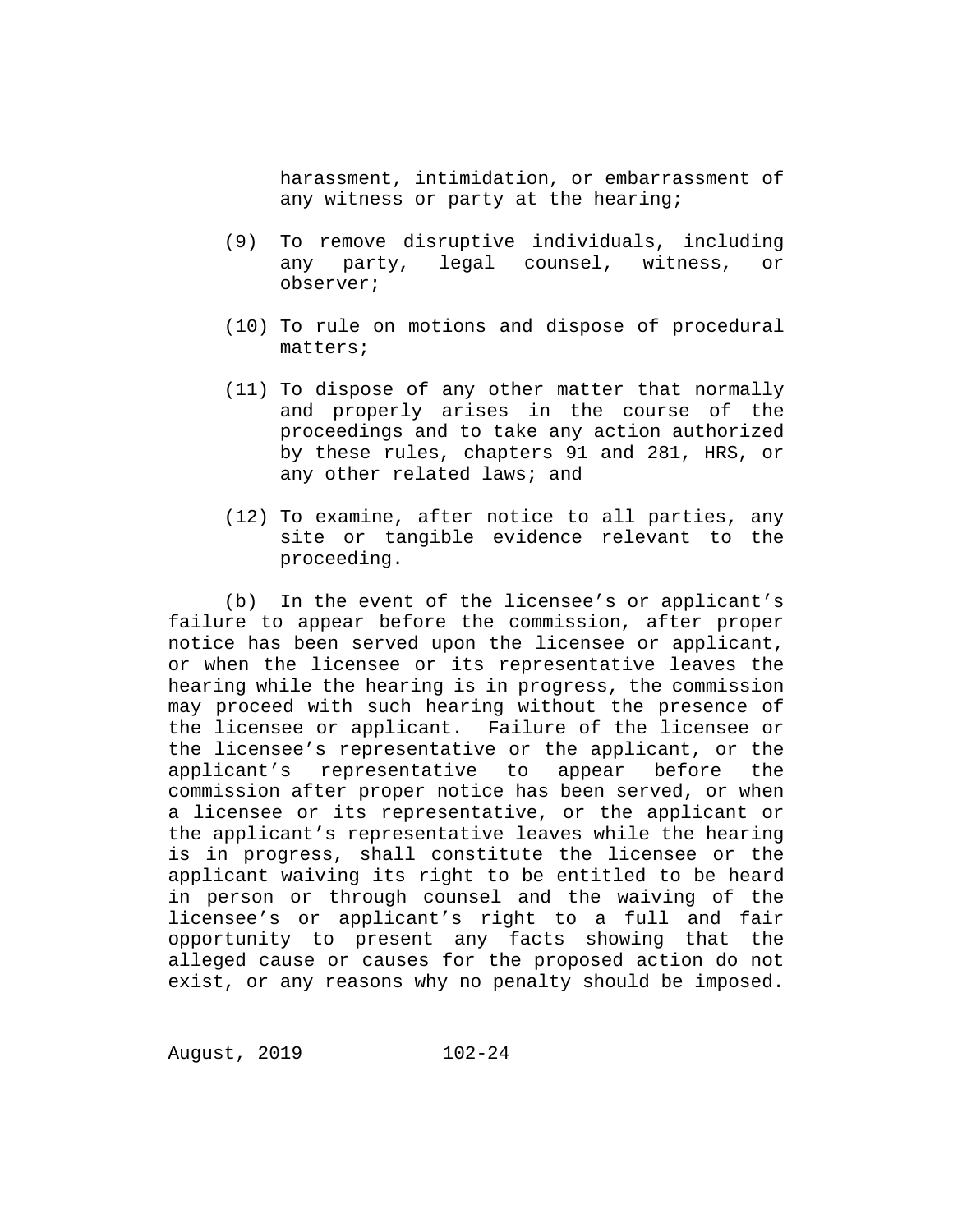(c) If a witness fails to appear before the commission to testify pursuant to subpoena, the commission may continue the hearing and request a contempt of court citation be issued by the circuit court to compel such witness to appear before the commission.

§08-102-27 Agenda and agenda items.

(a) The commission's agenda shall be posted as required under chapter 92, HRS. The agenda shall consist of the following items:

- (1) Date and time of meeting;
- (2) Place of meeting;
- (3) Approval of agenda;
- (4) Approval of minutes of previous meeting;
- (5) General licensing matters. (For confirmation - temporary, transient vessel, cancellation, change in officers and directors);
- (6) Other licensing matters;
- (7) Licensing:
	- (A) Public hearings new licenses, change in category and transfers;
	- (B) Preliminary hearings new licenses and transfers;
- (8) Communications;
- (9) Administrative affairs;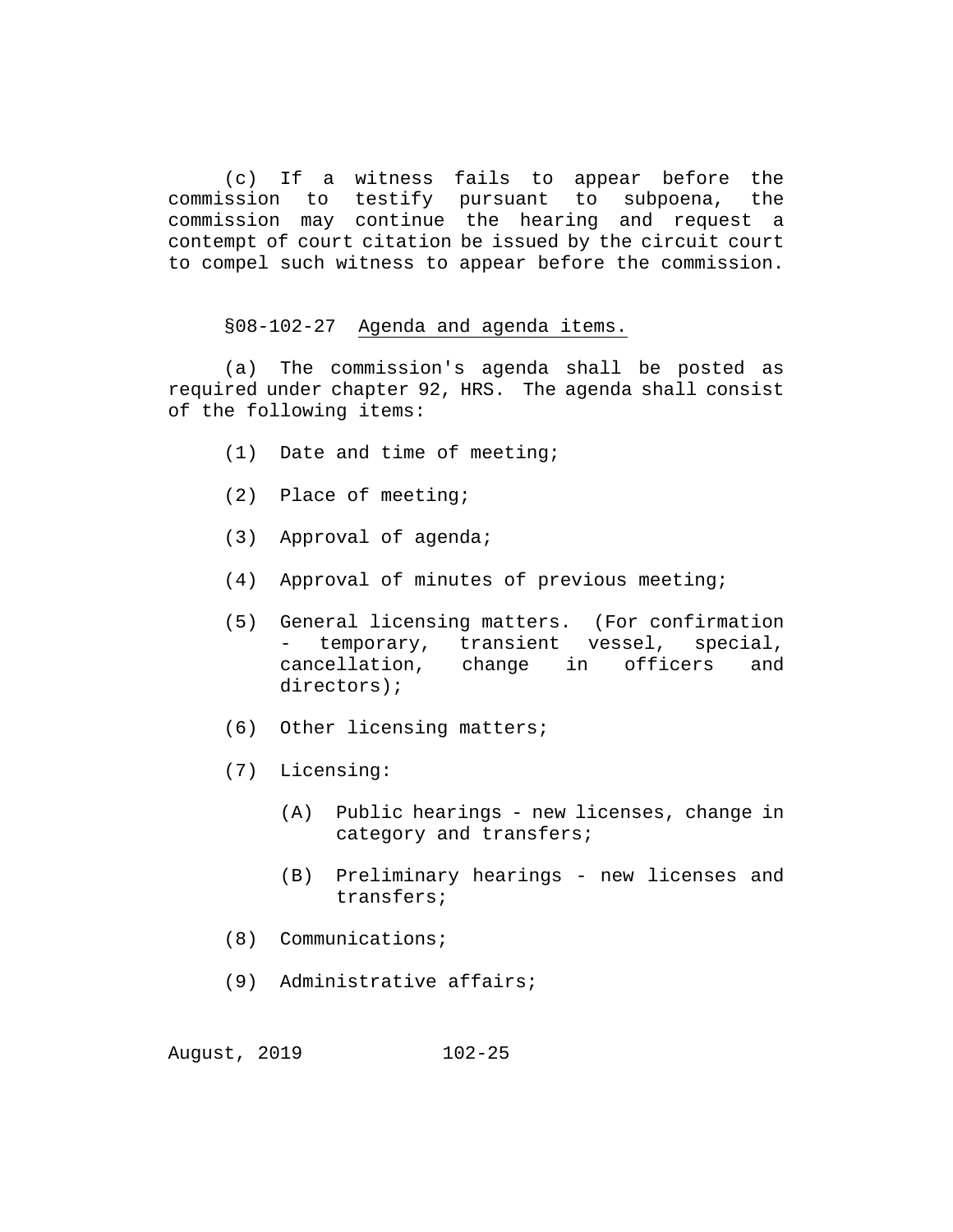- (10) Adjournment;
- (11) Date and time for the next regular meeting; and
- (12) Notice for those that may require special needs or required accommodation.

(b) Licensing. There shall be not more than fifteen agenda items for preliminary and public hearing on licensing.

(c) The commission shall maintain a list of names and addresses of persons who request notification of meetings and shall mail, electronic mail (email), or send by facsimile a copy of the notice to such person at their last recorded address, email address, or facsimile number no later than the time the agenda is filed at the office of the county clerk. The list of names and office of the county clerk. addresses, email addresses, or facsimile numbers of persons who request notification of meetings shall be valid only for the calendar year of the request received. Notification for renewal shall be mailed, emailed, or facsimiled in November to all persons on the existing list.

### §08-102-28 Informal hearing.

(a) The commission may, in its discretion, on its own motion or upon a petition filed with the commission, hold an informal hearing on matters within its jurisdiction. The petition need not be in any special form but shall, where applicable, include:

- (1) Nature of the petitioner's interest and the reasons for requesting an informal hearing;
- (2) A complete statement of the relevant facts;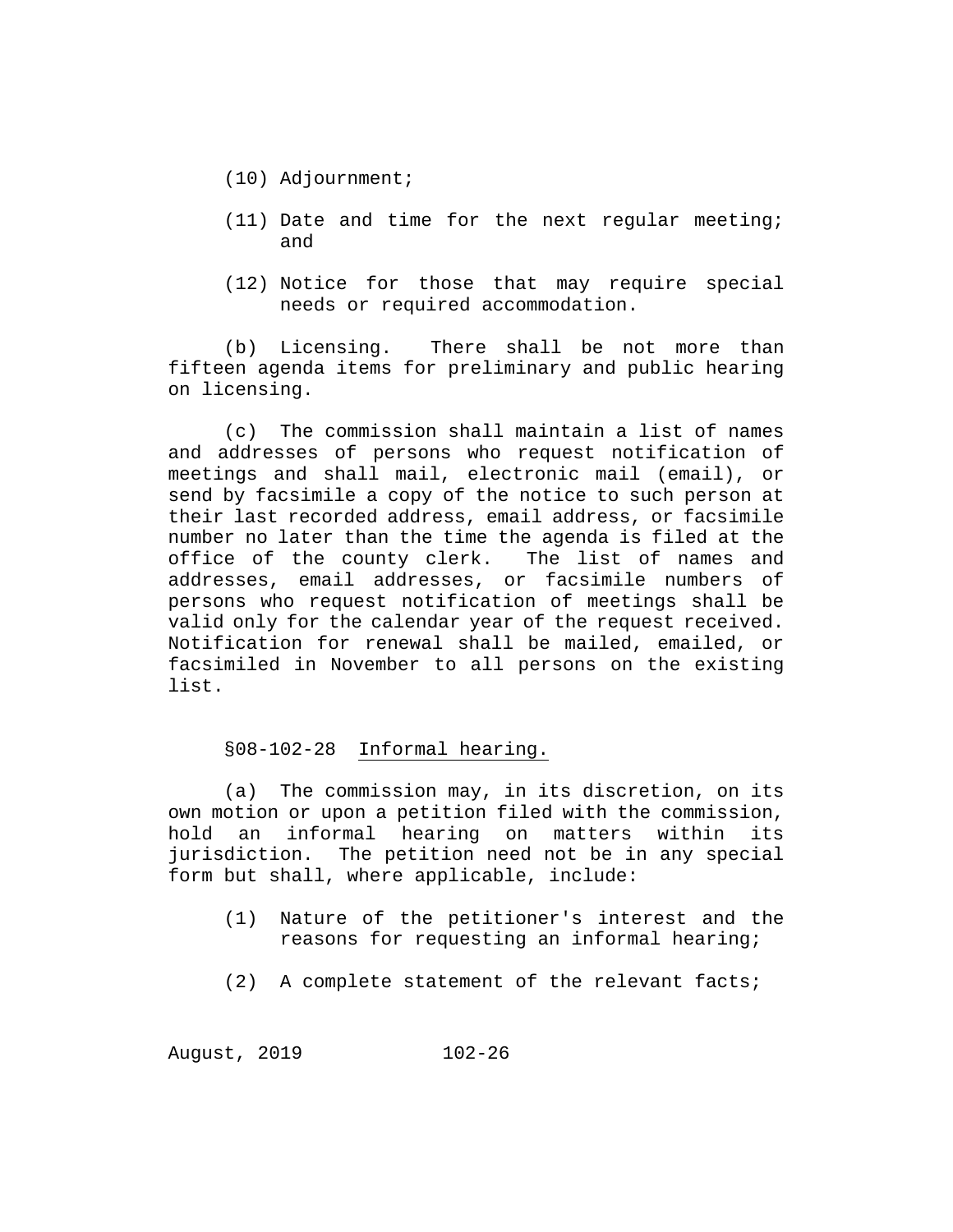- (3) Petition of contention of the petitioner; and
- (4) Name, address, and telephone number of petitioner.

(b) In an informal hearing, the commission shall determine the manner and procedure in which the hearing shall be conducted.

### §08-102-29 Formal hearing.

(a) A formal hearing shall be conducted upon motion by the commission, or in a contested case.

(b) If the commission determines to hold a formal hearing, the commission shall notify the parties of the hearing. The notice shall include, where applicable, a statement of:

- (1) The date, time, place and nature of hearing;
- (2) The legal authority under which the hearing is to be held;
- (3) The particular sections of the statutes and rules involved;
- (4) An explicit statement of the issues involved and the facts alleged in support thereof, provided that if such issues and facts cannot be stated in detail at the time the notice is served, the initial notice may be limited to a statement of the issues involved, and<br>thereafter, upon application, a bill of thereafter, upon application, a bill particulars shall be furnished; and
- (5) The fact that any party shall have an opportunity to be heard and may retain counsel if the party desires.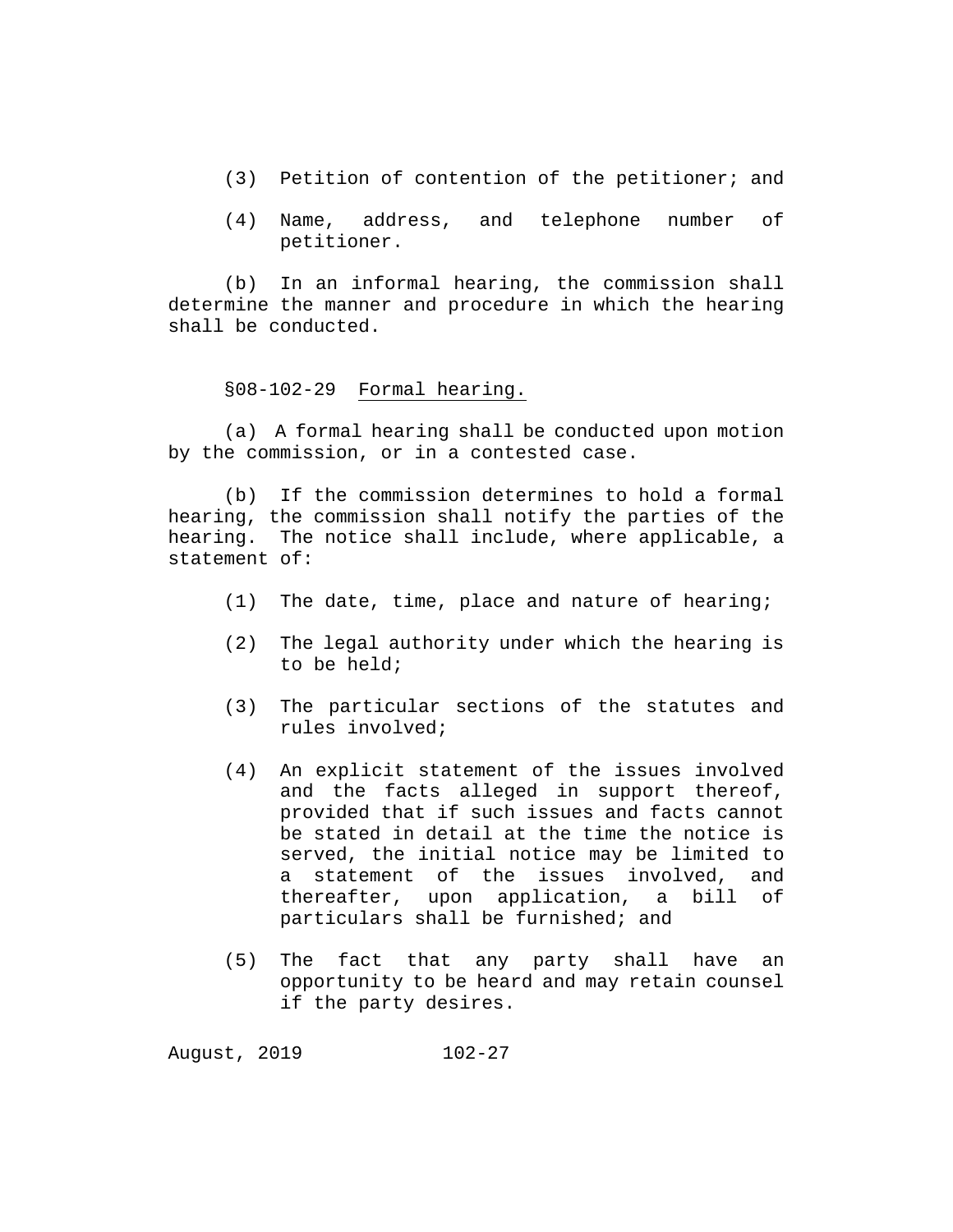(c) In a formal hearing, the following shall apply:

- (1) The commission shall determine the order in which the parties to the proceeding shall present their case to the commission;
- (2) Opportunity shall be afforded all parties to present arguments and witnesses on all issues involved;
- (3) Every party to the proceeding shall have the right to conduct cross-examination as may be required for a full and true disclosure of facts and shall have the right to submit rebuttal evidence;
- (4) Any oral or documentary evidence may be received by the commission and the strict rules of evidence shall not be applicable, however, irrelevant, immaterial or unduly repetitious evidence shall be excluded;
- (5) Documentary evidence may be received in the form of copies or excerpts, if the original is not readily available, provided upon request, parties shall be given an opportunity to compare the copy with the original;
- (6) The commission shall give effect to the rules of privilege recognized by law; and
- (7) The commission may take notice of judicially recognizable facts. In addition, the commission may take notice of generally recognized technical or scientific facts within its knowledge; but parties to the proceeding shall be notified either before or during the hearing, or by reference in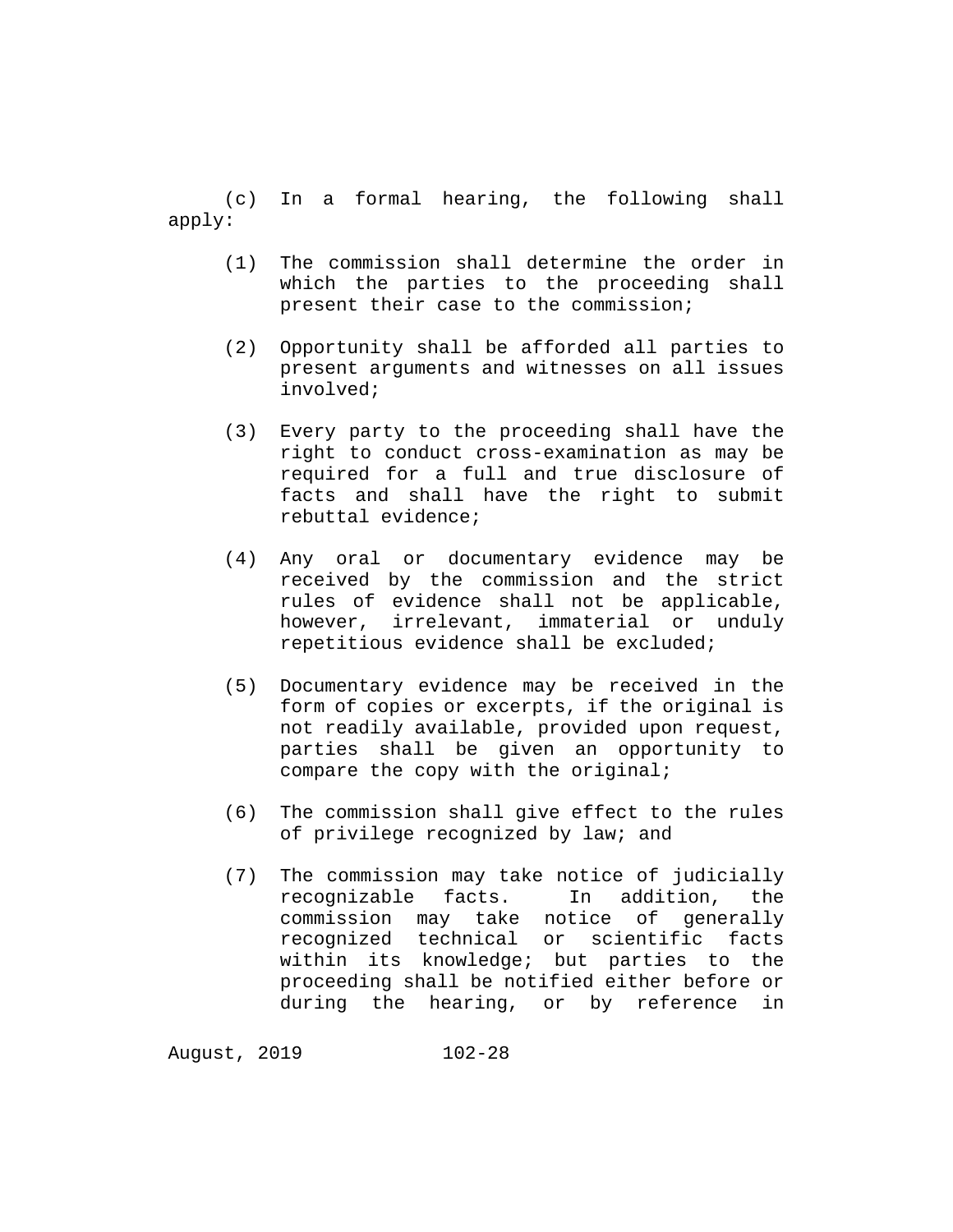preliminary reports or otherwise, of the material so noticed, and they shall be afforded an opportunity to contest the facts so noticed.

(d) Every final decision and order, rendered by the commission after a formal hearing is held, shall be in writing and shall be accompanied by separate findings of fact and conclusions of law. The commission shall send a certified copy thereof to each of the parties to the proceedings.

(e) Any persons aggrieved by the final decision and order rendered by the commission in a contested case may seek other means of review, redress, relief, including the right to appeal, or any other avenues as provided by law.

§08-102-30 Presentation of oral or written testimony on agenda items.

(a) All interested persons shall be allowed to submit data, views or argument, orally or in writing on any agenda item before the commission.

(b) Persons interested in presenting oral testimony on any agenda item of the commission shall be subject to the following conditions to be enforced by the commission:

- (1) Person must be recognized by the chairperson of the commission prior to presenting oral testimony;
- (2) Person must state the person's full legal name<br>and address prior to presenting oral presenting testimony;
- (3) Person shall address all testimony to the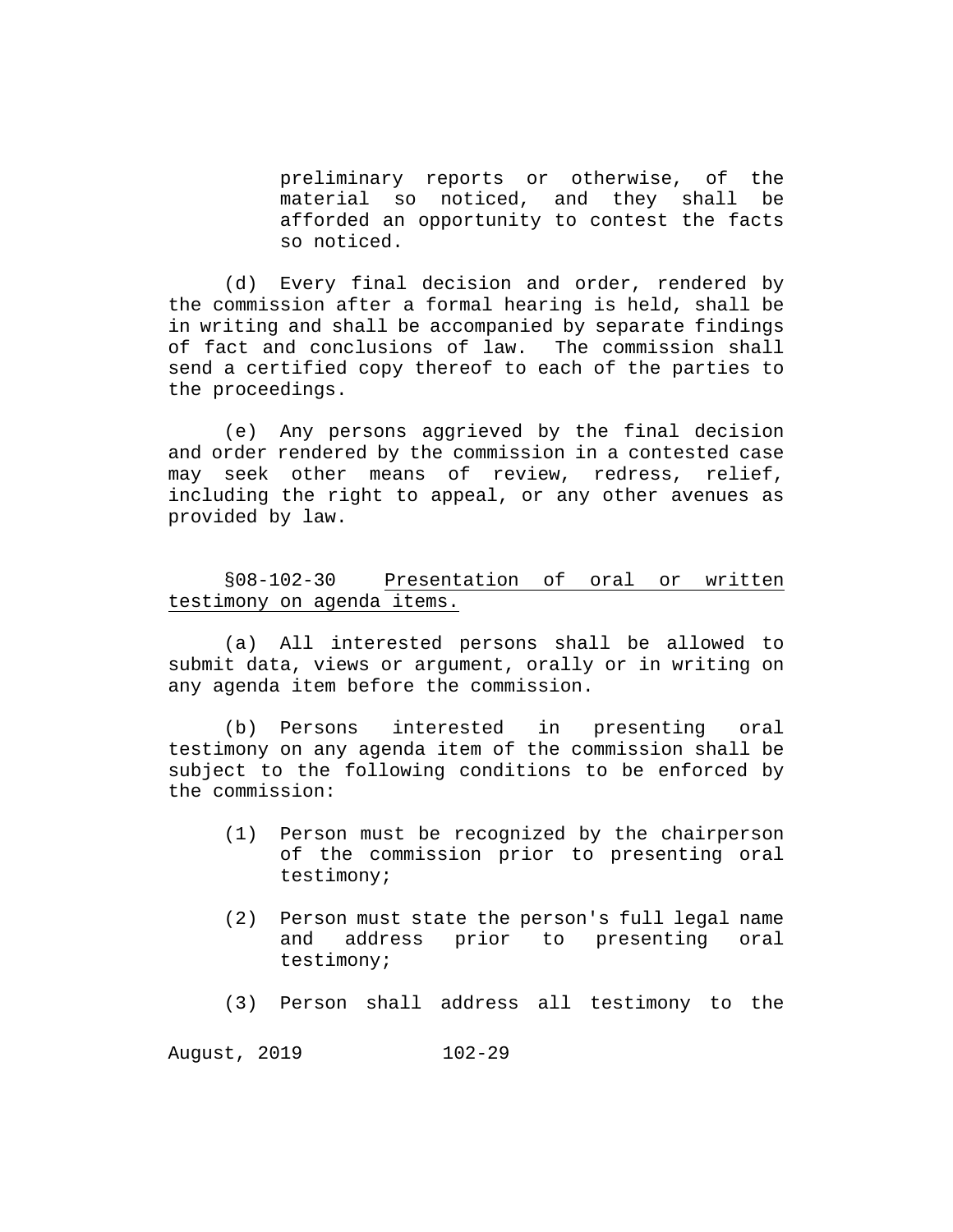commission only; and

(4) Initially, two minutes will be granted on an agenda item, and at the discretion of the commission chairperson, an additional minute may be granted to conclude the testimony. If unable to do so, an additional two minutes will be granted after all others desiring to speak have been heard.

(c) Persons interested in presenting written testimony of any agenda item of the commission shall submit the signed written testimony at or prior to the time of the hearing. Any written testimony that is unsigned or contains a signature that is illegible and the identity of the writer of the written testimony cannot be determined shall not be considered.

§08-102-31 Voting.

(a) Except as otherwise provided by law, all matters shall be determined by an affirmative vote of a majority of the membership to which the commission is entitled. If the commission is unable to approve, deny, or render a decision on any item and no other motions regarding the matter are passed, the matter shall be considered to be denied.

(b) Whenever the commission is ready to vote on any question, the chairperson shall state the question, put the question to vote, and announce the results to the commission.

(c) Unless a commission member states that the member is disqualified or excused from voting pursuant to section 08-102-33 of the rules of the commission, the member's silence or refusal to vote shall be recorded as an abstention, an abstention is not a vote and is not counted as a vote.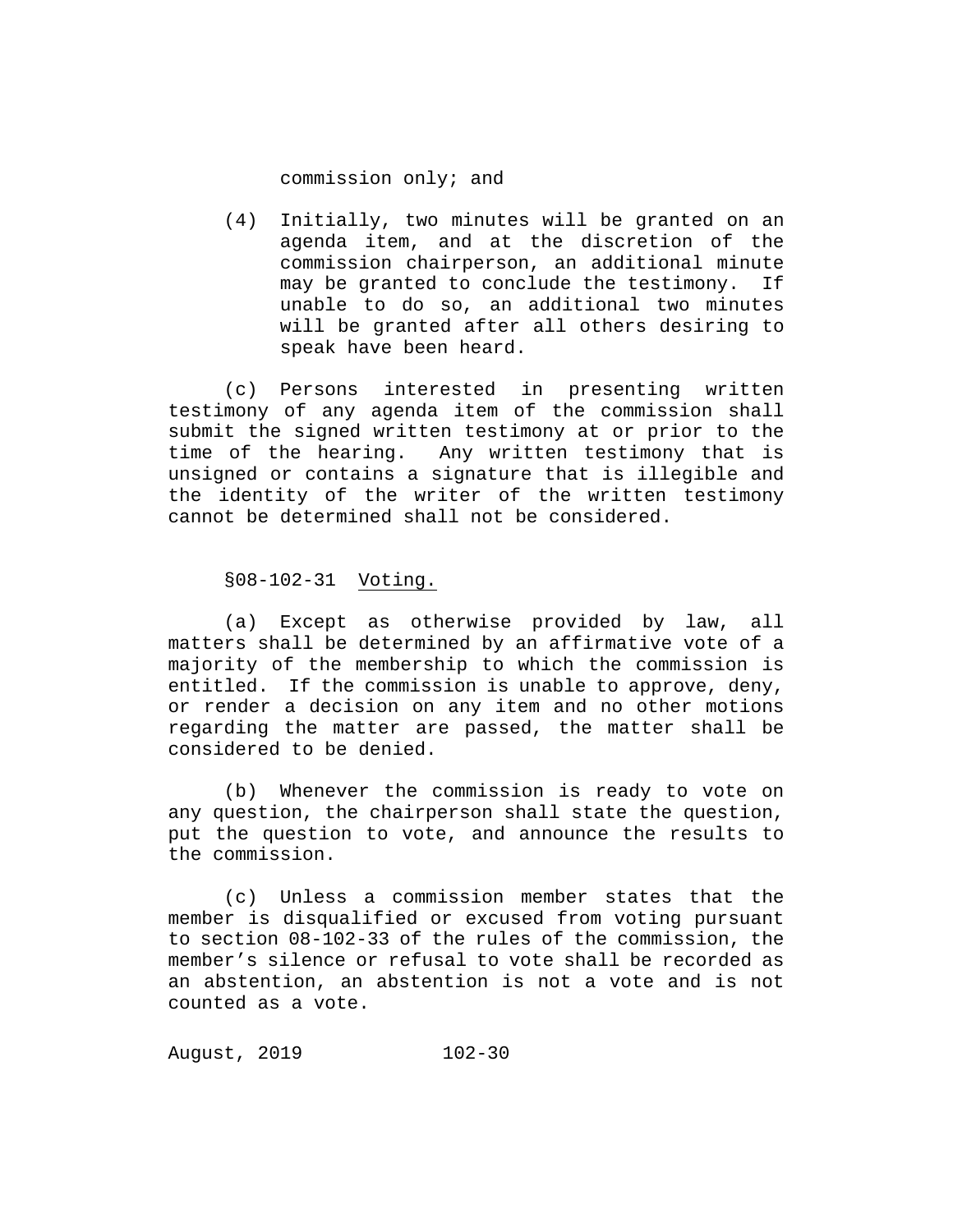(d) The commission or its designee shall state its decision at the public hearing or if required by chapters 91 and 92, HRS, render a written decision within a reasonable time.

§08-102-32 (Reserved)

§08-102-33 Disqualification of commission member.

No commission member shall participate in the discussion or vote on any matter in which the commission member:

- (1) Has any direct or indirect financial interest that would prevent the commission member from making an objective decision on the matter being heard; or
- (2) Has participated in any investigation of the matter and has not fully disclosed the member's investigation to the commission.

§08-102-34 Ex parte communications.

On any matter before the commission:

- (1) No person, either in private or public life, shall communicate privately on the merits of any application or case with any commission<br>member or the commission's staff unless member or the commission's staff specifically provided for by law;
- (2) No commission member's staff or any other government agency who participates in the proceeding as a witness or counsel shall communicate privately on the merits of any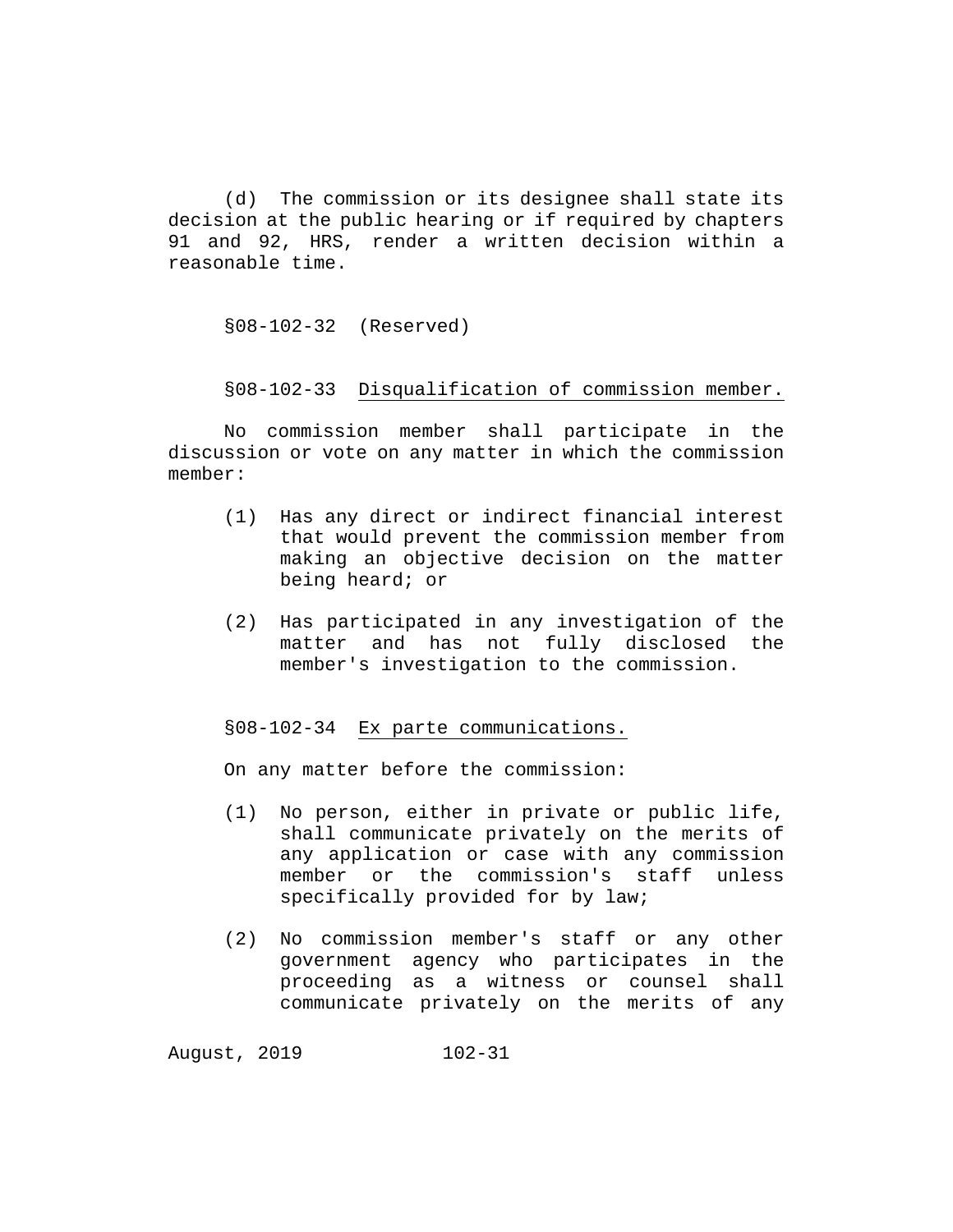application or case with any commission member unless specifically provided by law;

- (3) No commission member shall communicate with any person or investigate privately on the merits of any application or case unless specifically provided by law; and
- (4) If a commission member has engaged in improper specified herein, commission member must fully disclose the improper communication and afford the parties and commission members the opportunity to rebut, present evidence and argument to the improper communication.

# §08-102-35 Individual representing party.

When an individual, acting in a representative capacity on behalf of an applicant or licensee, appears in a proceeding or signs a document submitted to the commission, that personal appearance or signature shall constitute a representation that the individual is lawfully authorized and qualified to so act. The commission shall require the individual to furnish proof of authorization and qualification to act in such capacity.

# §08-102-36 Appointment of the director.

Upon a vacancy in the office of the director, the commission shall appoint a qualified replacement. The selection process shall be as follows:

(1) Notice of the vacancy or impending vacancy and the intent of the commission to fill such vacancy shall be circulated throughout the department and published at least once in a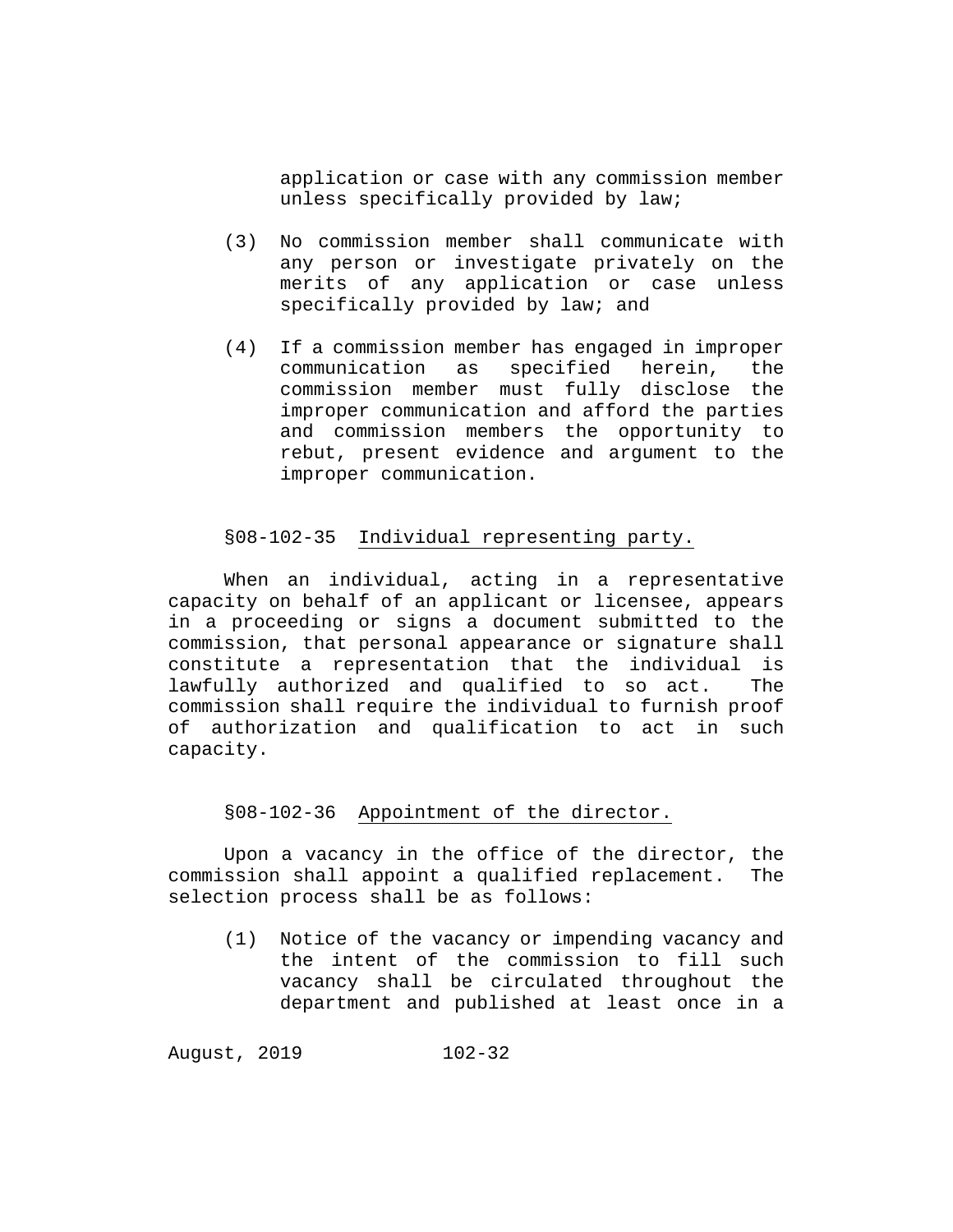newspaper of general circulation in the State. The notice shall list the requirements for such office and shall summarize the selection procedures contained herein.

- (2) The commission shall, by motion, adopt an application form to be used by prospective candidates. Each candidate, at the candidate's option, may supplement such application form with additional resumes and information.
- (3) The commission shall set a deadline for receipt by the department of applications by interested candidates, which deadline shall be no sooner than thirty calendar days nor later than sixty calendar days after the publication of notice provided for in subsection (1) above.
- (4) Upon receipt of all applications, the commission shall meet to consider the applications and, if the commission desires to, invite other applicants for the position. Unless otherwise required by law, such interviews shall be closed to the public.
- (5) Pursuant to chapter 92, HRS, the commission may meet in a closed session to deliberate the selection of a person to fill the vacancy. Nothing contained herein shall prevent the commission from waiving the selection process or choosing a person to fill the vacancy who has not filed an application. The selection of the new director shall be by majority vote of the entire commission.

§08-102-37 Commission inquiry.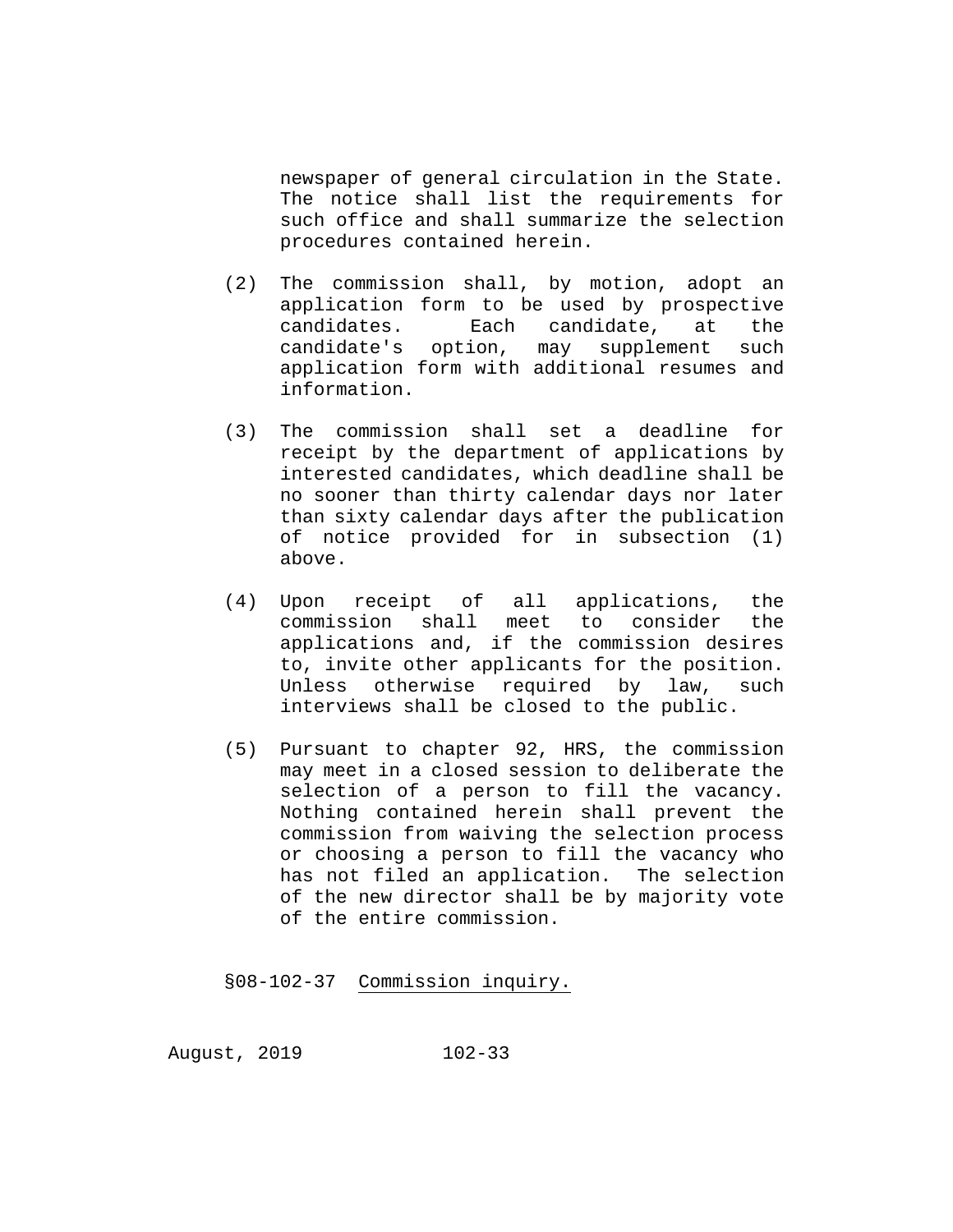The commission and its members shall not inquire into any area or matter that is not within the jurisdiction of the commission.

§§08-102-38 to 49 (Reserved)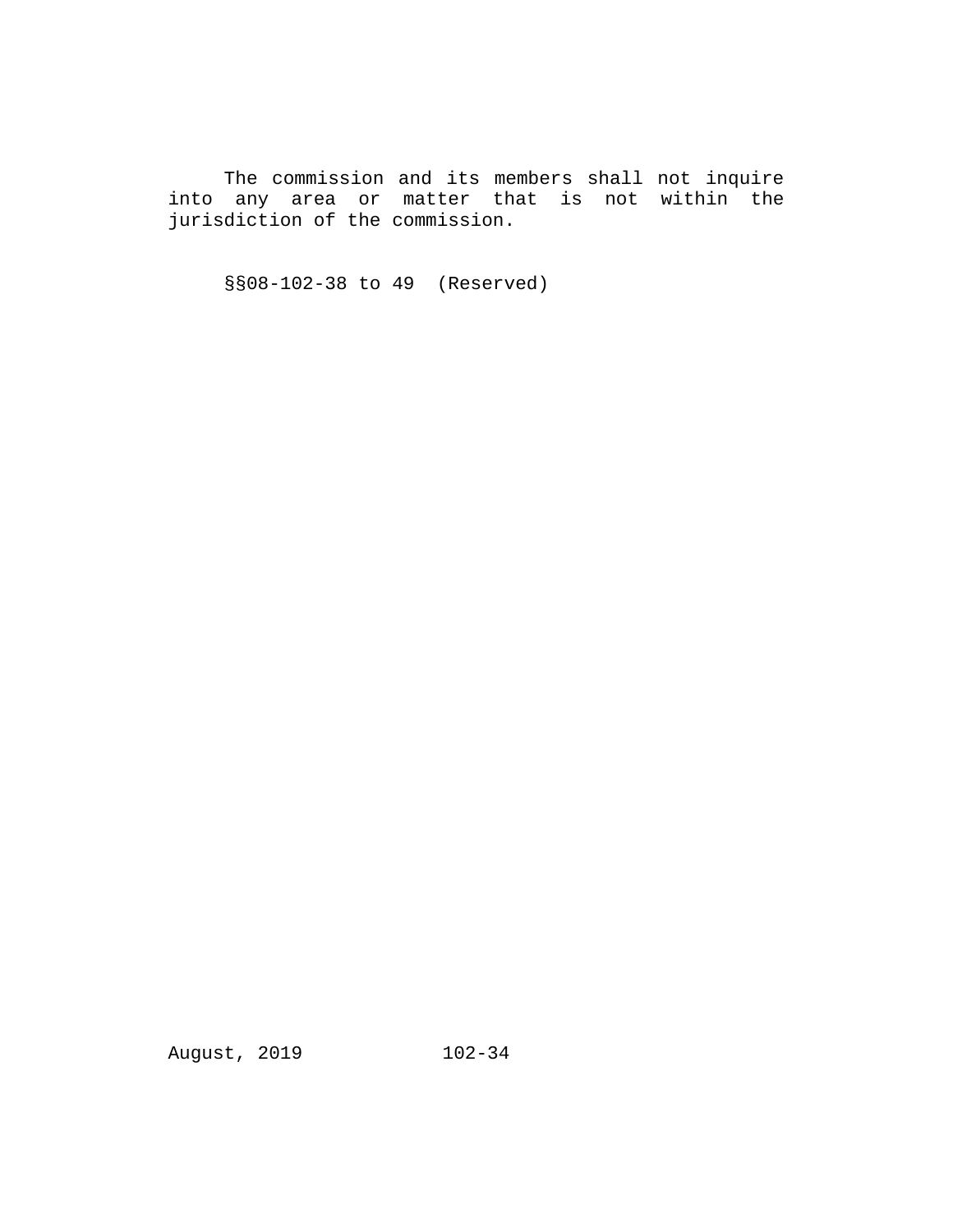### SUBCHAPTER 4

#### DIRECTOR OF LIQUOR CONTROL

| $$08-102-50$                 | Administration and duties              |
|------------------------------|----------------------------------------|
| $$08-102-51$                 | Complaint against the director         |
| $$08-102-52$                 | Filing of complaint                    |
| $$08-102-53$                 | Withdrawal of complaint                |
| $$08-102-54$                 | Processing complaint                   |
| $$08-102-55$                 | Informing parties of complaint         |
| $$08-102-56$                 | Review of investigation                |
| $$08-102-57$                 | Hearing on complaint brought by<br>the |
|                              | public, licensee, or applicant         |
| $$08-102-58$                 | Hearing procedure                      |
| $$08-102-59$                 | Disposition of complaint               |
| §§08-102-60 to 69 (Reserved) |                                        |

# §08-102-50 Administration and duties.

(a) The director reserves and retains, solely and exclusively, all management rights, powers and authority, including the right of management to manage, control and direct its work forces and operations.

(b) The director's duties and responsibilities shall be and not limited to the following:

- (1) Hire, discipline or remove any employee as its business may from time to time require, to prescribe their duties and fix their compensation; to engage services of experts and persons engaged in the practice of a profession, if deemed expedient.
- (2) Issue departmental orders describing in detail the operational procedures of the department, the general rules of conduct to be observed by all employees of the department and outline a guide for disciplinary actions. Each employee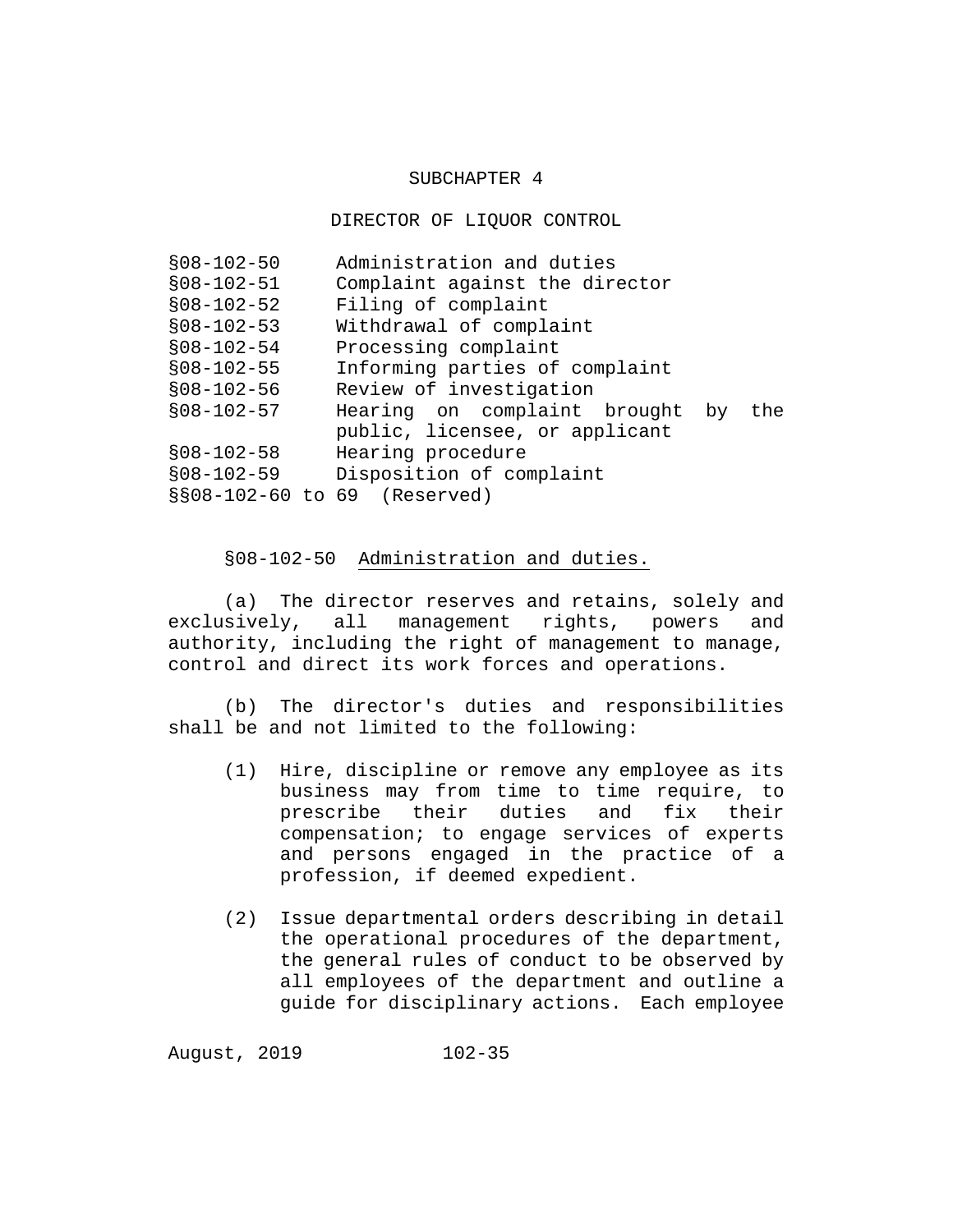shall be furnished with a copy of such departmental orders.

- (3) Have jurisdiction and discretion of the operation and activities of the department.
- (4) Issue personnel orders designating appointments, promotions, demotions, suspensions and assignments made by the director. Copies of the personnel orders shall be included in the director's monthly report to the commission at its next regular scheduled meeting.
- (5) Provide for training of employees in accordance with County standards and for continued training of employees.
- (6) Attend meetings of the commission and shall submit to the commission a monthly report of the activities of the department.
- (7) Keep the commission informed of future plans and make recommendations for the continued improvement of the department's services to the community.
- (8) Prepare and submit to the commission a budget for the department.
- (9) Perform all other duties required under the Charter of the County of Maui, Maui County Code, and State laws.

### §08-102-51 Complaint against the director.

(a) It is the intent of this section that the director be disciplined or dismissed only for cause and not arbitrarily or capriciously. Grounds for discipline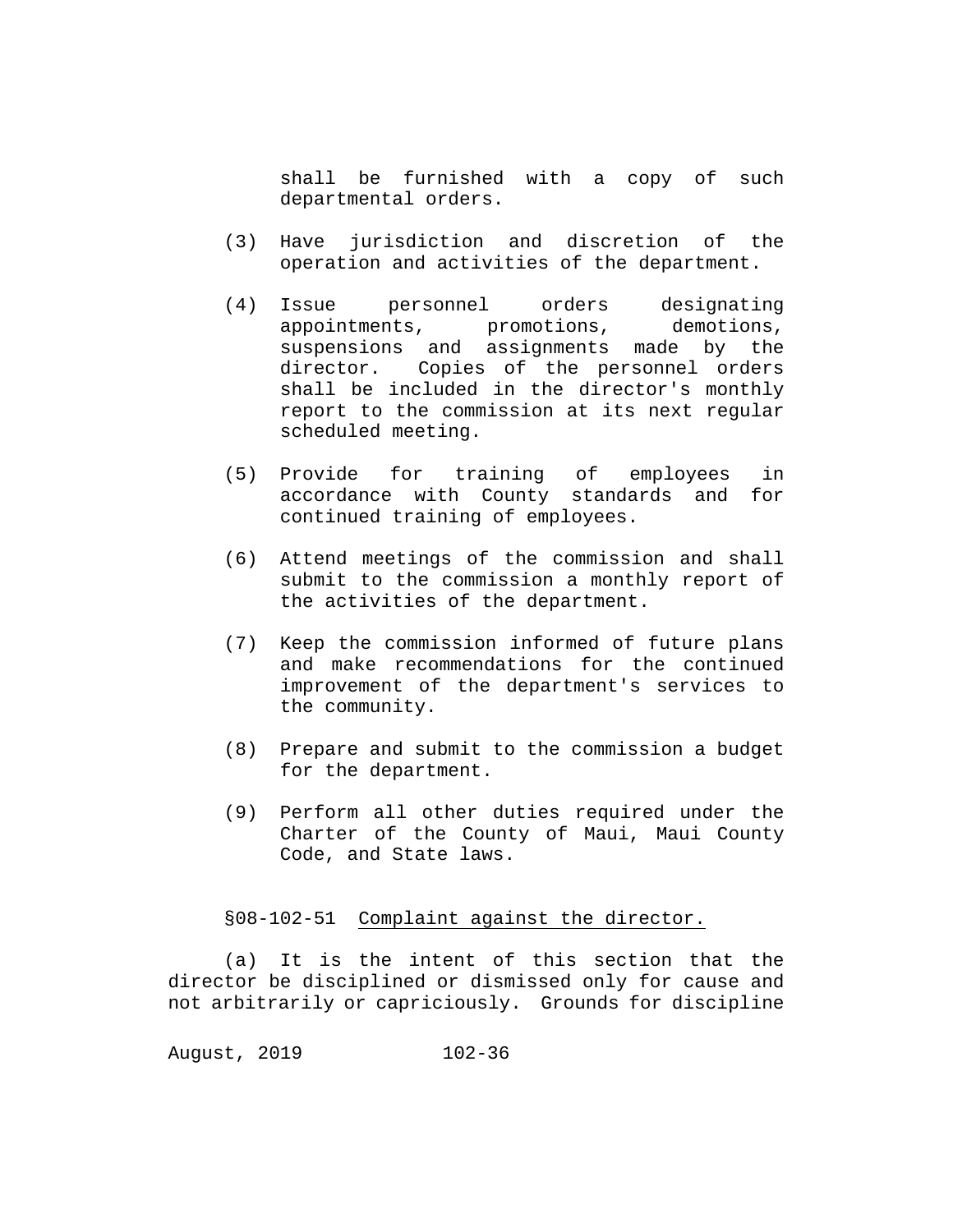or dismissal of the director shall include, but not be limited to, the following:

- (1) Malfeasance, misfeasance or nonfeasance in office;
- (2) Falsification of candidate's application.

(b) The commission may institute disciplinary proceedings against the director upon motion of any commission member and a majority vote in favor therefor. Any proceedings pertaining to charges brought against the director shall be considered a contested case and be conducted in accordance with section 08-102-29 of the rules of the commission, except that all such proceedings shall be closed to the public unless otherwise requested by the director.

(c) The commission may sustain the allegations of any charge against the director by a majority vote and may take any of the following actions:

- (1) Reprimand the director;
- (2) Suspend the director for a period of time determined by the commission;
- (3) Dismiss the director.

# §08-102-52 Filing of complaint.

A charge, herein called a complaint against the conduct of the director, shall be in writing and sworn to by the complainant. Any member of the public may file, in person or by mail, a complaint with the director. Complainant shall include the date, time, place, and the alleged misconduct, the alleged responsible party's name, complainant's name and address, and facts surrounding the alleged misconduct in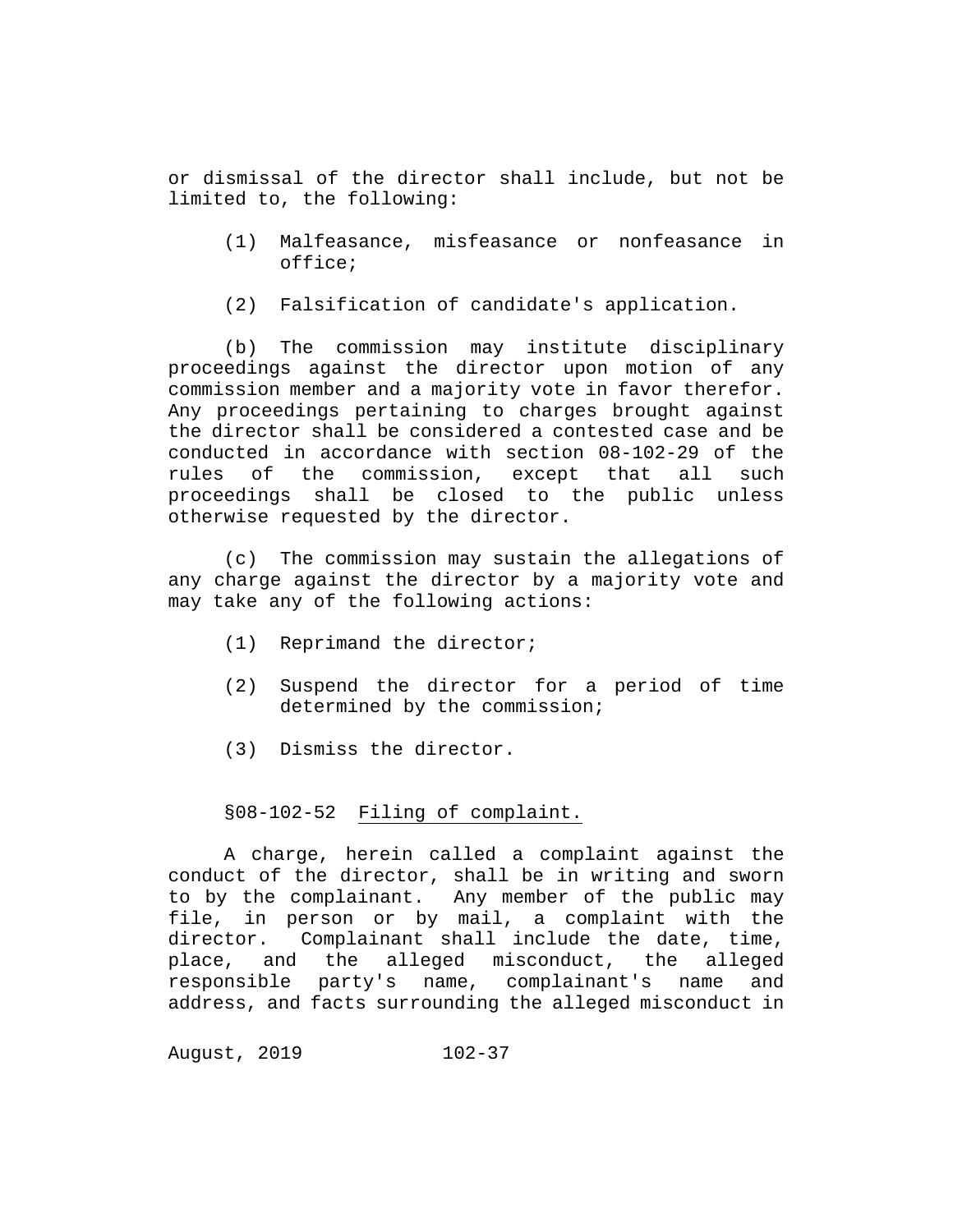the complaint. Complaints may be made upon forms prescribed by the commission.

#### §08-102-53 Withdrawal of complaint.

A complaint may be withdrawn by written notice of withdrawal, signed and dated by the complainant, which notice may be made on forms prescribed by the commission.

#### §08-102-54 Processing complaint.

(a) All complaints filed shall be immediately forwarded to the chairperson of the commission who shall assign each complaint a file number and shall refer the complaint for investigation to:

- (1) The prosecuting attorney, should the complaint be criminal in nature;
- (2) The corporation counsel, should the complaint be ethical or procedural in nature;

with instruction to submit a report thereon, however, no<br>complaint shall be referred for investigation or shall be referred for investigation processed where:

- (A) The complaint is not filed within thirty days of the occurrence of the event which is the basis of the complaint; or
- (B) The complaint, on its face, is speculative, hypothetical or not based on factual circumstances; or
- (C) The identical allegations of the complaint are being or will soon be litigated in a criminal action or the complaint is being or will soon be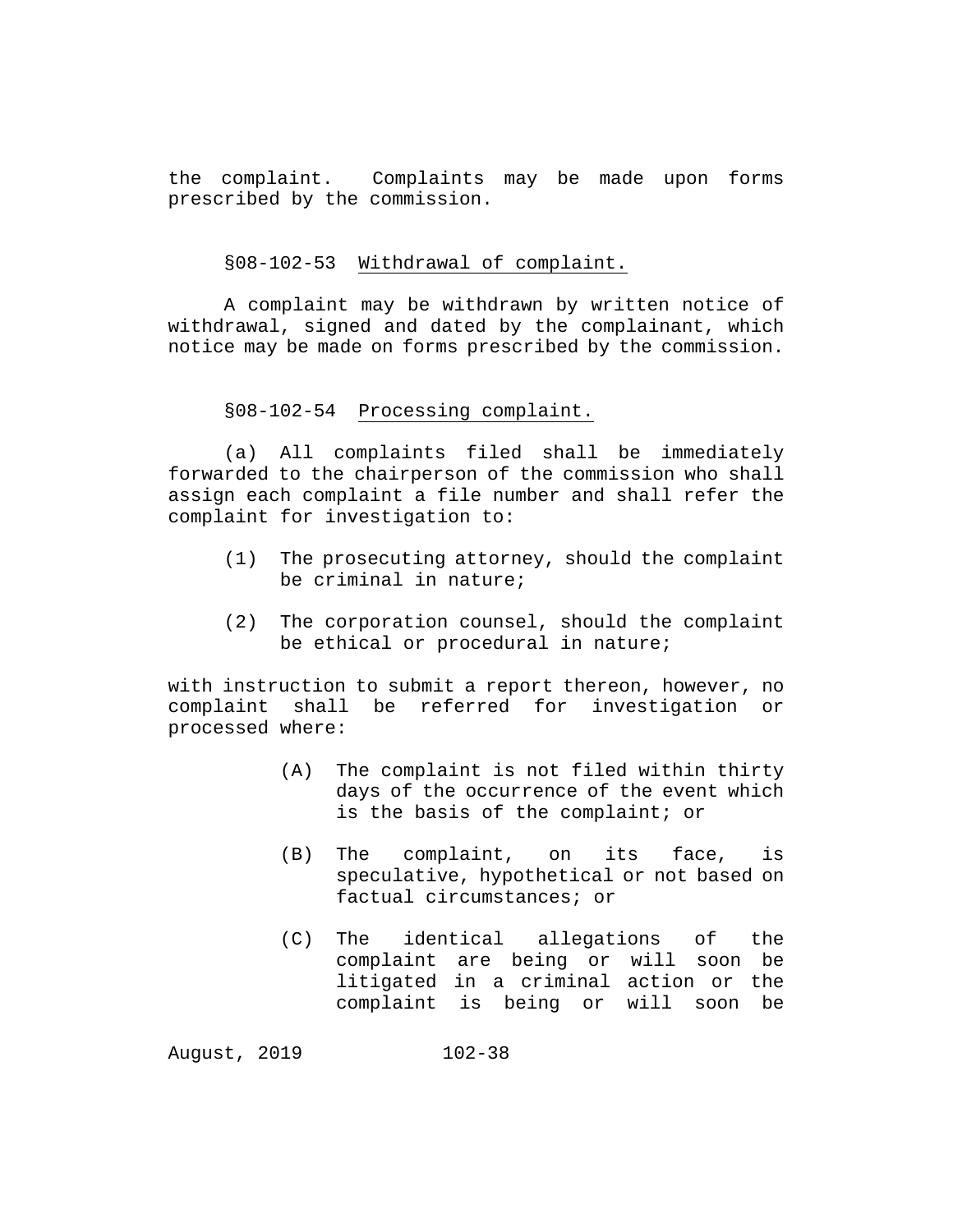litigated in a civil action or the complainant has given notice of his intention to seek his remedies in a civil suit; or

- (D) The subject matter of the complaint is not within the jurisdiction of the commission; or
- (E) The complainant's interest is not of the type which would give him standing to maintain an action in a court of law and the complainant is not an eyewitness to the events which are the basis of the<br>complaint. (Complaints where the complaint. (Complaints where complainant has standing or is an eyewitness will be processed.)

(b) Whenever the complaint is not processed for any of the reasons above, the commission shall review the decision of the chairperson at its next meeting. The commission may for good cause, waive any of the bars to processing complaints and may sustain or reverse the original decision by a majority vote. Where the commission decides that the complaint should not be processed, it shall inform the complainant of its decision in writing, giving its reasons therefor and where applicable, inform the complainant of alternative<br>remedies. Except for good cause, appearing on the Except for good cause, appearing on the record, the commission shall not defer or postpone the processing of complaints for more than thirty days.

# §08-102-55 Informing parties of complaint.

(a) The director and the complainant shall be informed that the complaint has been referred for investigation as soon as possible. The director shall also be given a copy of the written complaint and be informed of the nature of the investigation to be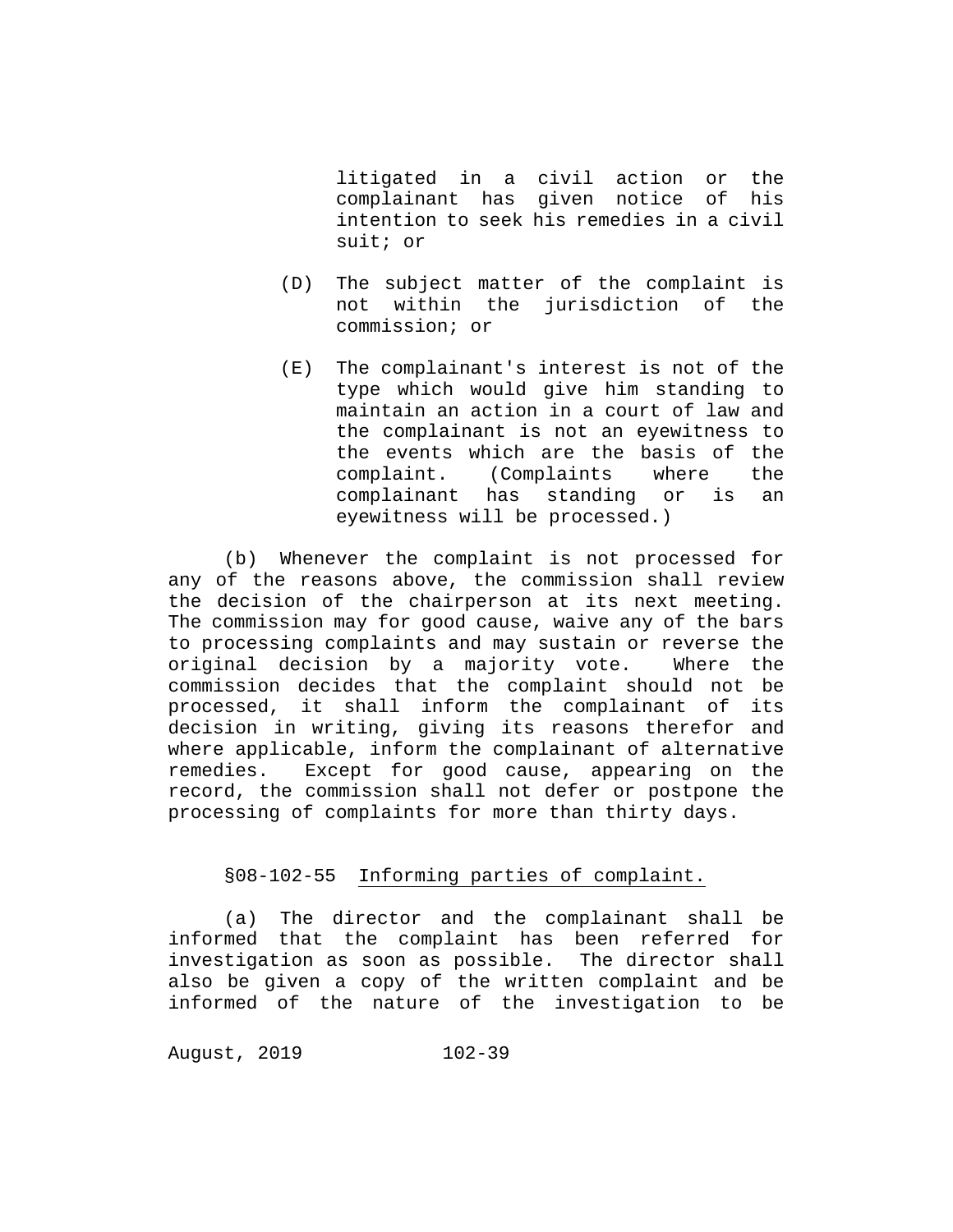considered.

(b) The director shall be served with such notices to the address listed in the director's personnel file by certified or registered mail, addressee only, return receipt requested, or by hand delivery, or as otherwise provided by law or rule of court for service of legal documents. Written confirmation of service in the form of the signed receipt or affidavit of hand delivery shall be filed with the commission prior to the commencement of any hearing on the complaint.

(c) The commission, by majority vote, may place the director on administrative leave with pay while any investigation is being conducted.

# §08-102-56 Review of investigation.

(a) The investigating agency shall prepare a detailed investigation report and submit said report to the commission when the investigation is completed.

(b) The commission shall review the investigation report in closed session. The commission may then:

- (1) Request further investigation by the investigating agency; or
- (2) Determine that the findings contained in the report are sufficient for the commission to take final action without a hearing; or
- (3) Determine that the commission requires a hearing to supplement or clarify the findings of the report.

§08-102-57 Hearing on complaint brought by the public, licensee, or applicant.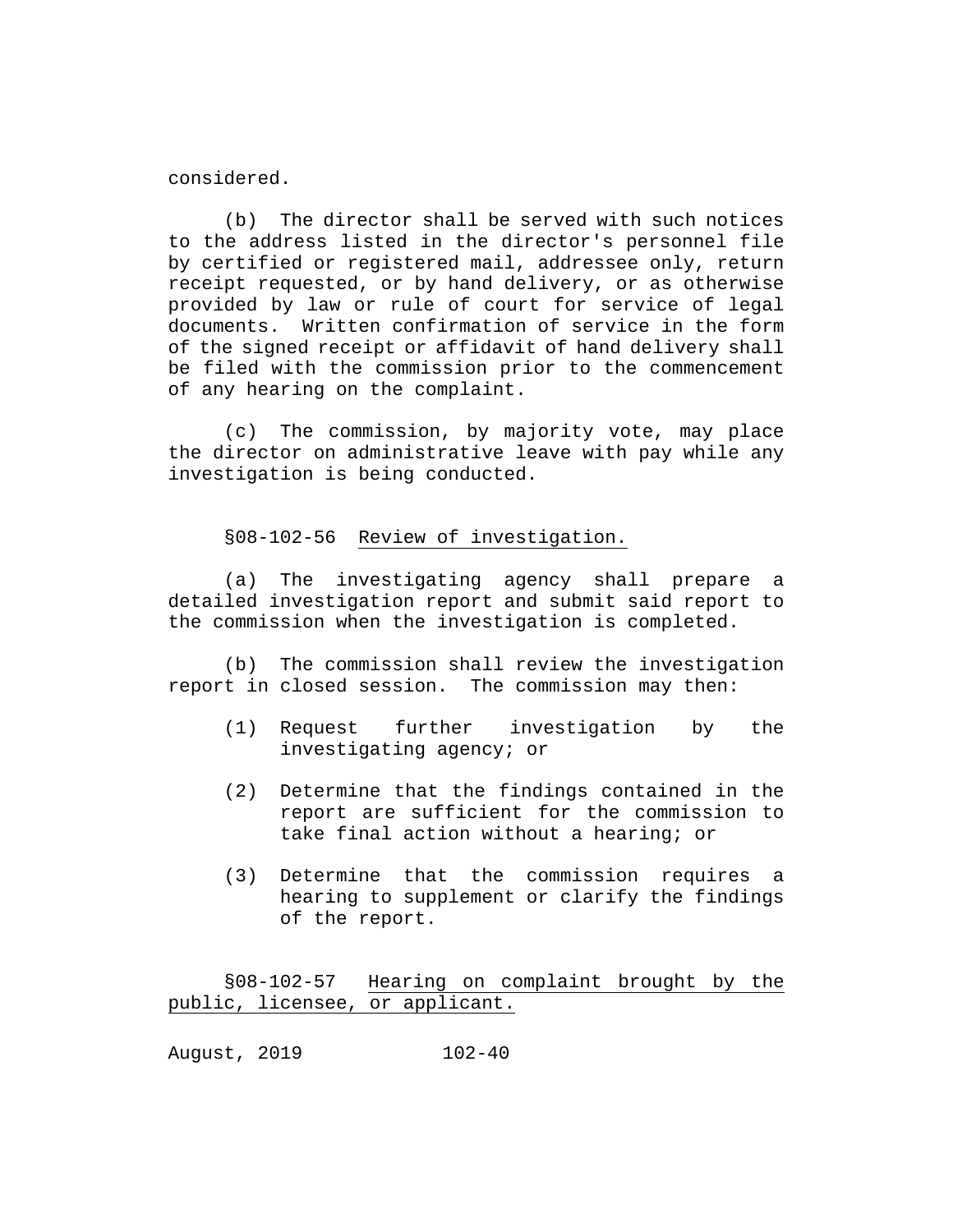(a) Any member of the public, licensee or applicant may file a complaint before the commission on any matter within the commission's jurisdiction.

(b) Upon the commission's determination that a complaint was not filed for an improper purpose, such as to harass, intimidate, ridicule, or cause unnecessary delay, the commission may:

- (1) Set the place, date, and time of the hearing to be had; or
- (2) Recommend that the director investigate the matter and issue preliminary findings.

(c) If the subject of the complaint involves an ongoing civil litigation, criminal investigation, or an investigation by the department, or other governmental agency, the commission may schedule the hearing after the completion of the civil litigation or investigation.

(d) Upon the determination that a complaint was brought for an improper purpose, such as to harass, intimidate, ridicule, or cause unnecessary delay, or was filed without reasonable inquiry into the facts, the commission may impose upon the person or entity who brought the complaint, an appropriate sanction.

§08-102-58 Hearing procedure.

Hearing on complaints filed pursuant to section 08- 102-57 of the rules of the commission, shall be in accordance with the following procedure:

(1) The commission shall call all witnesses including the complainant and the accused to testify on issues before the commission;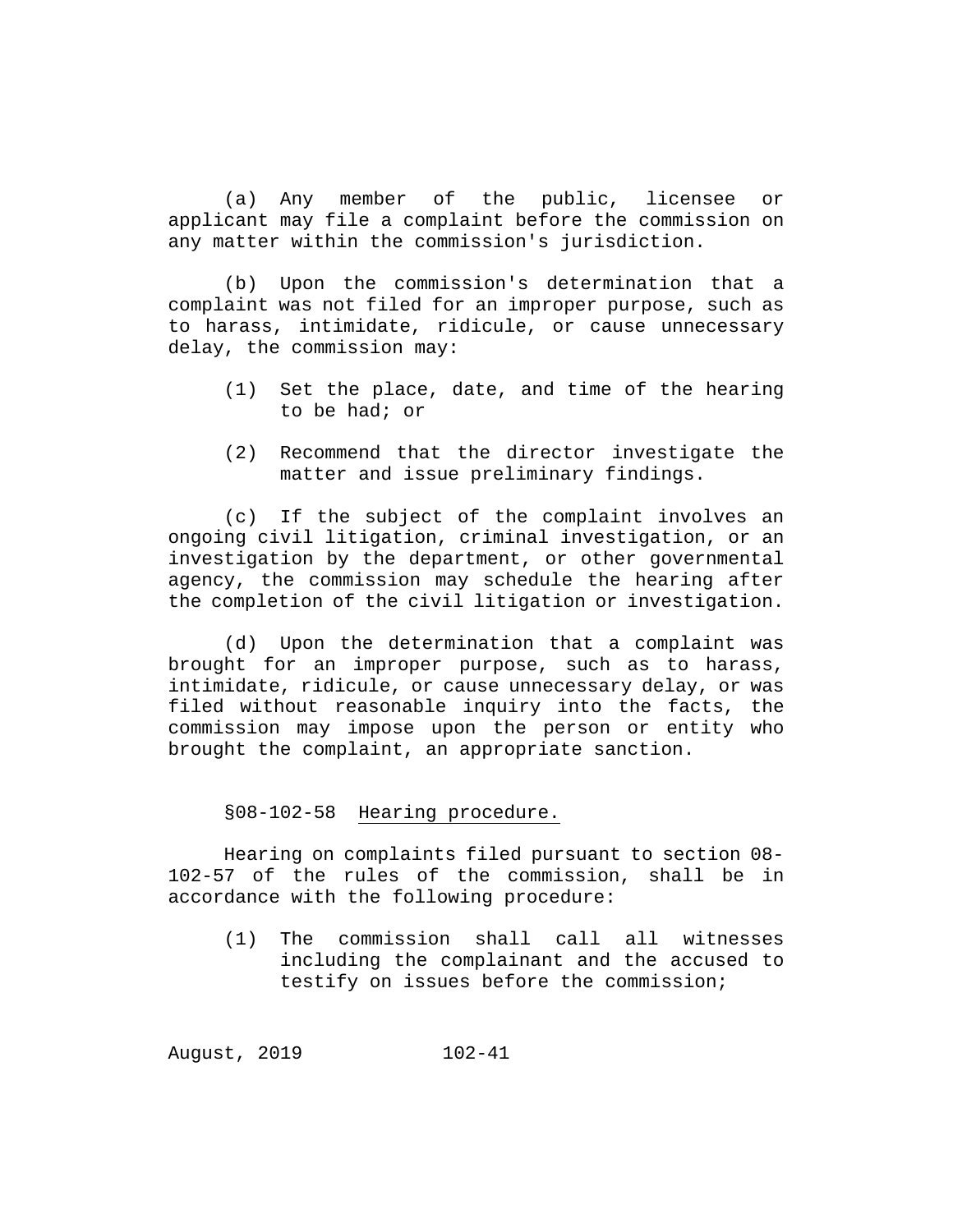- (2) The commission may request its counsel to examine all witnesses and each commission member may in turn examine all witnesses subject to the recognition of the chairperson;
- (3) Any oral or documentary evidence may be received by the commission and the strict rules of evidence shall not be applicable, however, irrelevant, immaterial, or unduly repetitious evidence shall be excluded;
- (4) The commission shall give effect to the rules of privilege recognized by law;
- (5) Any witness, including the complainant and the accused, may be accompanied and be advised by counsel;
- (6) The commission may take notice of judicially recognizable facts; and
- (7) The hearing may be electronically recorded.

# §08-102-59 Disposition of complaint.

(a) After a hearing or upon review of the investigation report, the commission shall make findings of fact and conclusions. Said findings of fact and conclusions shall be ratified in open session without disclosing the names of the complainant or the accused.

- (b) The commission may find that:
- (1) The complaint was not based on facts, or the alleged incident did not occur and the complaint is unfounded; or
- (2) There is insufficient evidence to prove the material allegations of the complaint and the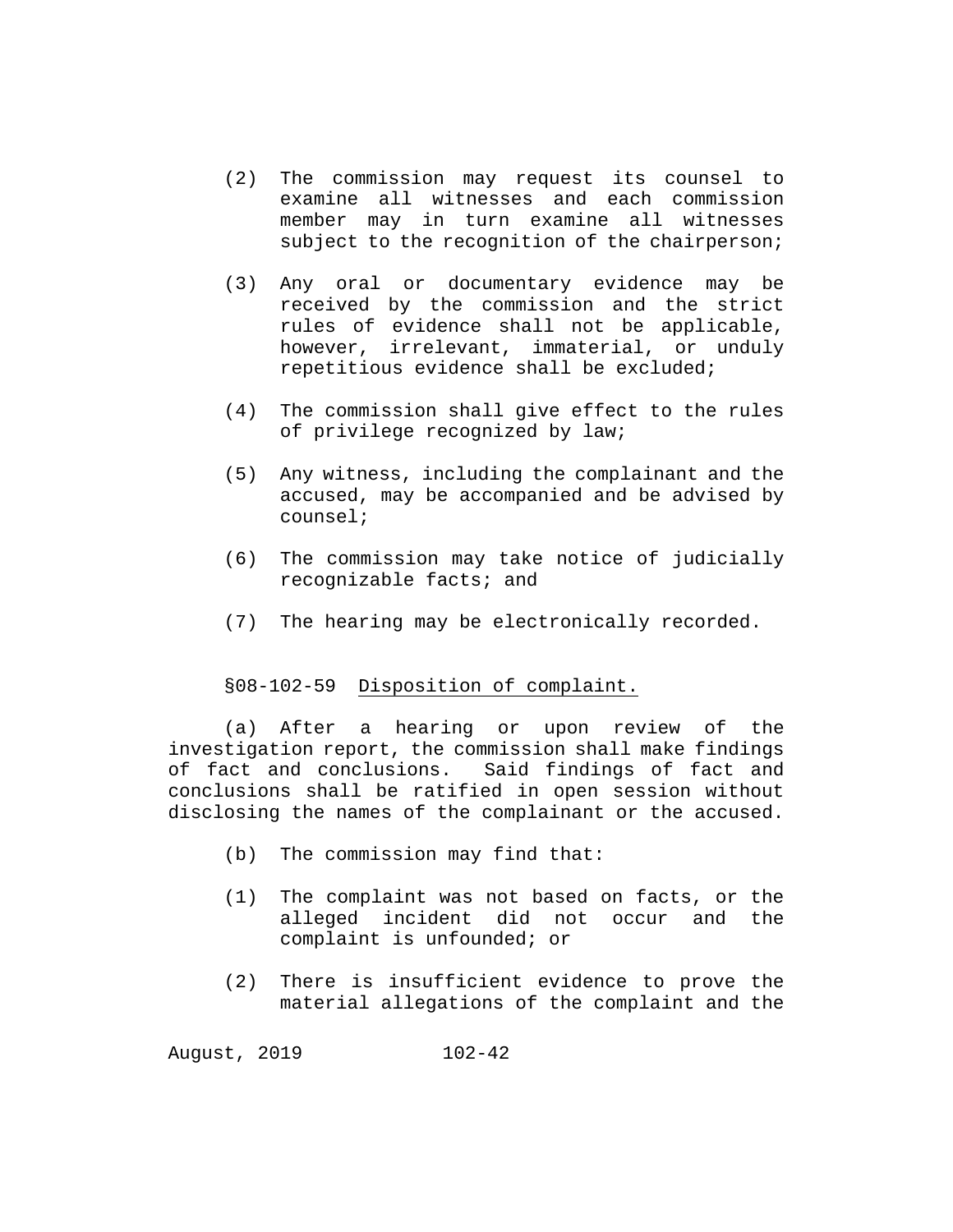complaint is therefore not sustained; or

- (3) The incident complained of occurred, but the act or conduct of the department or employee was lawful and proper and the accused is exonerated; or
- (4) There is sufficient evidence to support the allegation of the complaint and grounds to justify a recommendation that remedial action be taken.

(c) The commission shall make written findings of fact and conclusions of each complaint and shall<br>transmit a copy thereof to the director. Where the transmit a copy thereof to the director. commission finds that remedial action should be taken, a written order as to such action shall be made to the director. The complainant shall in each case be notified in writing of the commission's final disposition.

§§08-102-60 to 69 (Reserved)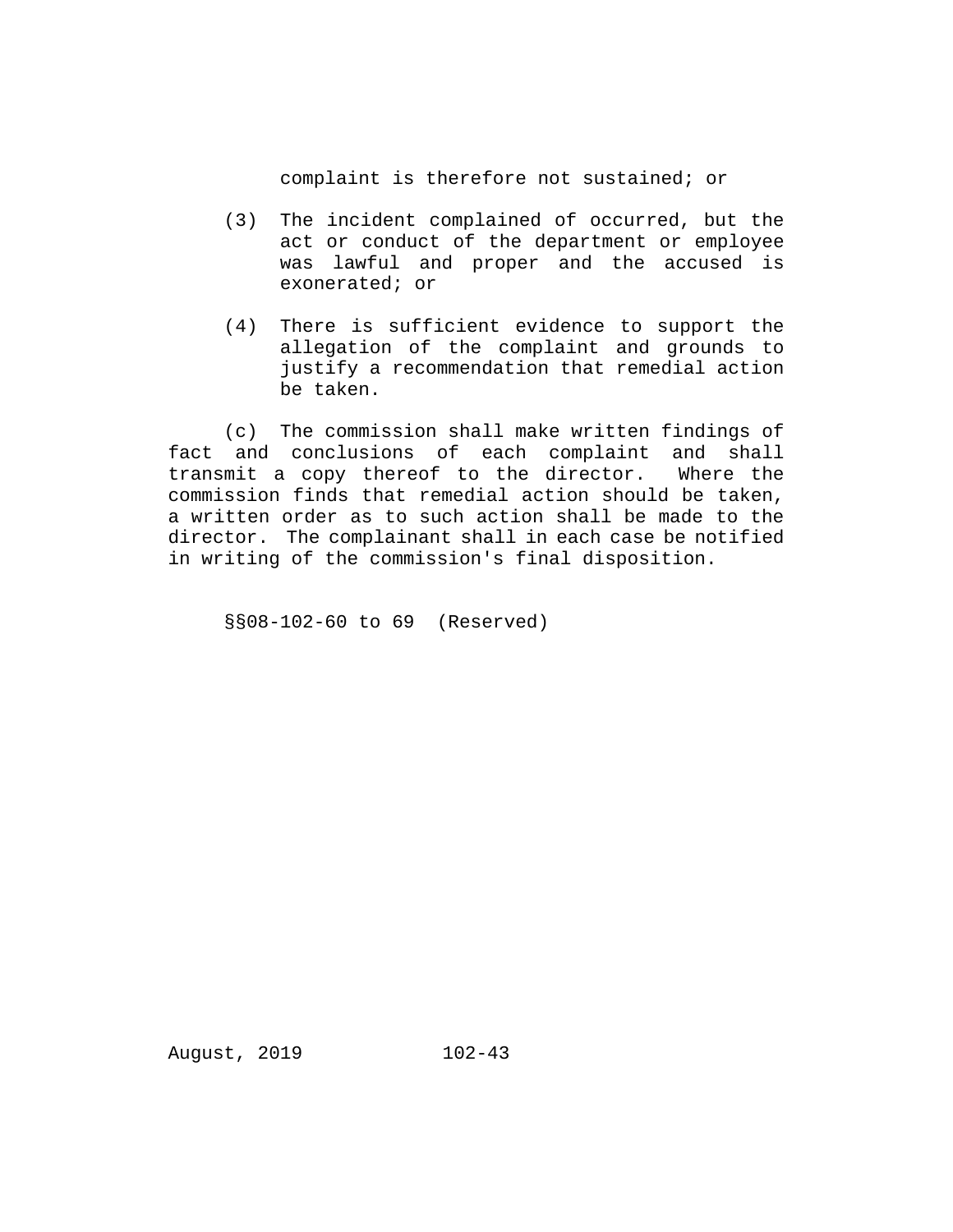### SUBCHAPTER 5

#### COMPLAINTS

§08-102-70 Charges against department employees against commission or members §08-102-72 Complaints register and records §§08-102-73 to 79 (Reserved)

#### §08-102-70 Charges against department employees.

(a) It is the intent of this section, that the investigation of any personnel matter or charges against any employee of the department shall be investigated in a fair and equitable manner that will be above reproach.

(b) All charges or complaints of any personnel matter or against any department employee shall be<br>referred to the director for investigation and the director for investigation disposition.

(c) Any member of the public may file, in person or by mail, a complaint against any employee of the department. The complaint shall be in writing and sworn to by the complainant. Complainant shall include the date, time, place, and the alleged misconduct, the alleged responsible party's name, complainant's name and address, and facts surrounding the alleged misconduct.

(d) The director may refer the complaint for investigation to:

- (1) The prosecuting attorney, should the complaint be criminal in nature;
- (2) The corporation counsel and director of personnel services, should the complaint be ethical or procedural in nature; violation of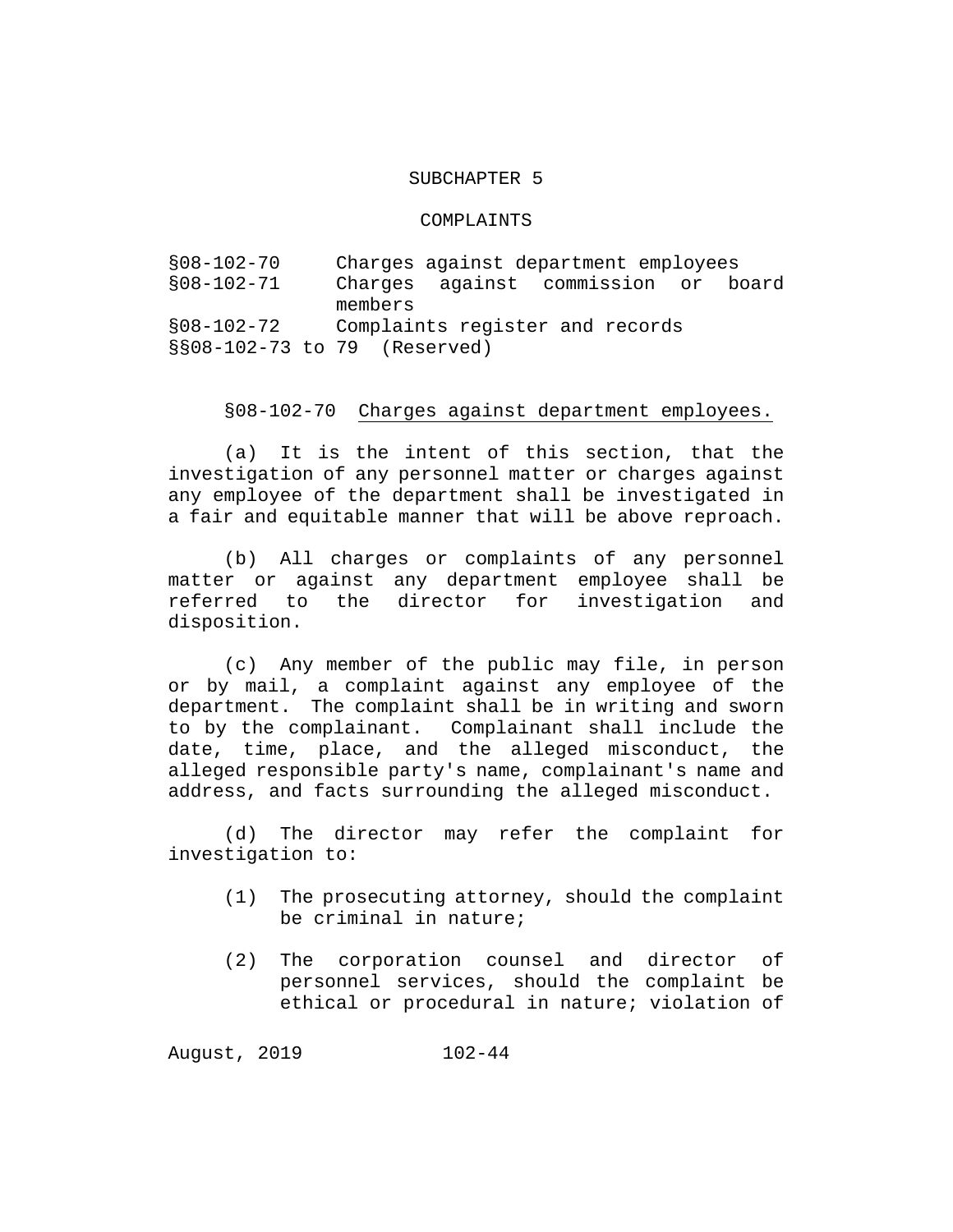departmental orders or the like; with<br>instruction to submit a report thereon, submit a report thereon, however, no complaint shall be referred for investigation or processed where:

- (A) The complaint is not filed within thirty days of the occurrence of the event which is the basis of the complaint; or
- (B) The complaint, on its face, is speculative, hypothetical or not based on factual circumstances; or
- (C) The identical allegations of the complaint are being or will soon be litigated in a criminal action or the complaint is being or will soon be litigated in a civil action or the complainant has given notice of the complainant's intention to seek remedies in a civil suit; or
- (D) The subject matter of the complaint is not within the jurisdiction of the department; or
- (E) The complainant's interest is not of the type which would provide the complainant standing to maintain an action in a court of law and the complainant is not an eyewitness to the events which are the basis of the complaint. (Complaints where the complainant has standing or is an eyewitness will be processed).

(e) Whenever the complaint is not processed for any of the reasons above, the director, shall in writing, attach such reasons to the complaint. The complainant shall be informed and be provided a copy of the reason the complaint was not processed.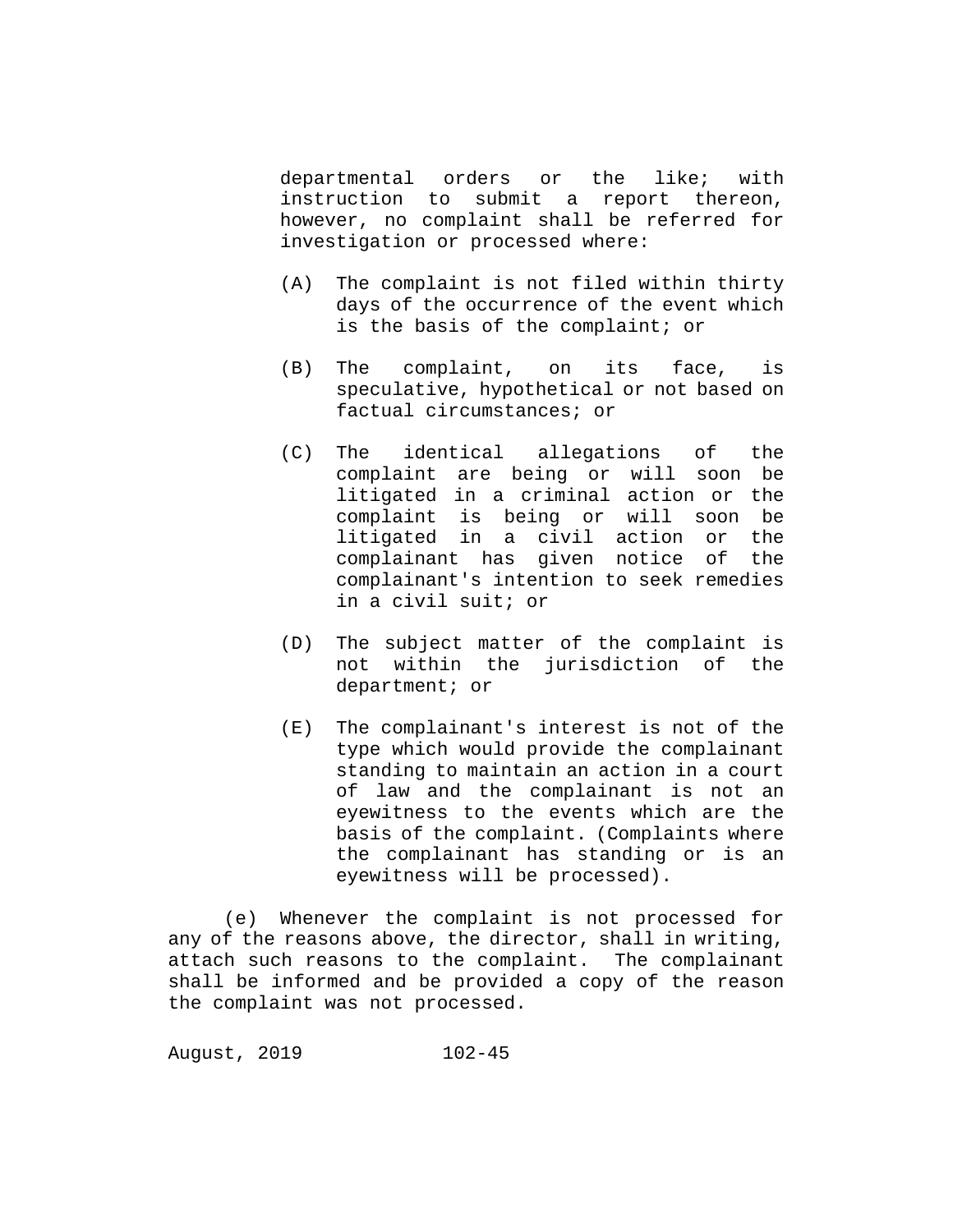(f) The director shall be responsible for the review, disposition and disciplinary action (if any) of all personnel matters or complaints brought forth against any employee of the department, subject to any rules and regulations of any civil service, departmental orders or other applicable personnel regulations.

§08-102-71 Charges against commission or board members.

Any charges herein called complaints or inquiries of the conduct against commission or board members shall be documented and forwarded to the:

- (1) Mayor;
- (2) Corporation counsel;
- (3) Prosecuting attorney, for investigation and/or disposition.

# §08-102-72 Complaints register and records.

(a) The commission shall maintain a central register for recording actions taken on each complaint. The central register shall contain the following information:

- (1) File number of complaint;
- (2) Date complaint filed;
- (3) Brief description of the subject matter of the complaint;
- (4) Date of review of investigative report by the commission;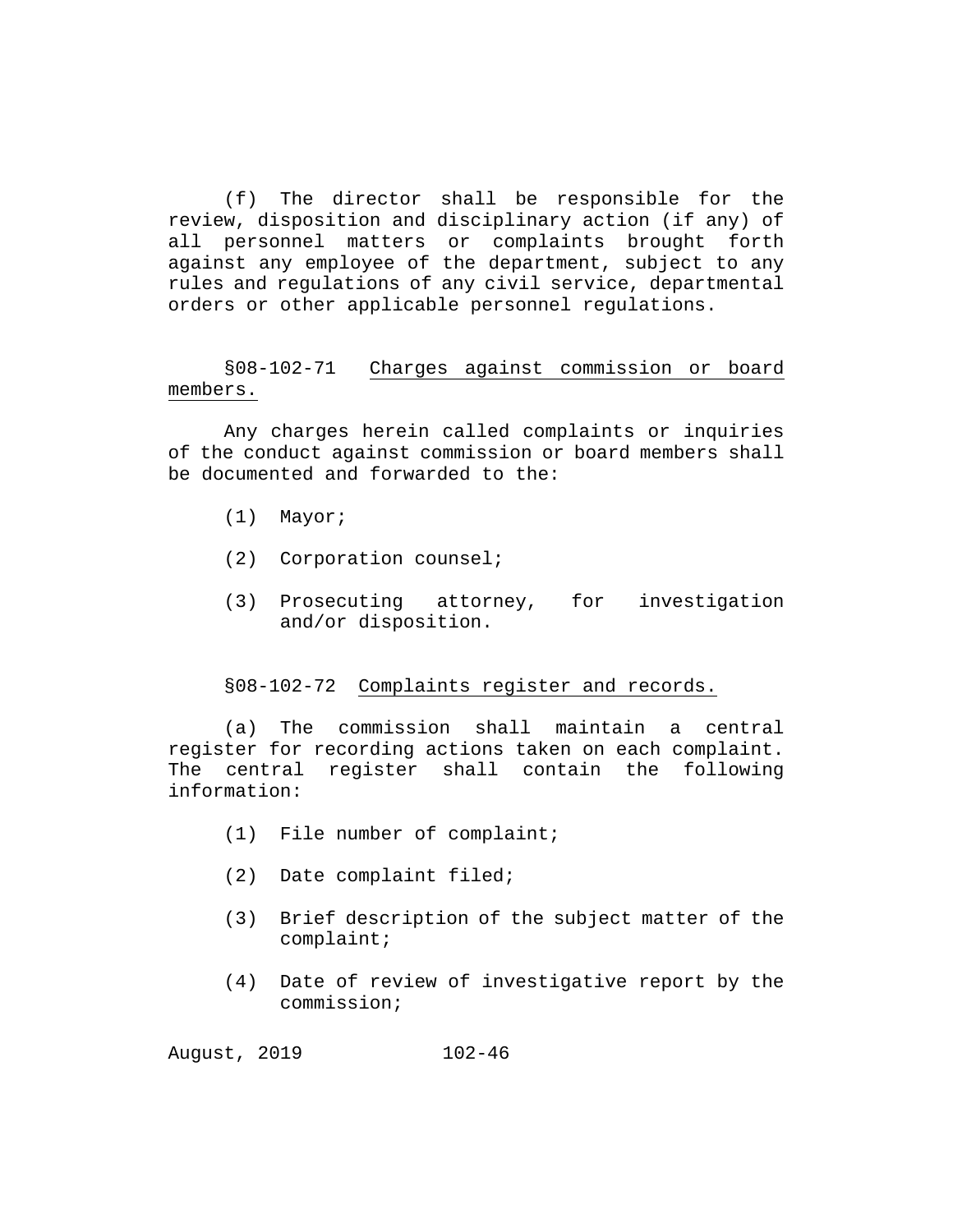- (5) Date of hearing before commission, if any;
- (6) Date of final disposition by the commission; and
- (7) Type or nature of final disposition by the commission.

(b) The central register shall not contain the names of the complainant or the accused employee and shall be made available for public inspection during office hours.

(c) The files of all complaints including investigative reports shall be kept confidential unless released by the accused person. All files of complaints which were found to be not sustained, unfounded or exonerated may be automatically expunged and destroyed after a period of six months after such decision is rendered.

§§08-102-73 to 79 (Reserved)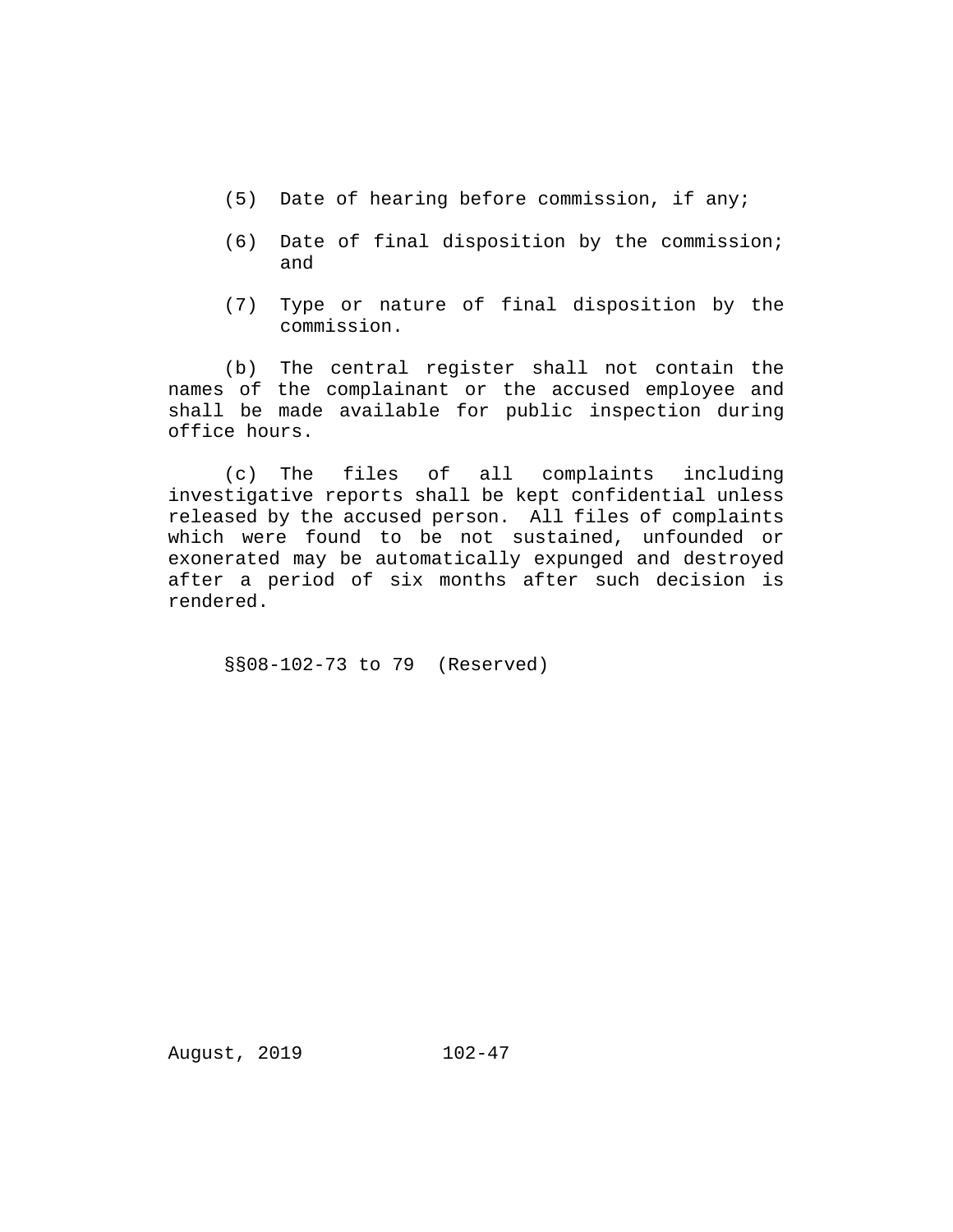### SUBCHAPTER 6

# LIQUOR CONTROL ADJUDICATION BOARD

| $$08 - 102 - 80$ | Organization                                |
|------------------|---------------------------------------------|
| $$08-102-81$     | Election of<br>vice<br>chairperson<br>and   |
|                  | chairperson; recommendation<br>to<br>remove |
|                  | member                                      |
| $$08-102-82$     | Transaction of business                     |
| $$08-102-83$     | Board meetings                              |
| $$08-102-84$     | Policies                                    |
| $$08-102-85$     | Powers in conducting hearings               |
| $$08-102-86$     | Complaint and accusations;<br>notice<br>оf  |
|                  | hearings; subpoenas                         |
| $$08-102-87$     | Pre-hearing conference                      |
| $$08-102-88$     | Testimony and<br>adjudication<br>record;    |
|                  | hearings                                    |
| $$08-102-89$     | Pleading; adjudication hearing              |
| $$08-102-90$     | Evidence; adjudication hearings             |
| $$08-102-91$     | Disclosure; adjudication hearing            |
| $$08-102-92$     | Procedures; adjudication hearings           |
| $$08-102-93$     | Factors to be considered in imposing        |
|                  | penalties                                   |
| $$08-102-94$     | Findings of fact, conclusions of<br>law,    |
|                  | decision and order                          |
| $$08-102-95$     | Reconsideration of decision and order;      |
|                  | adjudication hearings                       |
| $$08-102-96$     | Surrender of license upon suspension,       |
|                  | revocation or closing of business           |
| $$08-102-97$     | Appeals; record                             |
| $$08-102-98$     | Ex parte communications                     |
| $$08-102-99$     | Disqualification of board member            |
| $$808-102-100$   | to 109 (Reserved)                           |

§08-102-80 Organization.

There shall be a board consisting of nine members who shall be appointed by the mayor and approved by the county council in the manner prescribed in section 8-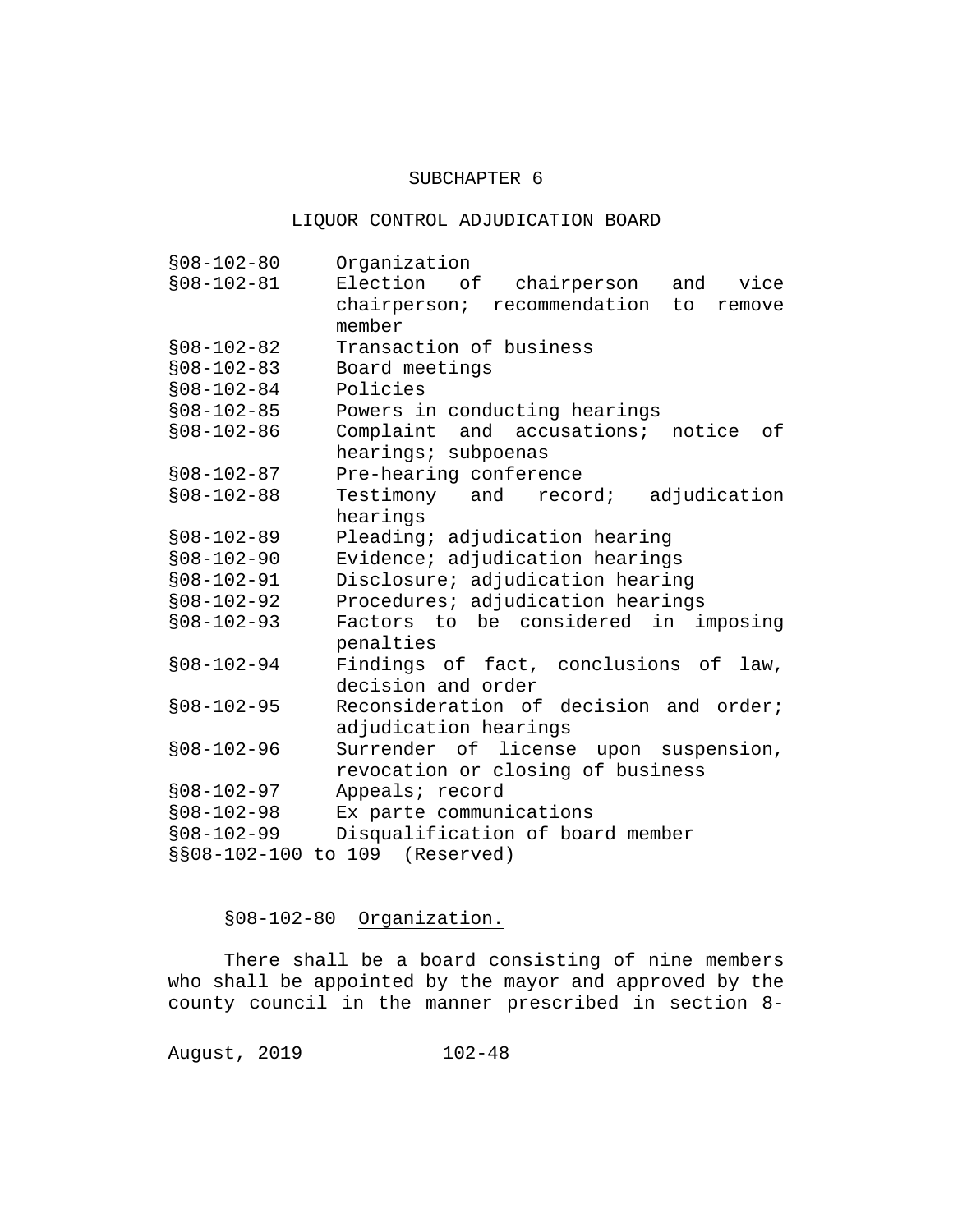13.3 of the Charter of the County. The board:

- (1) Shall hear and determine administrative the director violations of the liquor laws of the State or of the rules of the commission, and impose penalties for violations thereof as may be provided by law.
- (2) Have such other powers and duties as may be provided by law, not in conflict with the provisions of section 8-13.3 of the Charter of the County.

# §08-102-81 Election of chairperson and vice chairperson; recommendation to remove member.

(a) The board members shall elect annually, in the month of March, a chairperson and a vice chairperson to serve for the ensuing year or until a successor shall be elected. In the absence of the chairperson at any meeting, the vice chairperson shall preside over the meeting. In the absence of both the chairperson and vice chairperson, the most senior member will preside.

(b) The board may recommend to the mayor and the county council the removal of any board member who has three unexcused absences, or a total of four absences, from any of the regular scheduled meetings in any County fiscal year. Excused absence shall be determined by the chairperson at each regular meeting.

# §08-102-82 Transaction of business.

A majority of the board shall constitute a quorum for the transaction of business. The concurring vote of the majority of the members shall be necessary to take any action.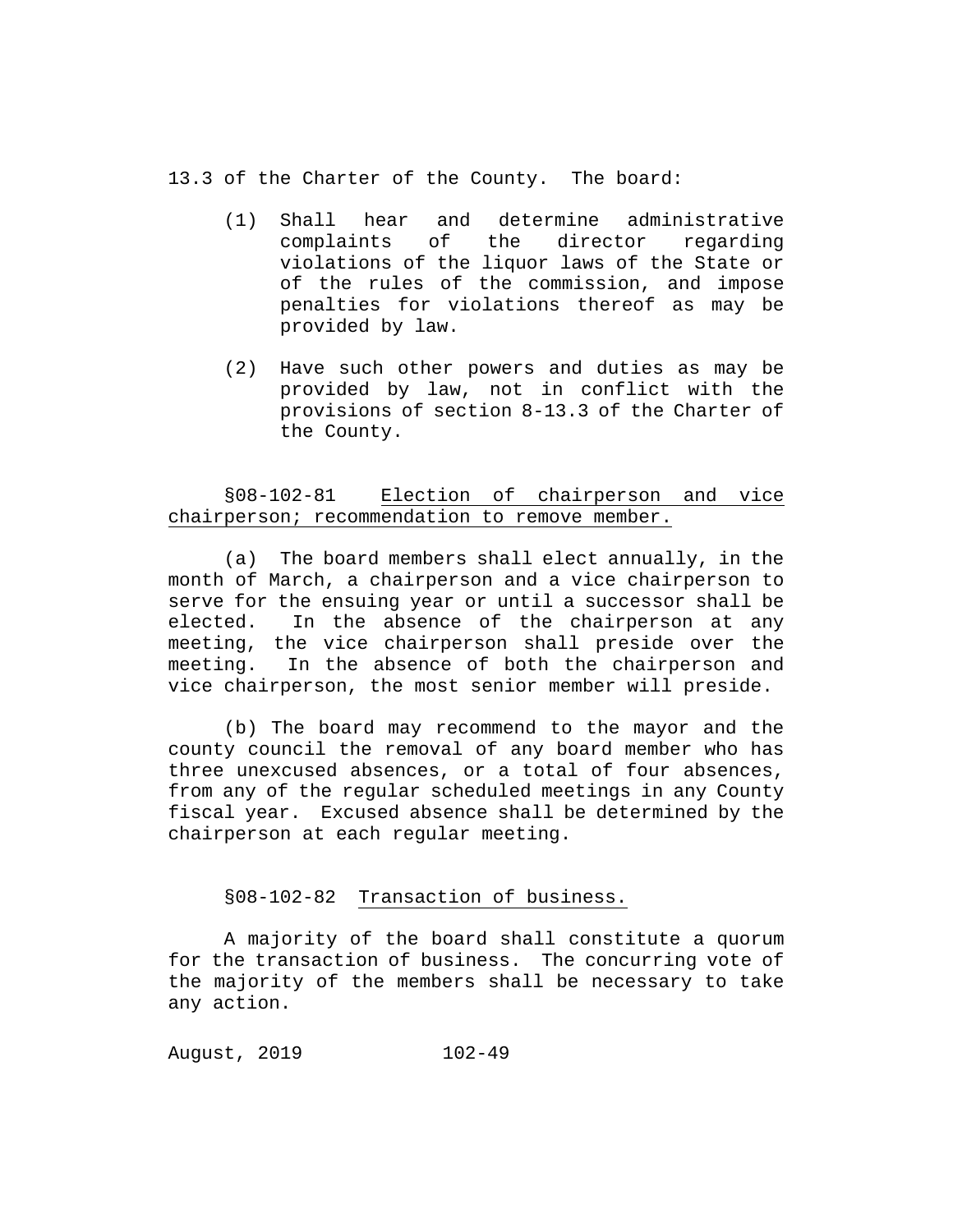- (1) If the board is unable to render a decision on any complaint heard before the board, and no other motion regarding the matter is passed, the complaint shall be considered dismissed.
- (2) Whenever the board is ready to vote on any question, the chairperson shall state the question, put the question to vote, and announce the results to the board.
- (3) Unless a present board member states that the board member is disqualified or excused from voting pursuant to sections 08-102-98 and/or 08-102-99 of the rules of the commission, the board member's silence or refusal to vote shall be recorded as an abstention. An abstention is not a vote and is not counted as a vote.
- (4) The board or its designee shall render a written decision within a reasonable time from the date of the public hearing.

### §08-102-83 Board meetings.

(a) The board shall conduct its meetings, hearings, or workshops at specific dates, times, and places as set by the board. Special meetings may be called by the chairperson pursuant to chapter 92, HRS. All hearings shall be conducted pursuant to chapters 91 and 92, HRS and these rules. All meetings shall be conducted according to Robert's Rules of Order, revised. If there is a conflict between the provisions herein and Robert's Rules of Order, revised, the provisions herein shall apply. Regular meetings shall be held in a public place announced in advance; provided, however, that the date, time and/or place may be changed for the convenience of the public if announced at a regular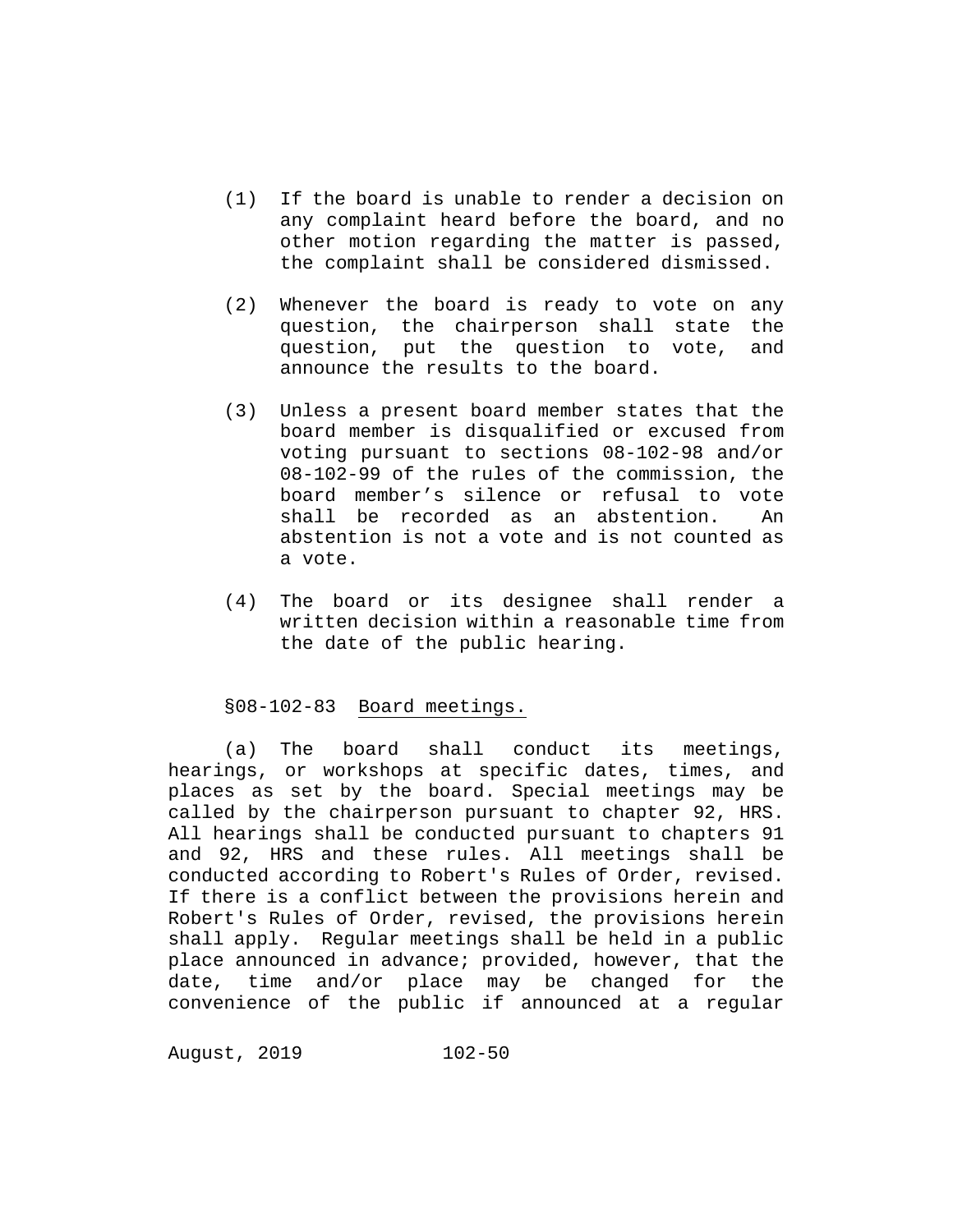meeting.

(b) Unless otherwise provided for by these rules or chapter 92, HRS, all meetings shall be open to the public.

§08-102-84 Policies.

The board shall adopt policies necessary for the conduct of its affair.

§08-102-85 Powers in conducting hearings.

Unless otherwise provided by law, the board shall have the power:

- (1) To hold hearings and issue notices;
- (2) To administer oaths and affirmations;
- (3) To consolidate or sever proceedings, provided that those actions shall be conducive to the ends of justice and shall not unduly delay the proceedings or hinder, harass, or prejudice any party;
- (4) To issue subpoenas;
- (5) To examine witnesses;
- (6) To rule upon officers of proof, to receive relevant evidence, and to exclude evidence<br>which is irrelevant, immaterial, unduly which is irrelevant, immaterial, repetitious or cumulative and accordingly, may restrict lines of questioning or testimony;
- (7) To regulate the course and conduct of the hearing;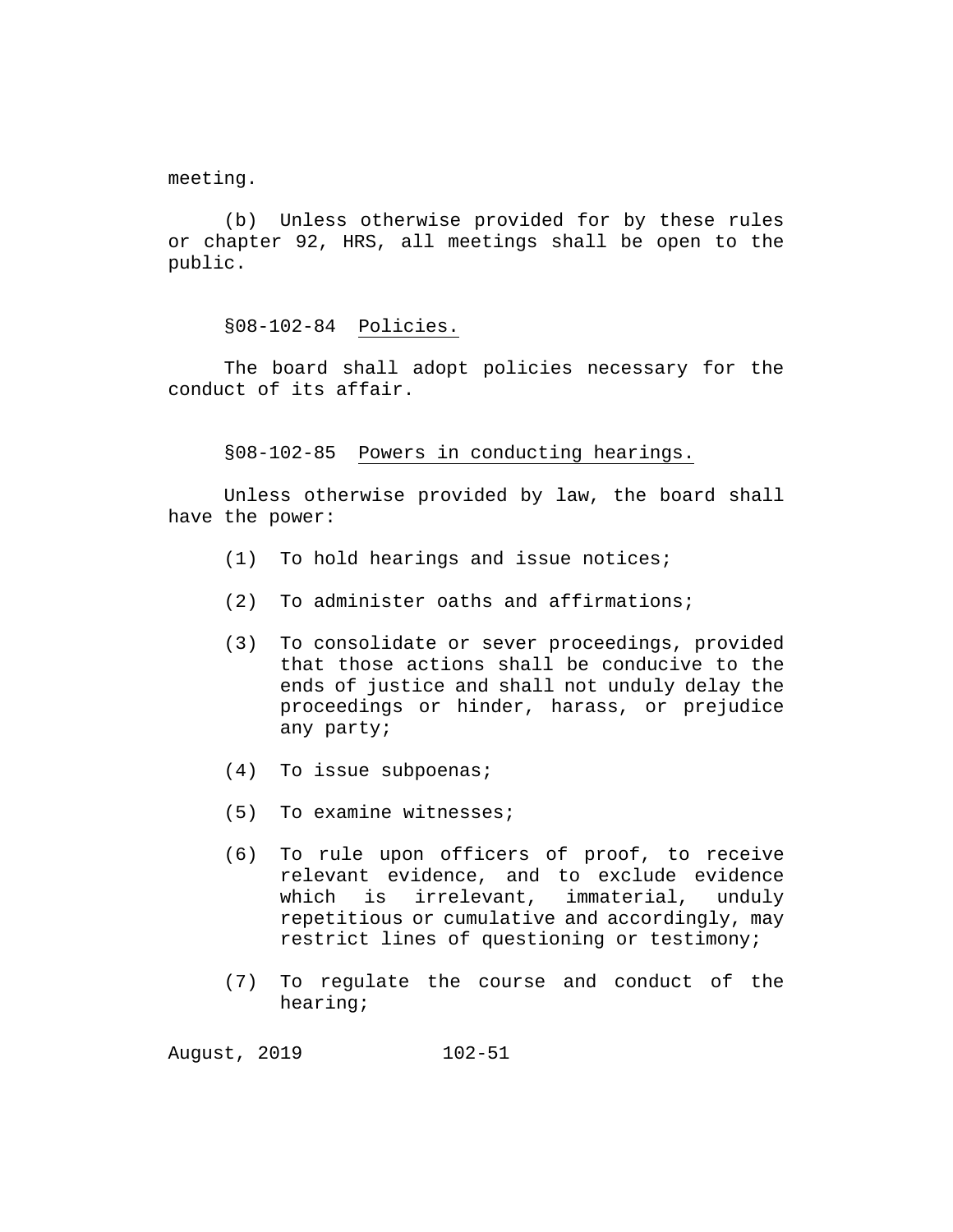- (8) To regulate the manner of any examination so as to prevent the needless and unreasonable harassment, intimidation, or embarrassment of any witness or party at the hearing;
- (9) To remove disruptive individuals, including any party, legal counsel, witness, or observer;
- (10) To rule on motions and dispose of procedural matters;
- (11) To dispose of any other matter that normally and properly arises in the course of the proceedings and to take any action authorized by these rules, chapters 91 and 281, HRS, or any other related laws; and
- (12) To examine, after notice to all parties, any site or tangible evidence relevant to the proceeding.

# §08-102-86 Complaint and accusations; notice of hearings; subpoenas.

(a) Where it is proposed to revoke or suspend a license, assess and collect a penalty, or reprimand a licensee for a violation of law or of these rules, the director shall:

- (1) Issue a complaint and accusation informing the licensee of the charge(s);
- (2) Schedule a hearing before the board and issue a notice of hearing at least five calendar days before the date of the hearing, informing the licensee of the date, time, and place of the hearing.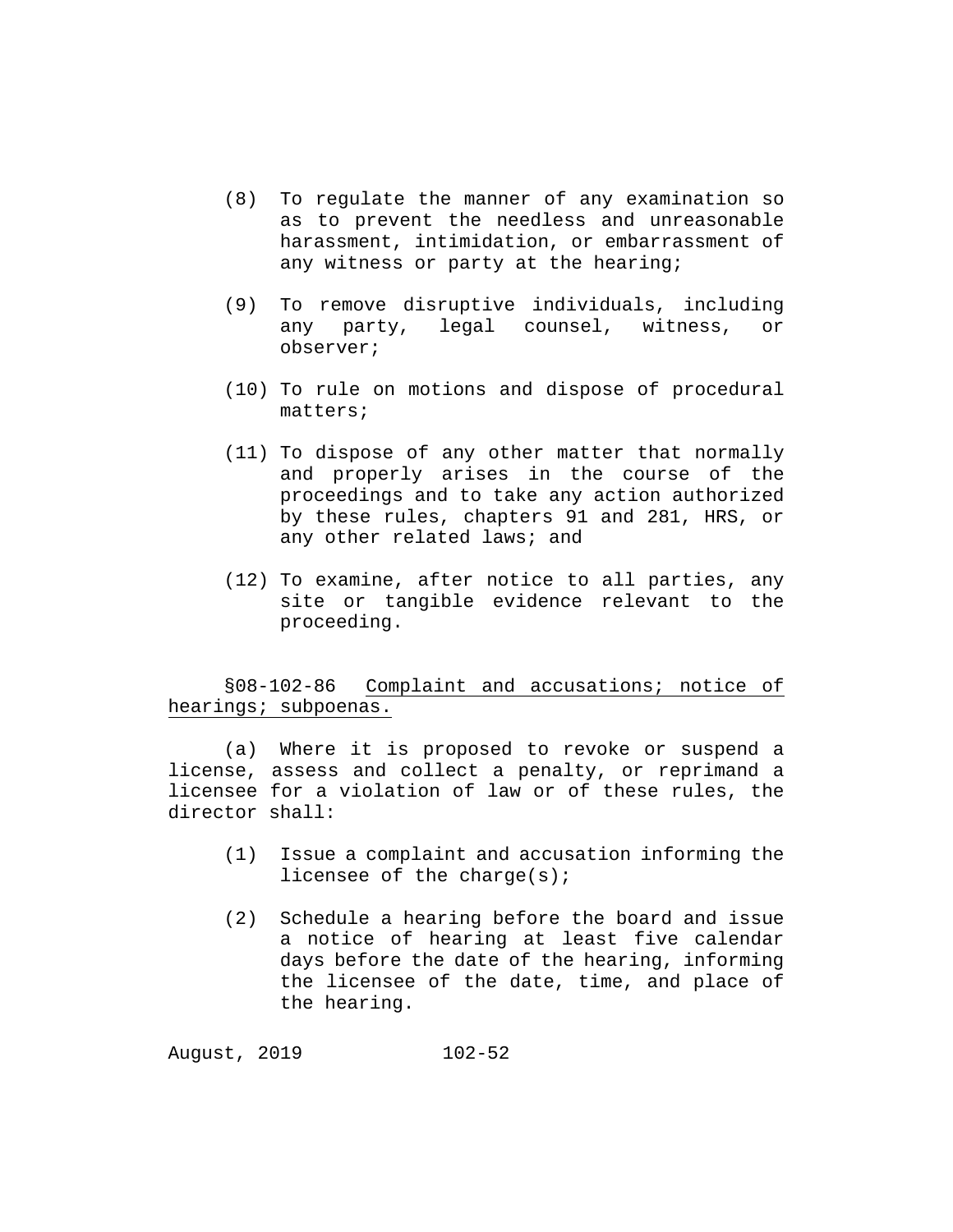(b) Subpoenas may be issued by the director or<br>designee. Compliance with the subpoenas shall be Compliance with the subpoenas shall be enforced in the courts.

### §08-102-87 Pre-hearing conference.

(a) The board may order that a pre-hearing conference be conducted and attended by all parties to an adjudication hearing. At the pre-hearing conference, the board may require all parties to disclose to the other parties any information which may be requested.

(b) If no pre-hearing conference is held, the board may require each party to an adjudication hearing to submit a statement disclosing and identifying all witnesses to be called at the adjudication hearing, and all exhibits to be used at the adjudication hearing. A copy of the statement shall be served upon all other parties to the proceeding. The board may require other relief in order to simplify the issues and facilitate the orderly progress of the adjudication hearing.

§08-102-88 Testimony and record; adjudication hearings.

(a) All witnesses testifying at an adjudication hearing shall be administered an oath prior to their<br>testimony. The board's chairperson or designee shall The board's chairperson or designee shall administer the oath.

(b) A record shall be made of all oral testimony taken at the hearing. Testimony taken at the hearing may be electronically recorded by video or audio tape. The cost incurred for preparation of the record and/or of transcribing the electronic recording shall be paid by the requesting party, unless otherwise provided. Pages of the board's minutes of the hearing shall be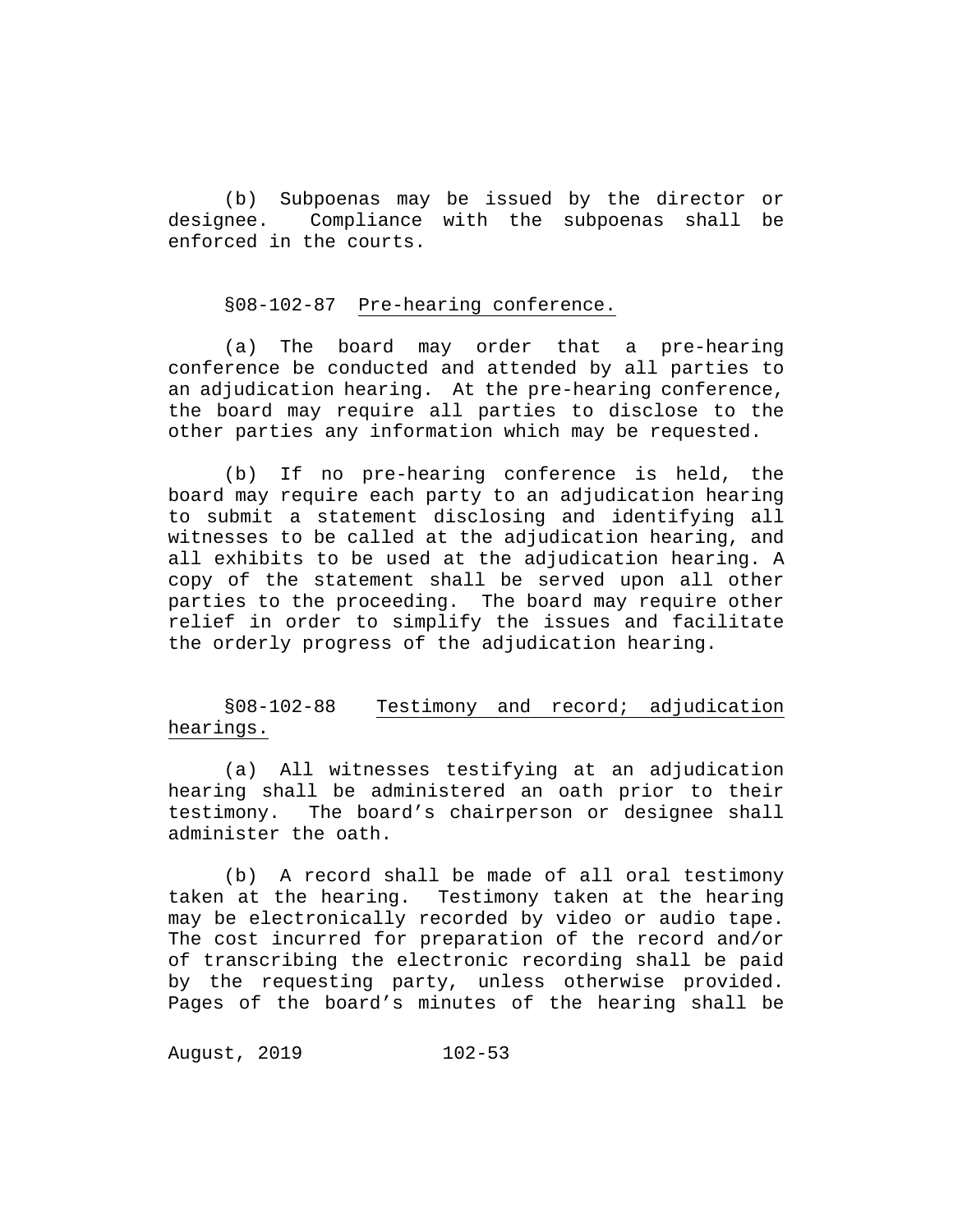numbered by calendar year.

(c) Unless otherwise provided by law, the record shall consist of the following:

- (1) All pleadings, motions, and intermediate rulings;
- (2) All evidence received or considered, including without limitation, oral testimony, exhibits, and matters officially noted by the board;
- (3) All offers of proof and rulings thereon; and
- (4) All proposed findings and exceptions.

# §08-102-89 Pleading; adjudication hearing.

(a) The first page of every pleading in an adjudication hearing shall set forth the name and address of the party, the title of the particular pleading, the name of the proceeding and case number, if any.

(b) All pleadings in an adjudication hearing shall be signed in black or other photo-reproducible ink by the party filing the pleading or by the party's<br>authorized agent. The signature shall constitute The signature shall constitute certification that the person signing has read the pleading and that to the best of the person's knowledge, information and belief, the pleading is true and correct and is not submitted for the purpose of hindering, harassing or delaying any party or proceeding.

(c) Unless otherwise provided, all pleadings, motions, memorandas, and other documents shall be filed with the board.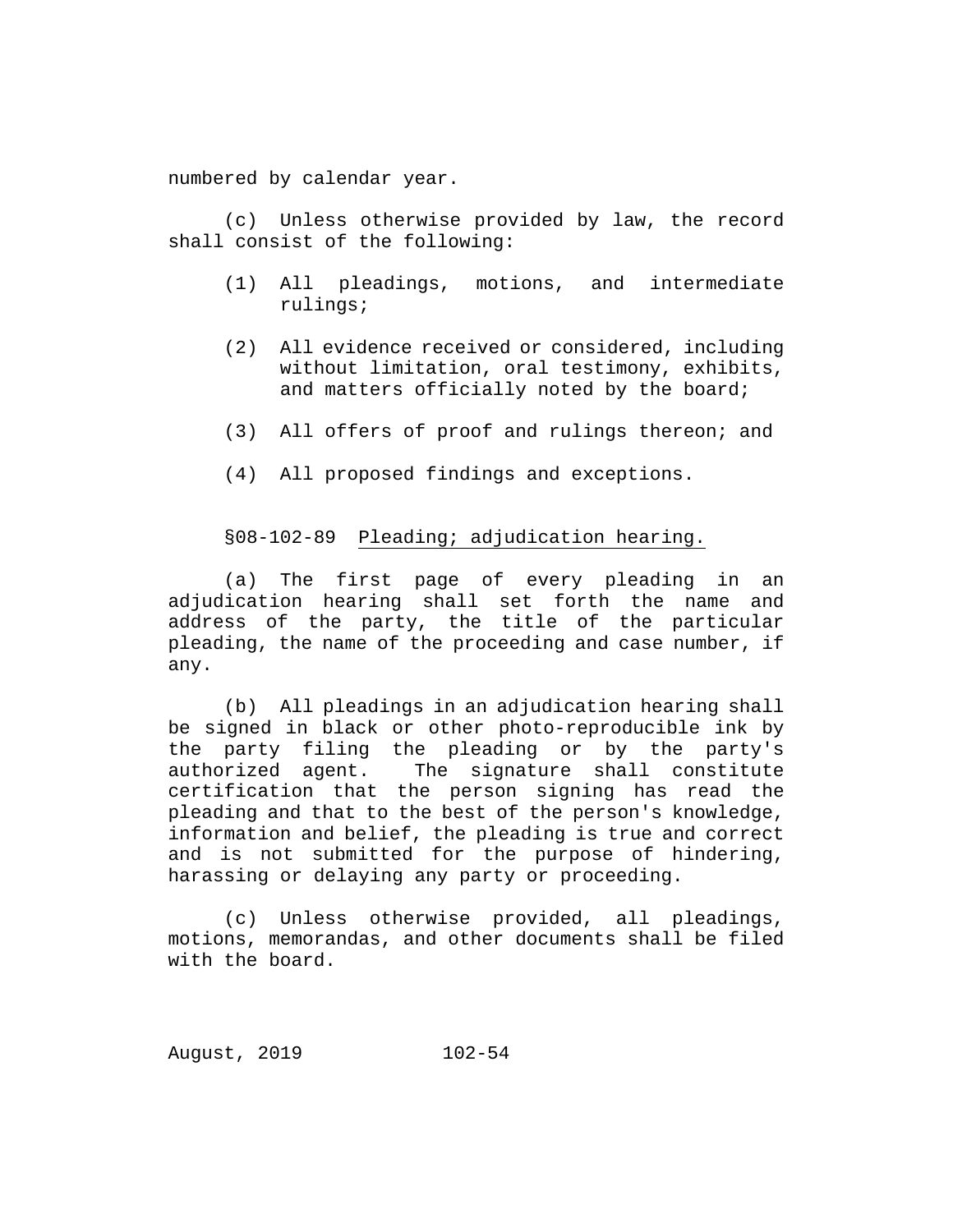# §08-102-90 Evidence; adjudication hearings.

(a) The admissibility of evidence at an adjudication hearing shall not be governed by the laws of evidence and all relevant oral or documentary evidence shall be admitted. Irrelevant, immaterial, or unduly repetitious material shall not be admitted into evidence. The board shall give effect to the privileges recognized by law.

(b) Documentary evidence may be received in the form of copies, provided that, upon request, all other parties to the proceeding shall be given an opportunity to compare the copy with the original. If the original is not available, a copy may still be admissible, but the non-availability of the original and the reasons therefore may be considered by the board when considering the weight of the documentary evidence.

(c) The board may take notice of judicially recognizable facts and of generally recognized technical or scientific facts. The parties, whenever possible, shall be notified before the hearing of the material to be so noticed and shall be afforded an opportunity to contest the facts so noticed.

(d) Except as otherwise provided by law, the burden of proof, including the burden of producing the evidence and burden of persuasion, shall be upon the party initiating the proceeding. Proof of a matter shall be preponderance of the evidence.

# §08-102-91 Disclosure; adjudication hearing.

(a) Any party to an adjudication hearing may, by written demand, timely filed with the board, and served upon any other party, request of any other party to the proceeding, the full disclosure of: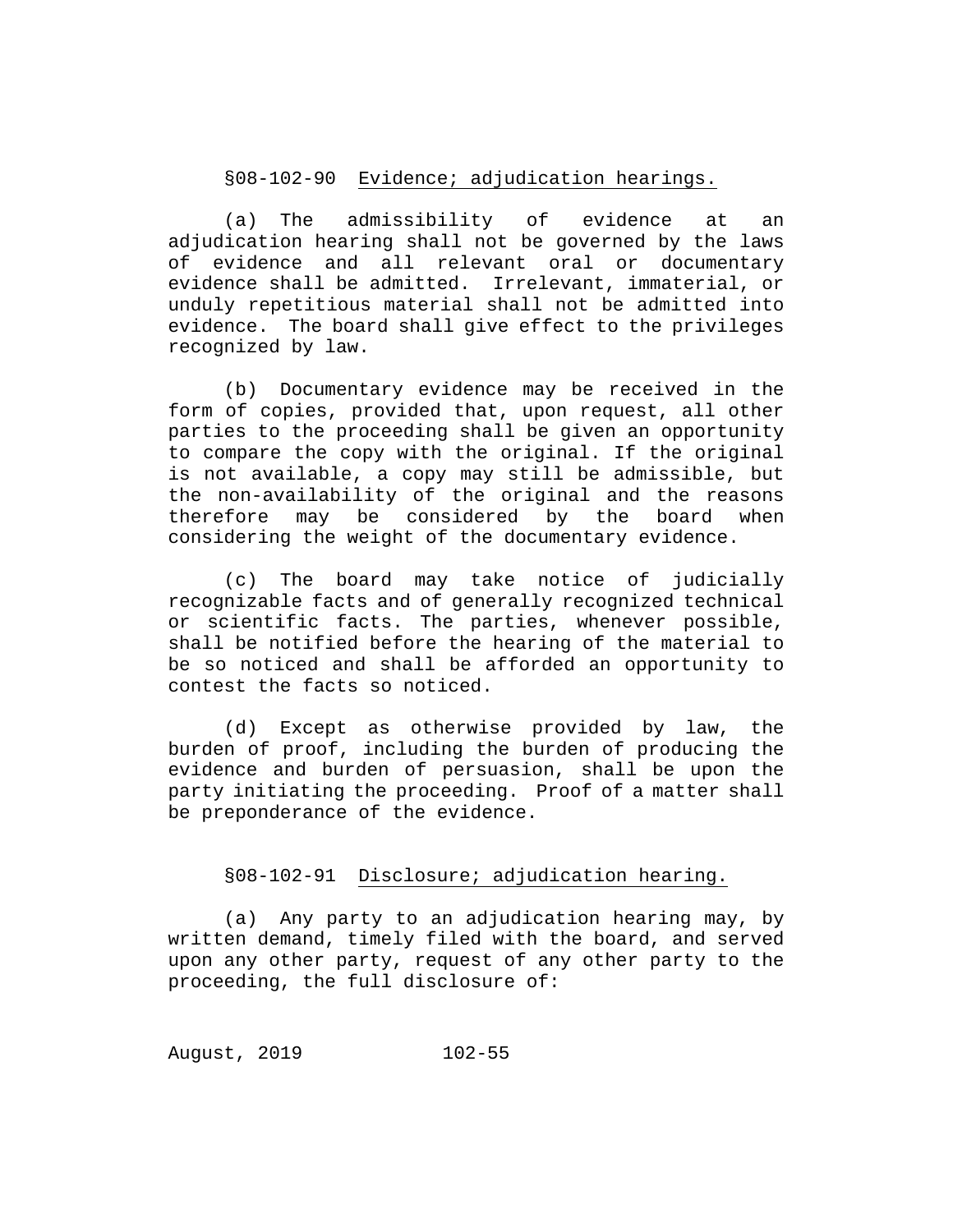- (1) The identity of all witnesses to be called by the other party, unless prohibited by law;
- (2) The identity of all persons known by the other party to have material knowledge relevant to the proceeding; and
- (3) All exhibits, including, but not limited to documents, photographs, and other tangible evidence to be introduced by the other party at the adjudication hearing. The requesting party shall have the right to examine the exhibits and make copies thereof.

(b) In order to be admitted at the adjudication hearing, a copy of an investigation report shall be provided to all parties not later than seven days before such hearing. If a copy of the investigation report is not provided to all parties, the report shall not be permitted to be introduced at the adjudication hearing.

(c) All demands for disclosure shall continue in effect for the duration of the proceeding and the party to whom the demand is directed shall be under a continuing duty to disclose the information requested as and when it becomes available.

(d) The information requested shall be disclosed to the requesting party at the pre-hearing conference or at least seven days before the adjudication hearing,<br>whichever occurs first. The failure to comply with The failure to comply with disclosure requirements may result in the evidence subject to the disclosure request not being permitted to be introduced at the adjudication hearing.

### §08-102-92 Procedures; adjudication hearings.

Unless otherwise stipulated by the parties, all adjudication hearings shall proceed as follows: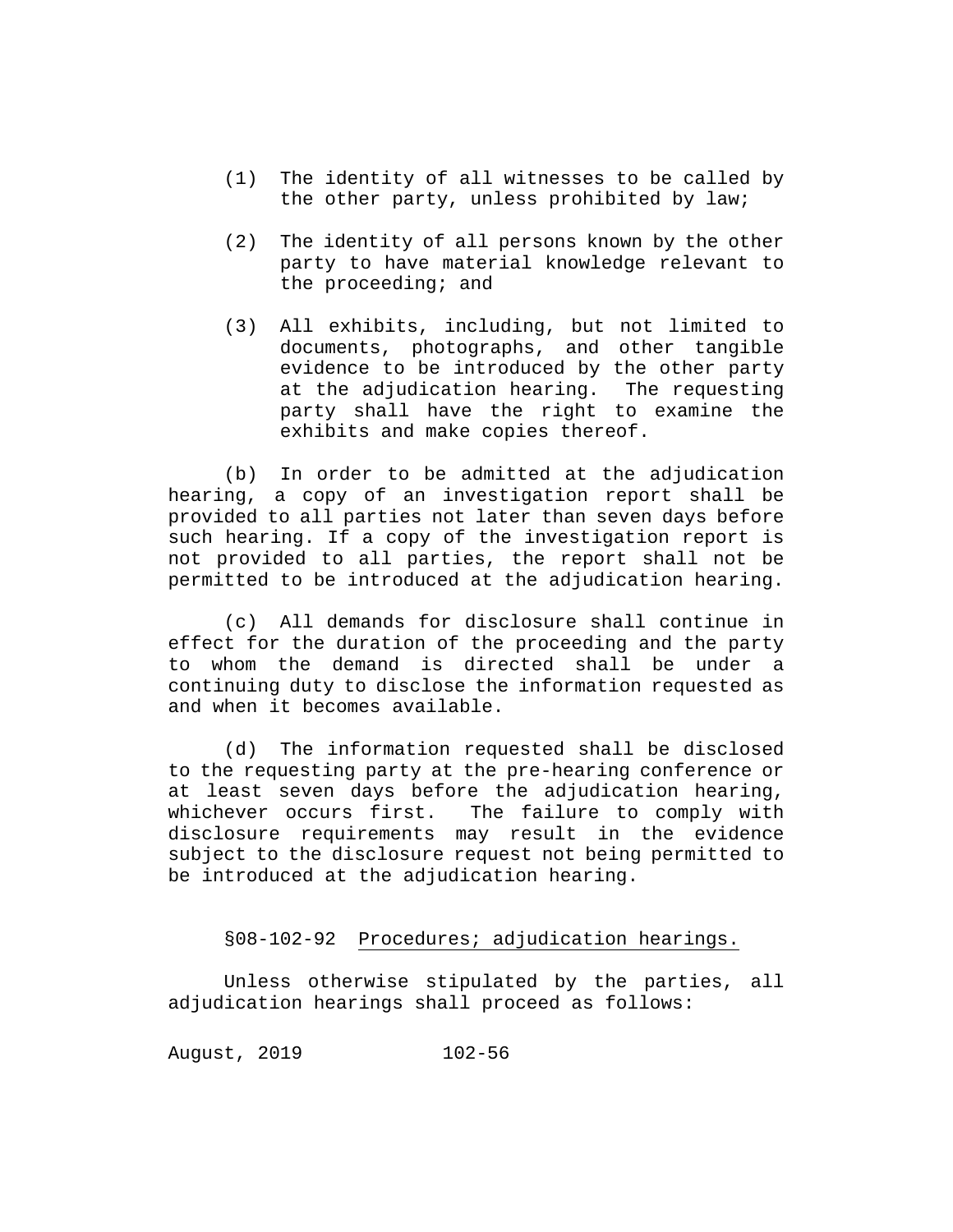- (1) The licensee who has been notified to appear before the board shall enter a plea admitting or denying the allegations contained in the complaint and accusation.
- (2) If the licensee pleads "guilty" or "no contest" to the allegations contained in the complaint and accusation, the board shall determine what action, if any, should be taken against the licensee. The director and licensee shall be provided the opportunity to make narrative statements for the board to consider in determining what action, if any, should be taken against the licensee. Unless the board determines otherwise, the director or licensee shall not present any witnesses upon the plea of "guilty" or "no contest."
- (3) If the licensee denies the allegations contained in the complaint and accusation, the parties shall have the opportunity to present any facts tending to prove or disprove the allegations contained in the complaint and accusation. The Board shall invoke the witness exclusionary rule.
	- (A) The parties shall have the opportunity to make an opening statement before any evidence is presented, unless they waive the opportunity. The opening statement shall be heard in the following order:
		- (i) The director's opening statement;
		- (ii) Licensee's opening statement, unless licensee chooses to reserve same until after presentation of the director's evidence;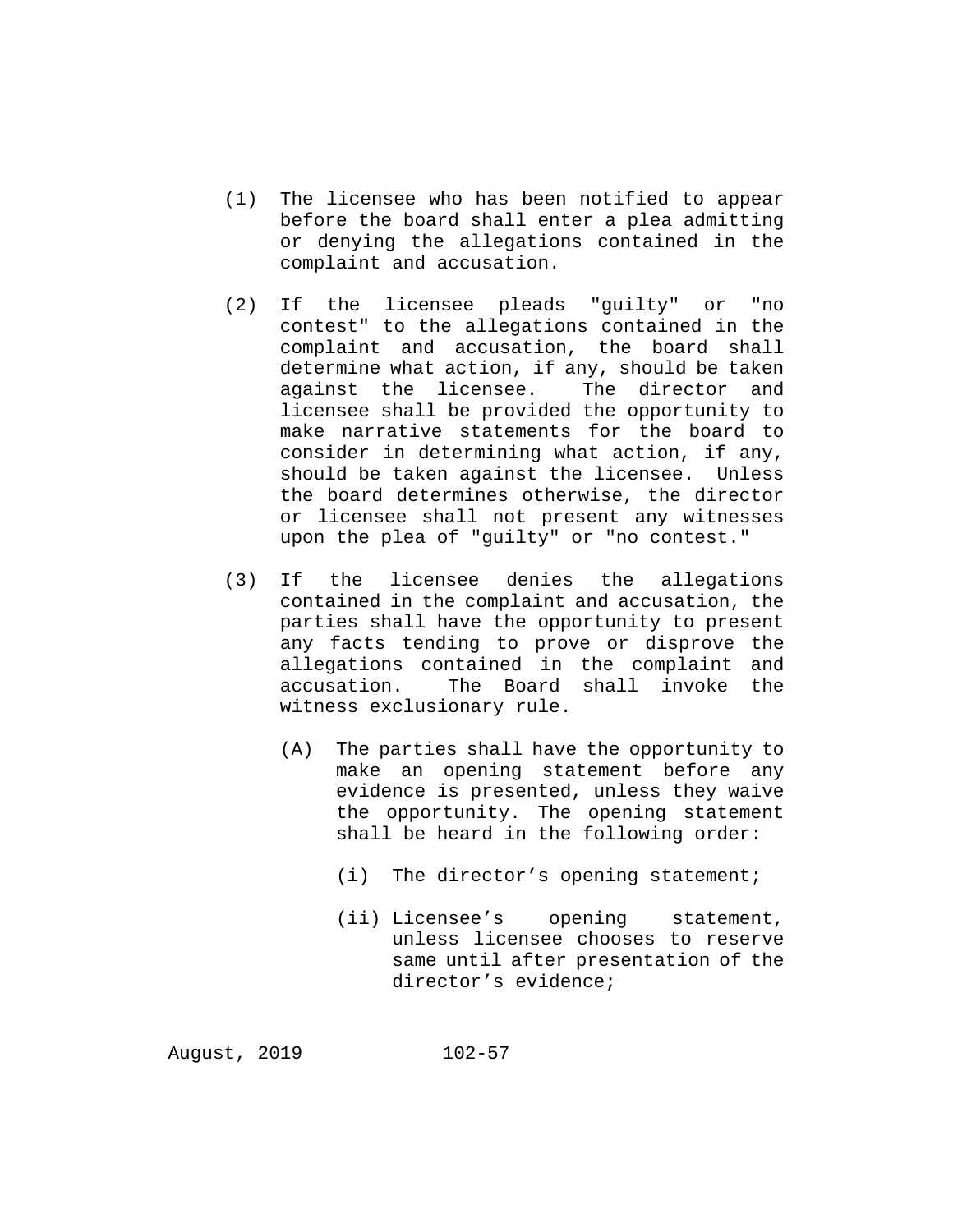- (B) The director's evidence shall be presented first, and shall be followed by the presentation of evidence in support of licensee's case;
- (C) After presentation of the evidence in support of their respective cases, the parties shall have the opportunity to introduce rebuttal evidence. evidence shall be introduced in the same order as was followed with respect to the introduction of evidence in support of the parties' respective cases;
- (D) Each witness shall be examined first by the party calling the witness before cross-examination by the opposing party;
- (E) After all evidence, including rebuttal evidence, has been presented, the parties shall have the opportunity to make a<br>final arqument. Final arqument shall Final argument shall proceed as follows:
	- (i) The director's final argument;
	- (ii) Licensee's final argument;
	- (iii)The director's final argument in rebuttal which shall be limited to<br>countering matters raised in countering licensee's final argument;
- (F) The adjudication hearing shall be deemed closed after completion of all final arguments.
- (4) In the event of the licensee's failure to appear before the board to answer the charge(s) in any complaint and accusation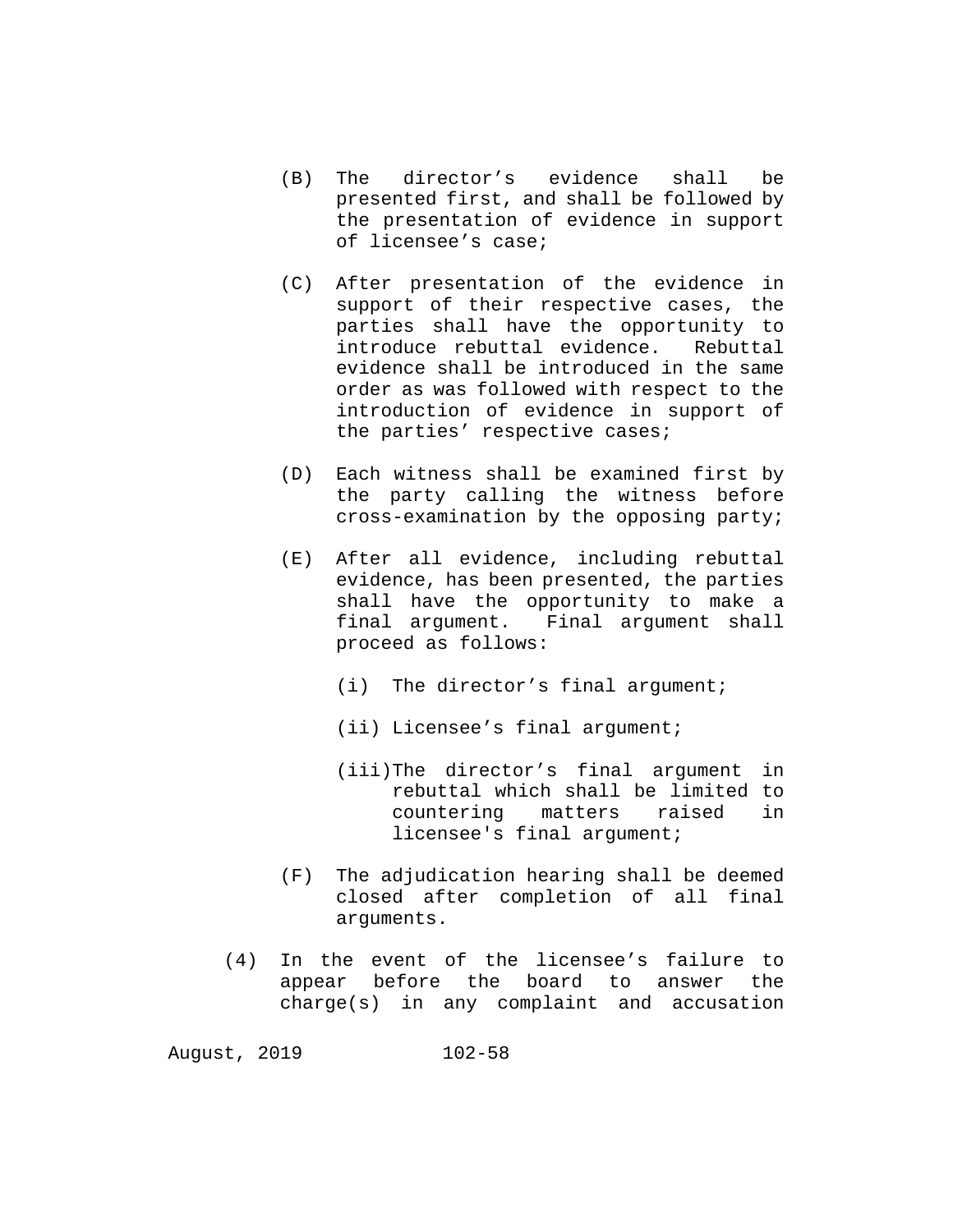after proper notice has been served upon the<br>licensee, or when the licensee or its licensee, or when the representative leaves the hearing while the hearing is in progress, the board may proceed with such hearing without the presence of the<br>licensee. Failure of the licensee or the Failure of the licensee or the licensee's representative to appear before the board after proper notice has been served, or when the licensee or its representative leaves<br>while the hearing is in progress, shall while the hearing is in progress, constitute the licensee waiving its right to be entitled to be heard in person or through counsel and the waiving of the licensee's right to a full and fair opportunity to present any facts showing that the alleged cause or causes for the proposed action do not exist, or any reasons why no penalty should be imposed.

(5) In the event of a witness' failure to appear before the board to testify as a witness after being subpoenaed, the board may continue the hearing and request a contempt of court citation be issued by the circuit court to compel such witness to appear before the board.

§08-102-93 Factors to be considered in imposing penalties.

The board, in determining the particular penalty to be imposed, shall consider:

- (1) The nature and circumstances of the offense and the history and characteristics of the licensee;
- (2) The need for the penalty imposed: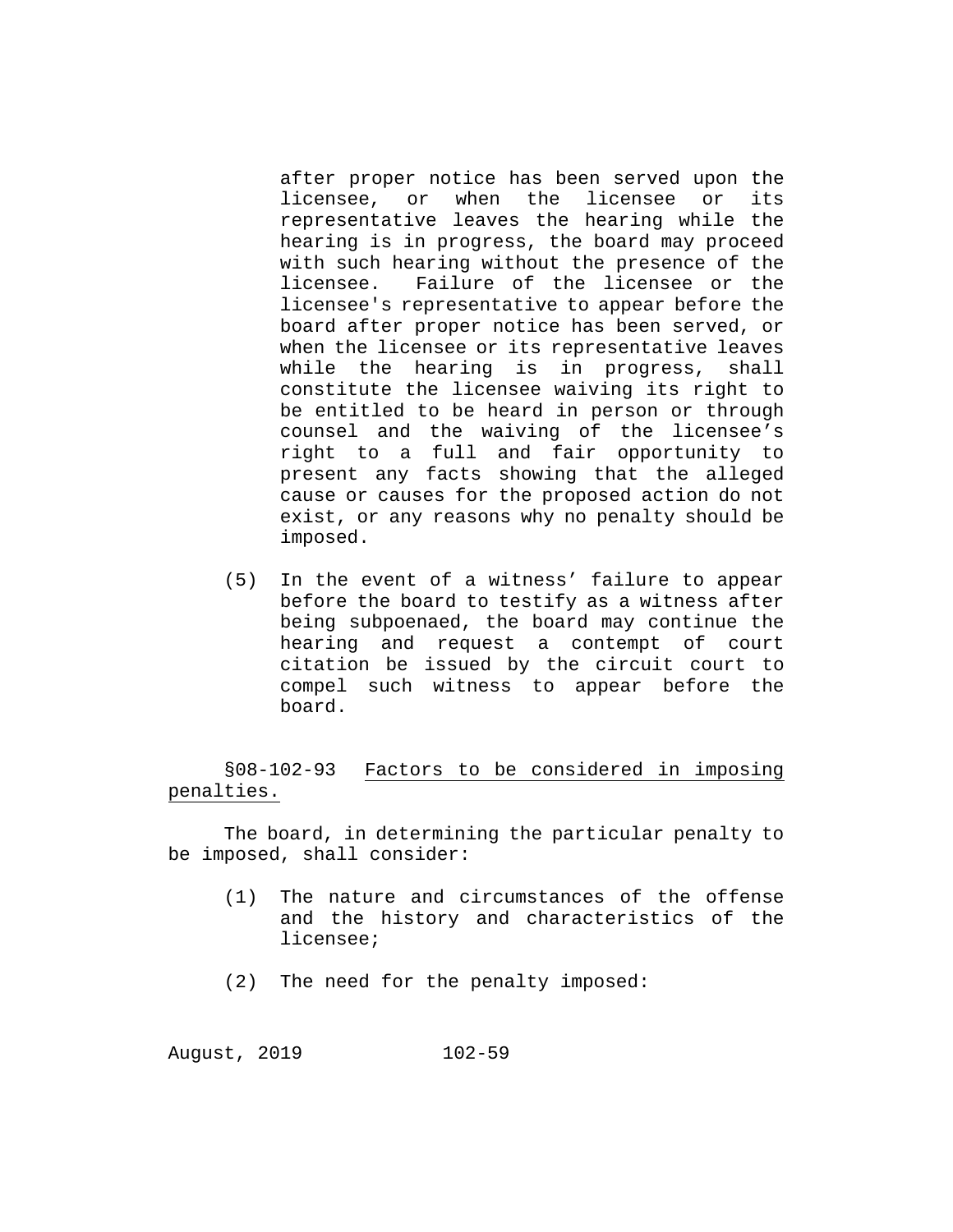- (A) To reflect the seriousness of the offense, to promote respect for the rules of the commission and to provide just punishment for the offense;
- (B) To afford adequate deterrence to further violations of the rules of the commission; and
- (C) To protect the public from further violations by the licensee.

# §08-102-94 Findings of fact, conclusions of law, decision and order.

(a) Every decision and order adverse to a party to the proceeding rendered by the board in a contested case shall be in writing or stated in the record and shall be accompanied by separate findings of fact and conclusions of law as determined by the board. The department of the corporation counsel shall review the findings of fact, conclusions of law, decision and order to assure that the board's decision complies with chapter 92, HRS, and these rules.

(b) Findings of fact, conclusions of law, decision and order shall be signed by the board's chairperson or designee.

(c) The board shall issue, within a reasonable time, a written findings of fact, conclusions of law, decision and order to the licensee.

(d) Licensee shall pay any penalty imposed by the board at the office of the department within ten calendar<br>days upon the receipt of the findings of fact, days upon the receipt of the findings of conclusions of law, decision and order.

(e) Unless stipulated by the board, whenever there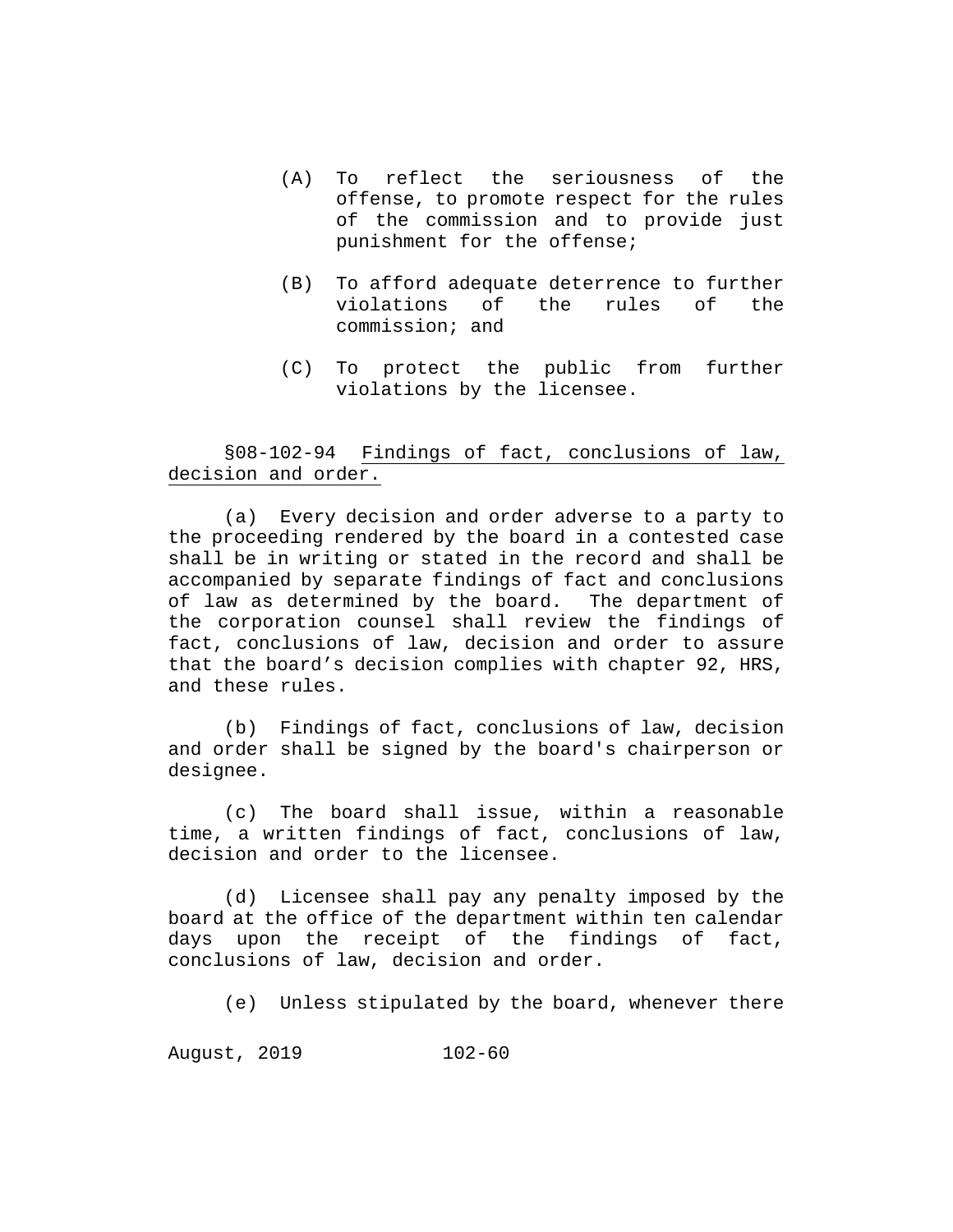is an assessment of a penalty of suspension of a liquor license for any violation of any liquor law or rules of the commission, the director shall select the days for suspension of license.

# §08-102-95 Reconsideration of decision and order; adjudication hearings.

(a) Any request or motion to reconsider a decision and order made by the board shall be filed with the board within fifteen calendar days from the date the decision and order was served. A request or motion to reconsider a decision and order may be granted by the board upon finding that:

- (1) There is newly discovered evidence;
- (2) The evidence was previously undiscovered even though due diligence was exercised;
- (3) The newly discovered evidence is admissible and credible; and
- (4) The evidence must be such a material and controlling nature as will probably change the outcome, and not the merely cumulative, or tending, only to impeach or contradict a witness.

(b) The filing of and the proceeding for reconsideration shall not stay the enforcement of the board's decision and order. Any order to stay the enforcement of the board's decision shall be by an order of the circuit court pursuant to section 91-14, HRS.

(c) Licensee shall pay any penalty imposed by the board at the office of the department within ten calendar days upon the receipt of the findings of fact, conclusions of law, decision and order.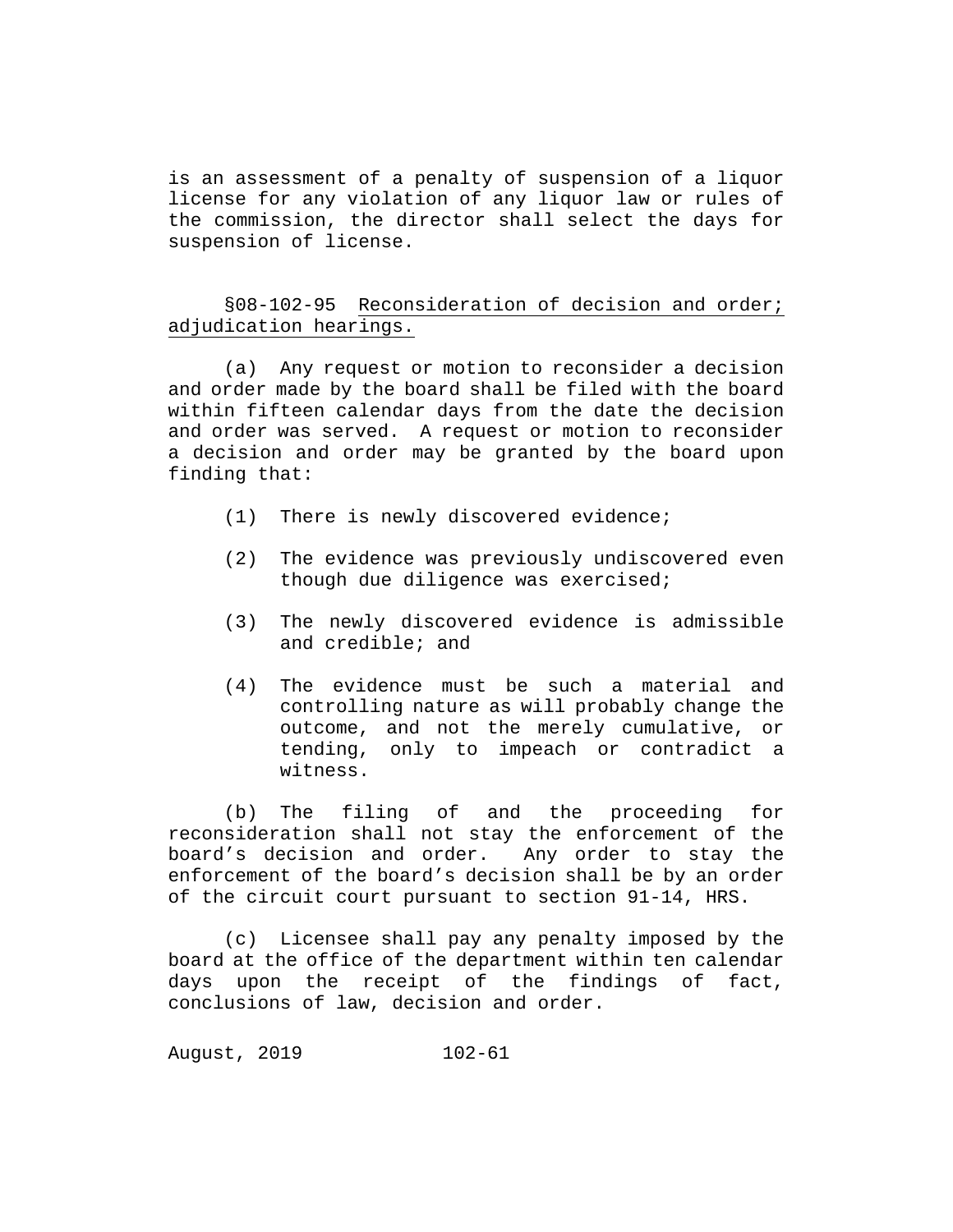§08-102-96 Surrender of license upon suspension, revocation or closing of business.

Every licensee shall immediately surrender the license to the commission upon suspension or revocation thereof, or within five days after closing the business.

### §08-102-97 Appeals; record.

(a) Any party aggrieved by the final decision and order of the board is entitled to judicial review in accordance with section 91-14, HRS.

(b) Any party requesting judicial review shall serve a copy of the request upon the board and all other parties in accordance with the Hawaii Rules of Civil Procedure.

(c) Unless the board has been notified in writing of a party's request for judicial review within the time permitted for requesting judicial review, the board, after the time for requesting judicial review has passed, may cause exhibits to be returned to the party introducing the exhibits or if the party does not wish their return, order the disposal or destruction of the exhibits.

(d) The department may dispose of or destroy any evidence seized unless notified in writing of a party's request for judicial review within the time permitted for requesting judicial review, and may return any exhibit seized as evidence after the time for requesting judicial review has passed or order its disposal or destruction if the party does not wish their return, the party cannot be contacted or when it is impractical or illegal to return such evidence to the party.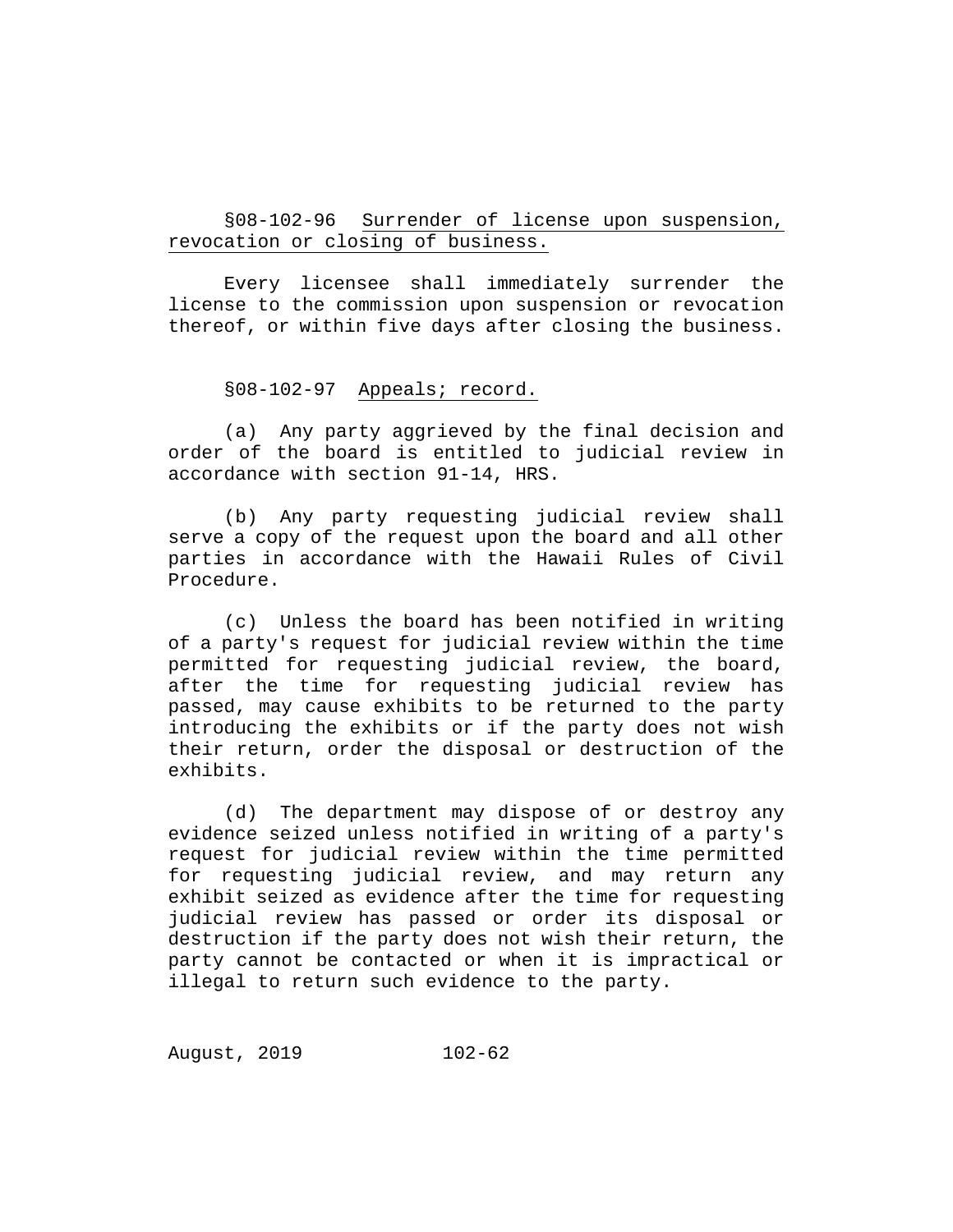§08-102-98 Ex parte communications.

In any proceeding before the board:

- (1) No person, either in private or public life, shall communicate privately on the merits of any case with any board member or the board's staff unless specifically provided for by law.
- (2) No board member's staff or any other government agency who participates in the proceeding as a witness or counsel shall communicate privately on the merits of any case with any board member unless specifically provided by law.
- (3) No board member shall communicate with any person or investigate privately on the merits of any application or case unless specifically provided by law.
- (4) If a board member has engaged in improper communication as specified herein, the board member must fully disclose the improper communication and afford the parties and board members the opportunity to rebut, present evidence and arguments to the improper communication.

### §08-102-99 Disqualification of board member.

No board member shall participate in any discussion or vote on any matter in which the board member:

(1) Has any direct or indirect financial interest that would prevent the board member from making an objective decision on the matter being heard;